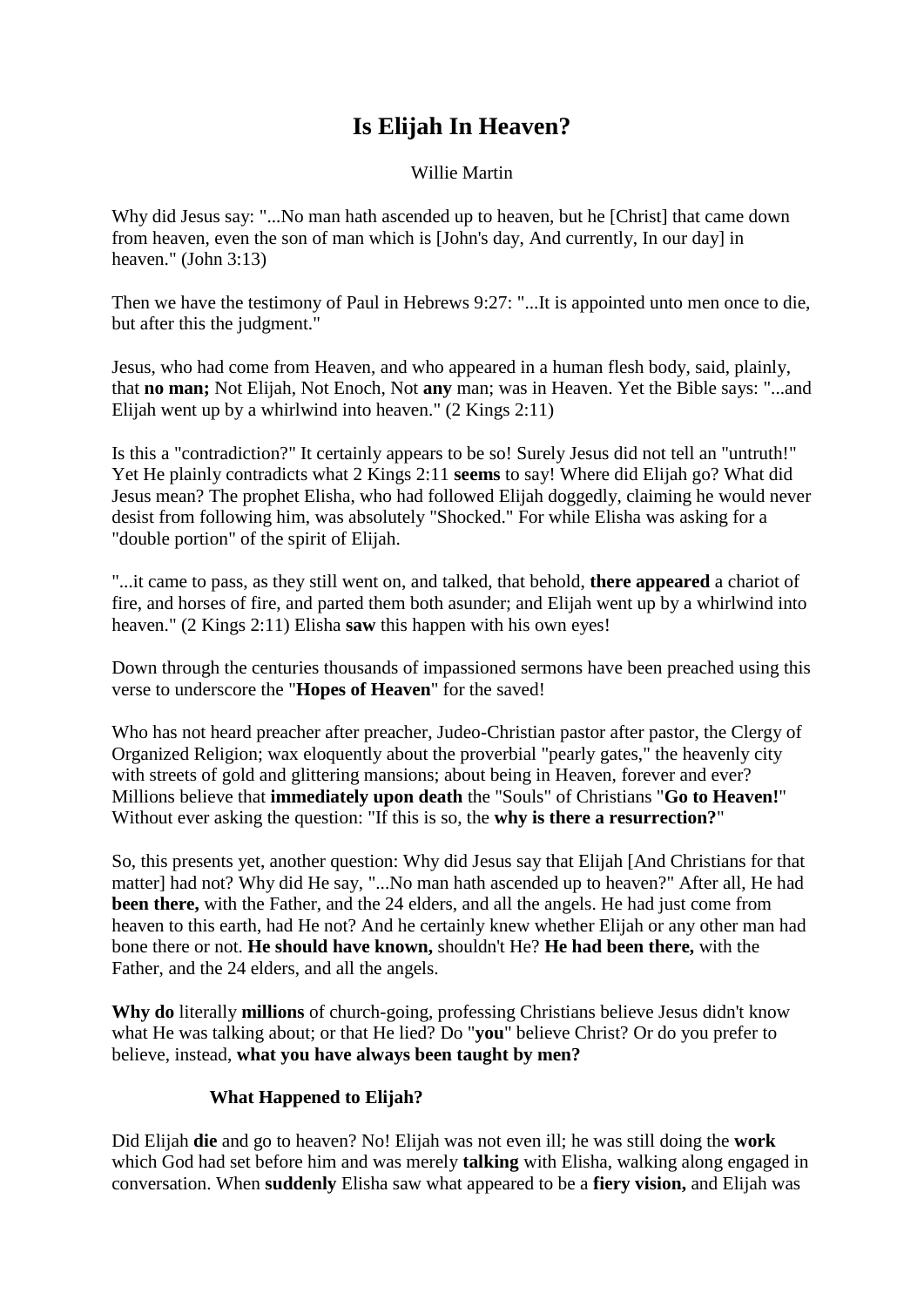**taken, bodily,** up into "heaven." No doubt Elisha watched him **until he was taken out of sight!**

Where did Elijah go? If it was a bright, clear day, **how long** could Elisha's eyes have followed Elijah as he departed? Probably, if Elisha had normally good eyesight, he could have seen Elijah, plus the blazing, glittering spectacle of the fiery chariot and horses, for several miles, perhaps even as much as 15,000 or 20,000 feet. But, eventually, **distance** would have seemed to "swallow Elijah up," and he would have no longer been **visible** to Elisha's startled eyes!

How many times have you had the experience of hearing the muted thunder of a jet airplane from very high overhead, only to look up into the sky and be unable to see the aircraft? Perhaps you remember an occasion or two when you have been able to see the vapor trail left by the engines of the aircraft, and perhaps could even see it forming, moving across the sky high above, and still the airplane was so high your human eye could not pick it out.

Yet aboard that airplane could be more than 100 people; flight attendants serving meals, pushing carts up and down the aisle, the flight crew at their places in the cockpit, an airplane so big that a 6-foot man could stand up in the intake of only one of its big jet engines, and yet, because it is so high in the sky, you cannot see it! Now if it were a cloudy day when Elijah was "taken up into heaven," then Elisha could only see him for a few hundred, or a few thousand feet.

However, actually, Elijah was only taken up into the air. The word for "heaven" is "shameh" pronounced "shaw-meh" (#8064: Strong's Exhaustive Concordance) in the Hebrew language, which comes from a root word meaning "to be lofty." The word means "the sky" (as "aloft") and alludes to "the visible arch in which the clouds move, as well as to the higher either where the celestial bodies revolve." The word means "**air**" as well as "heaven"

One or two examples of the interchangeable usage of this **one word** should suffice, although there are **many** such in the Bible. Notice! "And the windows of "heaven" were opened..." (Genesis 7:11); "The windows of "heaven" were stopped and the "rain" from "heaven" was restrained..." (Genesis 8:2); "...Whose top may "reach unto heaven..." (Genesis 11:4)

These are only three examples of literally **dozens** in the Old Testament where the word "heaven" is **obviously** referring to this earth's "**immediate atmosphere.**" In the first few quotations, reference is made to the **flood** of Noah.

The "windows of heaven" refer to thunderous **rainstorms,** and are therefore dealing with the immediate **envelope of air** which covers this earth like a mantle and is, in fact, a literal **part** of our earth and its immediate environment.

The Scripture from Genesis 11 deals with the famed "Tower of Babel," when mankind attempted to construct the very first "skyscraper." Now, notice how the **identical word** (shameh) is used for the word "**air.**" "The fowl of the **air**..." (Genesis 1:26, 28); "...and every fowl of the **air**..." (Genesis 2:19); "...gave names...to the fowl of the **air**..." (Genesis 2:20); "...winged fowl that flyeth in the **air**..." (Deuteronomy 4:17); "The birds of the **air** rest on them..." (2 Samuel 2:10); "The way of an eagle in the **air**..." (Proverbs 30:19)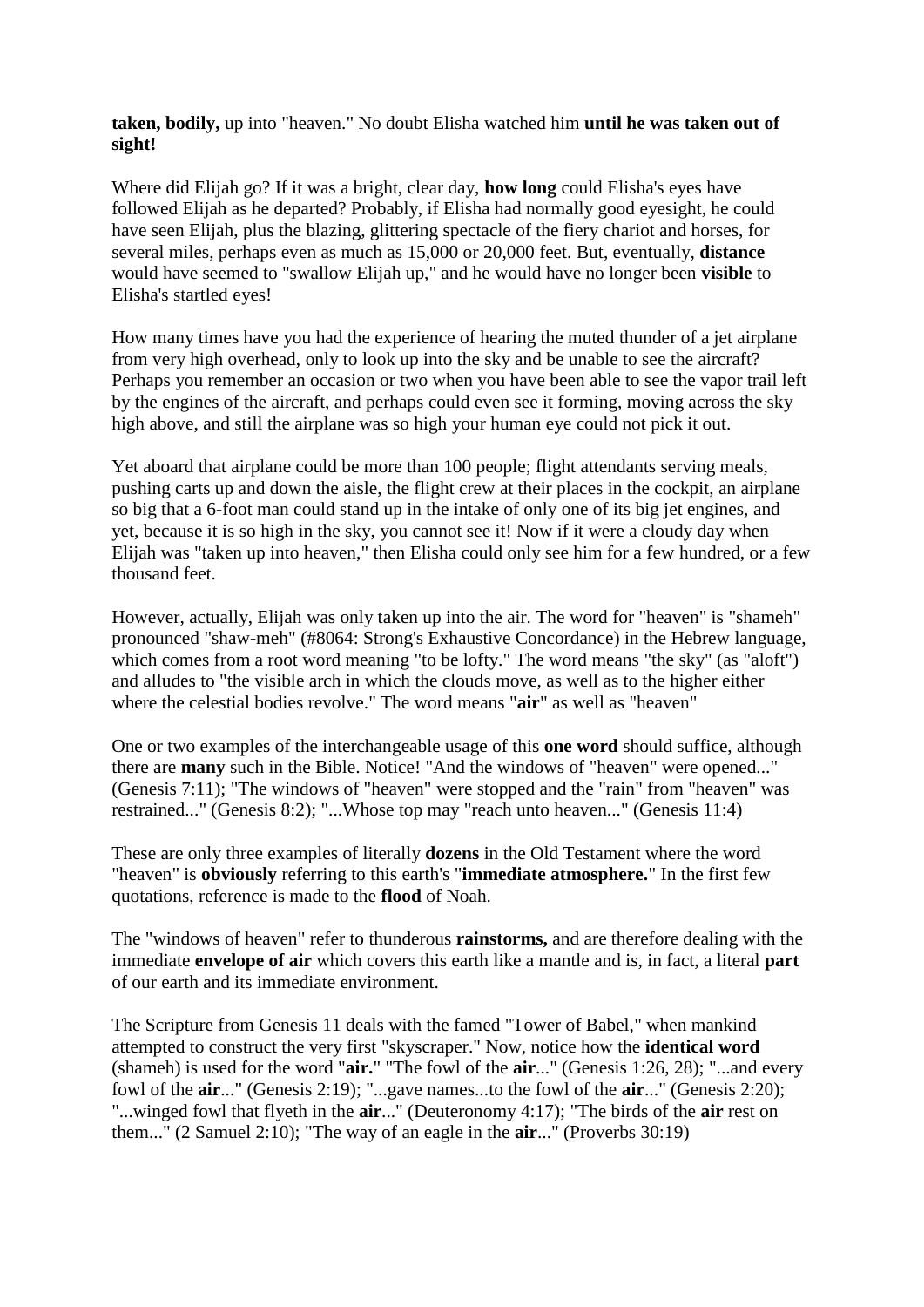In **each** of these, and in 21 separate examples in the Old Testament, the **identical Hebrew word** translated "heaven" (2 Kings 2:11) is rendered "**air.**" Why? Because the translators **knew** that, when the Bible was referring to that "firmament" above the earth in which **birds fly,** it **must mean "the air,"** and not **the Heaven of God's Throne.**

Actually, as we shall see, the Bible clearly speaks of **three** "heavens," but it does not positively identify the "third heaven" as the heaven of God's throne! "I knew a man in Christ above fourteen years ago, (whether in the body, I cannot tell; or whether out of the body, I cannot tell: God knoweth;) such an one caught up to **the third heaven.**" (2 Corinthians 12:2)

What Elisha saw, then, was the **disappearance** of Elijah, by a miracle from God, in a fiery chariot; up into the **air**, until he was taken up out of Elisha's sight! **Elijah did not go into the "Heaven of God's Throne.**" For Jesus Christ of Nazareth **said so!**

## **Which Heaven is Being Spoken of**

#### **In This Story About Elijah?**

Let me repeat what Jesus says in Matthew Chapter Seven: "Not every one that saith unto me, Lord, Lord, shall enter into the kingdom of heaven; but he that doeth the will of my Father which is in heaven. Many will say to me in that day, Lord, Lord, have we not prophesied in thy name? and in thy name have cast out devils? and in thy name done many wonderful works? **And then will I** [Christ] **profess unto them, I never knew you: depart from me, ye that work iniquity.**" (Matthew 7:21-23)

Perhaps we should pause here long enough to clarify Just which "Heaven" is being spoken of here. For we know by the Scriptures that there is more than one. "And God called the firmament Heaven." (Genesis 1:8) Then God created other Heavens: "Thus the heaven(s) and the earth were finished, and all the host [**many**] of **them.**" (Genesis 2:1)

For a true understanding of the New Testament, it is essential that the "Word of Truth" should be "rightly divided" (2 Timothy 2:15) as to the various usages of the word "kingdom" in all the different combinations and contexts in which we find it. Each has its own peculiar and particular sense, which must not be confused with another.

As to the word "basileia," it denotes "sovereignty," which requires the actual presence of a sovereign, or king. There can be no kingdom apart from a king. We all know of countries which were once "kingdoms" but are now "republics," for the simple but sufficient reason that they have no "king," but are supposedly governed by the "public," which is sovereign. The countries remain the same, have the same peoples, the same cities, the same mountains and rivers, but they are no longer kingdoms. The common practice of taking the Kingdom as meaning the Church, has been the source of incalculable misunderstanding; and not "trying the things that differ" ( Philippians 1:10) has led to much confusion in the interpretation of the whole of the New Testament.

The following definitions may help you to more clearly understand many important passages:

1. "**The Kingdom of Heaven.**" The word "heaven" is generally in this connection in the plural, "of (or from) the heavens." For the difference between the use of the singular and plural of this word. This expression is used **only** in the Gospel of Matthew, as being specially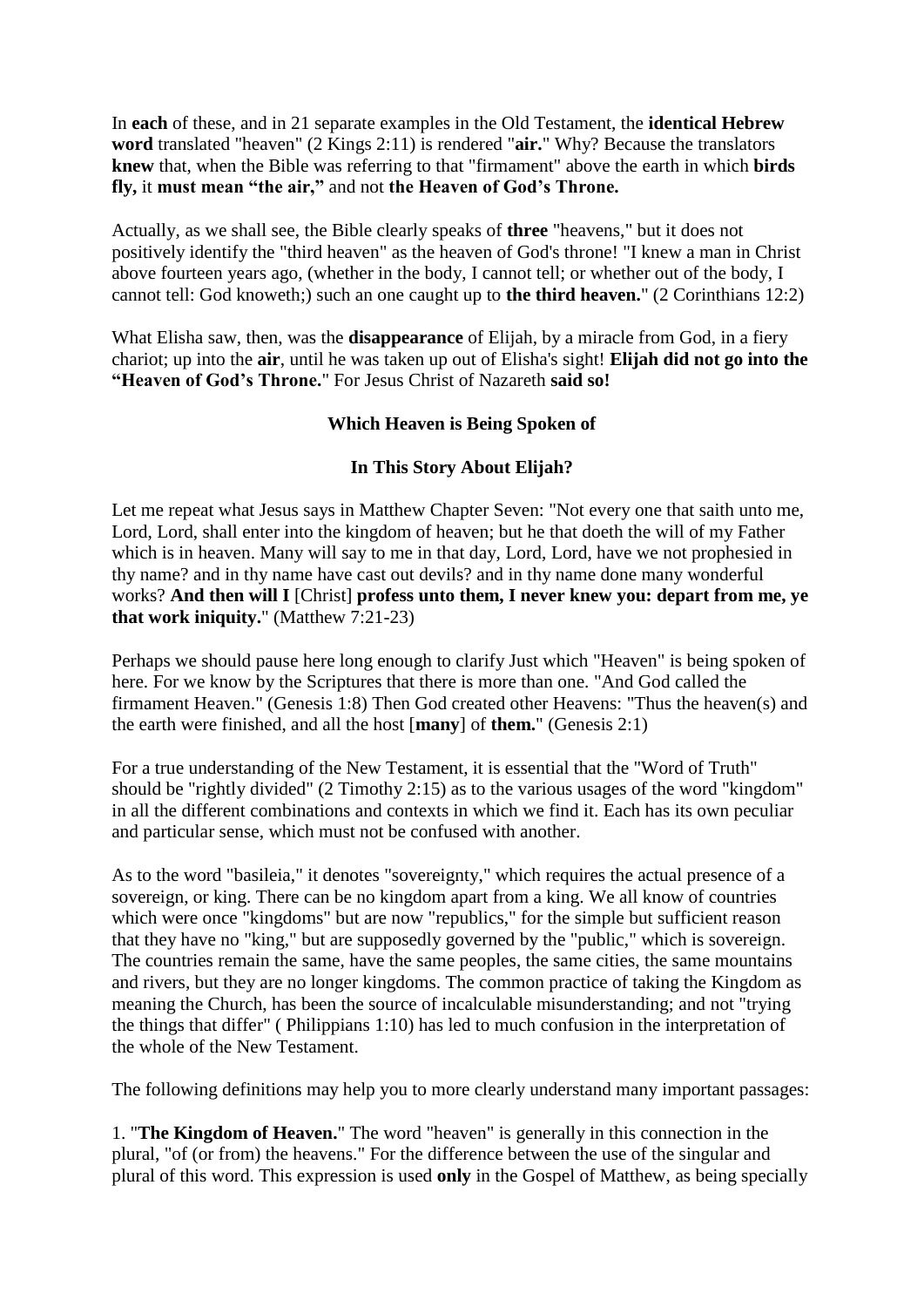in harmony with the purpose of that Gospel. It is the dispensational term; and is used sometimes of Messiah's Kingdom on earth, and sometimes of the heavenly sovereignty over the earth. It is not from or out of "this world." This sovereignty comes from heaven, because the King is to come from thence. (John 18:36) It was to this end He was born, and this was the first subject of His ministry. That Kingdom (Matthew 4:17) was rejected, as was also the further proclamation of it in Acts 3:19-26 [According to the prophetic parable of Matthew 22:2-7]. Therefore the earthly realization of this Kingdom was postponed, and is now in abeyance until the King shall be sent from heaven. (Acts 3:20) The "secrets" of this Kingdom (Matthew 13: 11) pertained to the postponement of its earthy realization, on account of its being rejected.

2. "**The Kingdom of God.**" Is the sovereignty of God, which is moral and universal. It existed from the beginning, and will know no end. It is over all, and embraces all.

3. "**The Kingdom of the Father.**" (Matthew 13:43) is not universal, but has regard to relationship, and to "a heavenly calling," (Hebrews 3:1) and to the heavenly sphere of the Kingdom, in its relation to the earthy.

It is sovereignty exercised toward obedient sons, when the Son of man shall have gathered out of His Kingdom "all things that offend." (Matthew 13:41; See also Daniel 7:25-27; Matthew 25:31-46; Luke 20:34-36) The way of entrance into this may be seen in John 3:3. It is going on now concurrently with "**The Kingdom of His dear Son.**"

4. "**The Kingdom of the Son of Man.**" (Matthew 16:28) This aspect of "the Kingdom of heaven" has regard to Israel on earth, (Daniel 7:13-22) as distinct from the "sons" who, as partakers of "a heavenly calling," (Hebrew 3:1) will possess the heavenly sphere as sons of the resurrection. (Luke 20:34-36; 1 Corinthians 15:23; Revelation 20:4-6)

These two spheres are distinct, though they are one. "**The Kingdom of the Father**" concerns "the saints of the most high [places]." (Daniel 7:18-24) "**The Kingdom of the Son of Man**" concerns "the people of the saints of the most high." these have their portion in "the Kingdom under the whole heaven," which has regard to earthly sovereignty, in which "all dominions shall serve and obey Him." (Daniel 7:27)

5. "**The Kingdom of His Dear Son.**" Generally the Kingdom of the Son of His love, or of His beloved son, (Colossians 1:13) has regard to quite another sphere, above all heavens, and refers to the sovereignty of God's beloved Son is made the "Head over all things to His people, which is His body, the fulness of Him that filleth all in all." (Ephesians 1:10, 20-23; See also Ephesians 5:5)

This sovereignty had been "kept secret," (Romans 16:25) "hid in God," (Ephesians 3:9) "hid from ages and from generations" (Colossians 1:26); but after "**The Kingdom of the Son of Man**" proclaimed by the Lord and by "them that heard Him" (Hebrews 2:4) had been postponed, it was revealed and "made known" (Ephesians 3) for the "obedience of faith." (Romans 16:26) The subjects of this Divine sovereignty, on (or designated) for their inheritance, which is to be enjoyed with Christ. (Ephesians. 1:13)

6. "**The Everlasting Kingdom of our Lord and Saviour Jesus Christ.**" (2 Peter 1:11) This has regard to "**The Kingdom of His Dear Son,**" but was then future [not having been revealed when Peter wrote]; but it relates to the outward display of His sovereignty in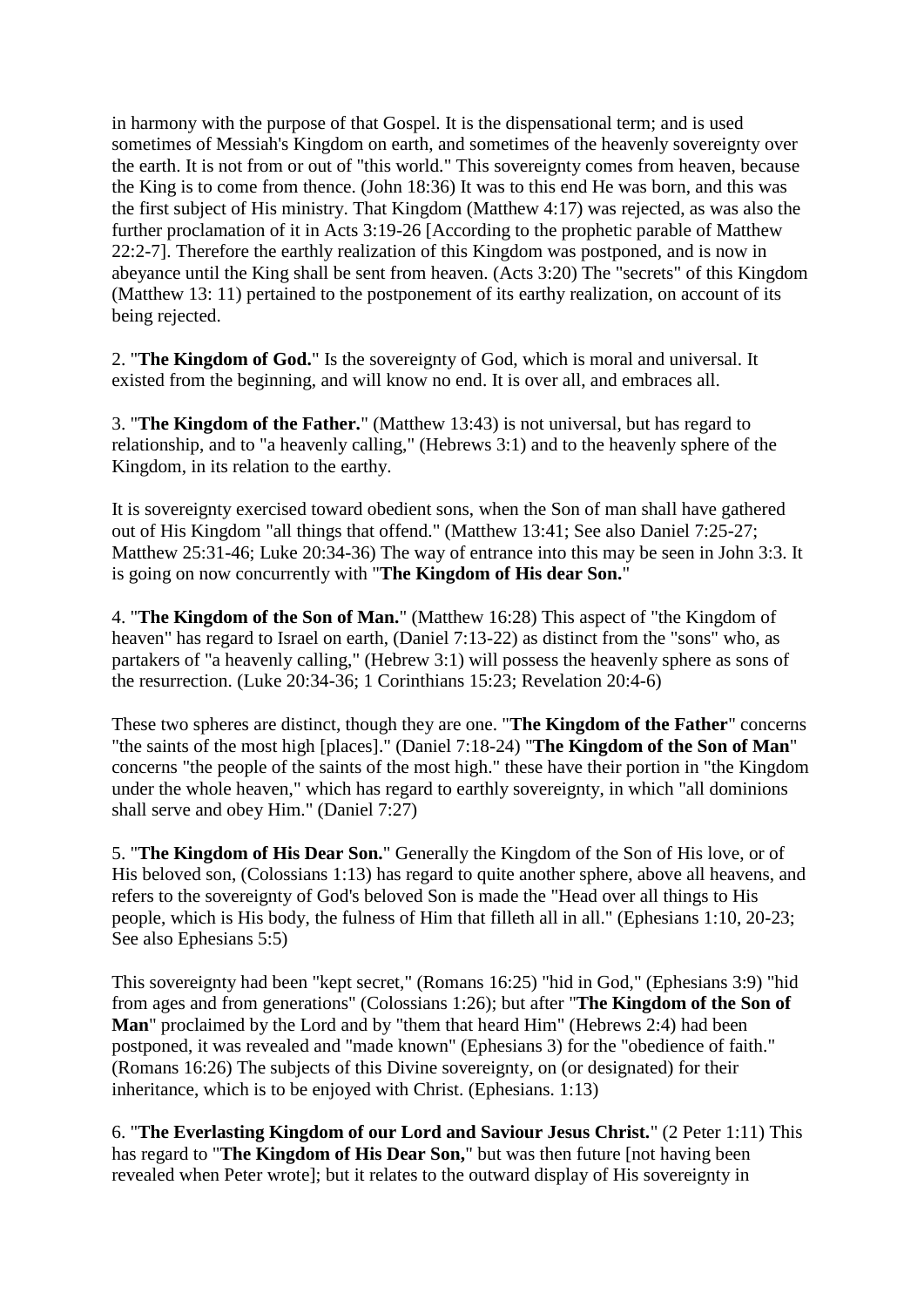millennial glory; while it relates to the inward position and experimental enjoyment of it in the present grace.

7. "**The Kingdom of our Lord and of His Christ**" (or Messiah). (Revelation 11:15) This has regard to the end of the present time of abeyance of "**The Kingdom of the Father**" and "**The Kingdom of the Son of Man,**" and the millennial manifestation of both by Divine power, and in glory. (See Revelation 19:10) Now, we have seen that the word "kingdom," like the Greek "basileia," has regard to sovereignty rather than territory, and to the sphere of its exercise rather than to its extent.

Using the word "kingdom" in this sense, and in that which is conveyed in its English termination "dom," which is short for dominion, we note that the former expression, "the Kingdom of heaven," occurs only in Matthew, where we find it thirty-two times. Whereas "the Kingdom of God" occurs only five times. (Matthew 6:33; 12:28; 19:24; 21:31, 43)

But in the parallel passages in the other Gospels we find, instead, the expression "the Kingdom of God." (Matthew 11:11 with Luke 7:28) The explanation of this seeming difference is that the Lord spoke in Aramatic; certainly not in the Greek of the Gospel documents.

Now "heaven" is frequently used by the Figure Metonymy [of the Subject], for God Himself, Whose dwelling is there. (See Psalm 73:9; Daniel 4:26-29; 2 Chronicles 32:20; Matthew 21:25; and Luke 15:21) ["I have sinned against heaven" is thus contrasted with the words "and in thy sight"]. (John 3:27)

So it would appear that in all the passages where the respective expressions occur, identical words were spoken by the Lord, "the Kingdom of heaven;" but when it came to putting them into Greek, Matthew was Divinely guided to retain the figure of speech literally ("heaven"), so as to be in keeping with the special character, design, and scope of his Gospel; while, in the other Gospels, the figure was translated as being what it also meant, "the Kingdom of God."

Thus, while the same in a general sense, the two expressions are to be distinguished in their meaning and in their interpretations, as follows:

- I. The Kingdom (or Sovereignty) of Heaven.
- 1. Has **Jesus Christ** for its King,

2. It is **from Heaven;** and under the heavens **upon the earth** and was formed at Mt. Sinai,

- 3. It is **limited** in its scope,
- 4. It is **political** in its sphere,
- 5. It is **regathered Israel** and **exclusive** in its character,
- 6. It is **national** in its aspect,
- 7. It is the **special subject** of the Old Testament Prophecy,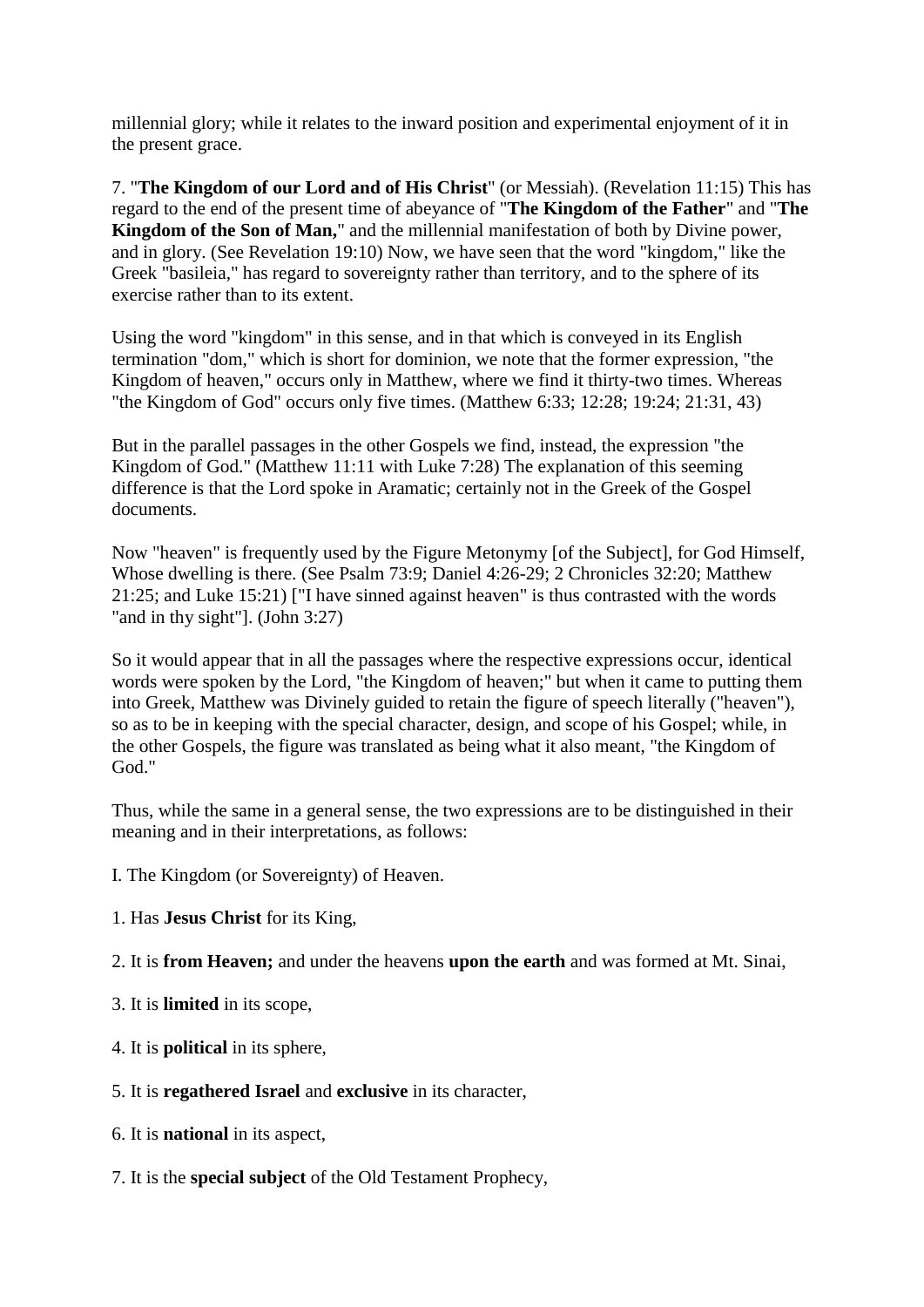- 8. It is **eternal** in its duration.
- II. The Kingdom (or Sovereignty) of God.
- 1. Has **God** for its King or Ruler,
- 2. It is in Heaven, **over** the earth,
- 3. It is **unlimited** in its scope,
- 4. It is **moral** and **spiritual** in its sphere,
- 5. It is **inclusive** in its character.
- 6. It is **universal** in its aspect,

7. It is (in its widest aspect) the subject of New Testament **revelation,**

8. It is **eternal** in its duration.

## **Do "Souls" Go to Heaven?**

But, some will argue, Jesus didn't say "**no souls**" ascended into heaven! Still others will argue, "...it isn't the **man** who goes to heaven; it is the "**soul**" of the man!" But wait! **Eijah**  did not die. Elijah didn't even have a headache; he was not ill, or anywhere near death!

# **Where is Your "Soul" After Death?**

A common teaching among the Protestant and Catholic Churches about the "soul" of man is that it leaves the body at death and goes either to heaven, if the person is "saved," or to hell, where the "unsaved" are tormented for eternity. Although there is less "hell-fire" preaching today than in the past, the priests and preachers still insist, when pressed that "hell" is a place where unsaved "souls" suffer fire and torture for ever and ever, an eternity of indescribable pain without end.

Many people have rejected this idea of a torturing "hell." Some just ignore it and desire not to discuss it, although they accept the other side of the coin, i.e., the "soul" of the believer going to heaven for eternity if he has "confessed belief in Jesus Christ" while still alive.

Others, in rejecting this teaching of hell, reject the entire Christian religion, saying they cannot trust a God who will torture billions and billions of people forever just because those people, while alive, did not know or did not "confess" Him.

So let us examine this "hell," and search the Scripture to find the Bible Truth on: Where is your Soul after death?

#### **Sheol**

The English word "hell""sheowl" or "sheol" (#7585; grave, hell or pit; Strong's Exhaustive Concordance Hebrew and Chaldee Dictionary) appears 31 times in the Old Testament, and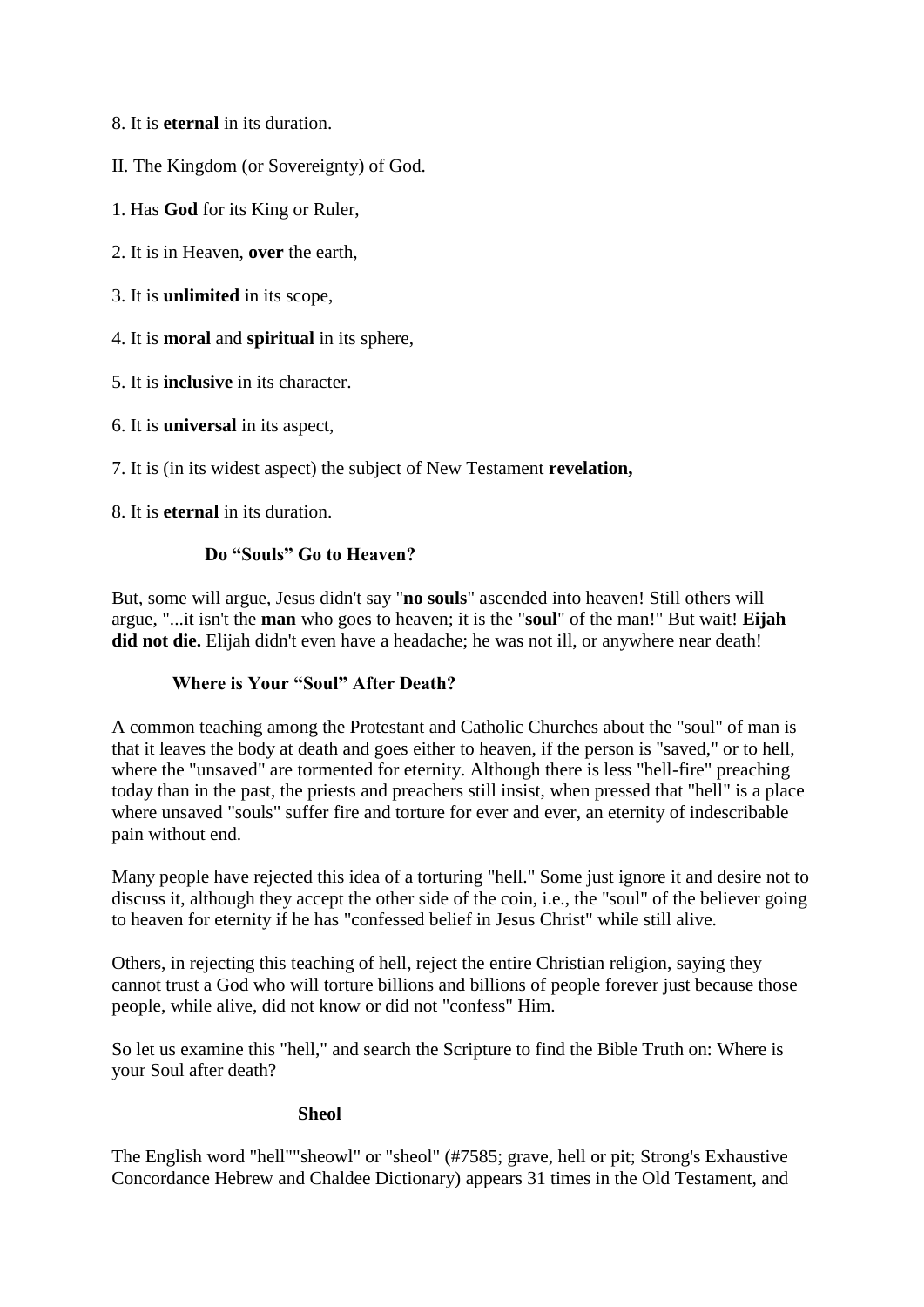every time it comes from the Hebrew "shoel," but "sheol" is also translated "grave" 31 times, and "pit" 3 times. To fully understand what the Bible "hell" is, we must understand what is meant by the Hebrew word "sheol."

The King James translators of over 400 years ago obviously felt both hell and grave carried the full meaning of "sheol." This is true when we realize from old English sources that the Anglo-Saxon "helan" or "hell" meant "to cover" or "to hide out of sight." When ancient farmers and some modern ones put potatoes or other root crops in an underground cellars to prevent winter freezing, they called it "helling them," i.e., putting them into the ground and covering them up. Putting a roof on a new house was also called "helling." It was entirely natural for the translators to use either hell or grave for "sheol" **since both words meant the same thing!** "Hell" is very simply the "grave!"

Reading Scripture where the word "sheol" was used will prove it means "grave." Jacob expected to go to "sheol" when he died. "And all his sons and all his daughters rose up to comfort him: but he refused to be comforted; and he said, For I will go down into the **grave** [Sheol] unto my son mourning. Thus his father wept for him." (Genesis 37:35); "And he said, My son shall not go down with you; for his brother is dead, and he is left alone: if mischief befall him by the way in the which ye go, then shall ye bring down my gray hairs with sorrow to the **grave** [Sheol]." (Genesis 42:38)

Job, in his sorrow, wished that he had died at birth and gone to "sheol." "Why died I not from the womb? why did I not give up the ghost when I came out of the belly? Why did the knees prevent me? or why the breasts that I should suck?...There the wicked cease from troubling; and there the weary be at rest...they hear not the voice of the oppressor...Which rejoice exceedingly, and are glad, when they can find the GRAVE [Sheol]." (Job 3:11-22)

In those same verses he describes it as a place where "the wicked cease from troubling; and there the weary be at rest...they hear not the voice of the oppressor." **this is hardly the description of a place of screams and torture and fire!** Ecclesiastes 9:10 tells us: "...there is no work, nor device, **nor knowledge,** nor wisdom, in the **grave** [Sheol], whither thou goest." And that: "For the living know that they shall die: **but the dead know not anything**..." (Ecclesties 9:5); Psalm 6:5 says; "For in death there is no remembrance of thee: in the **grave** [Sheol] who shall give thee thanks?" This is similar to Psalm 115:17; "**The dead praise not the Lord, neither any that go down into silence.**" "Sheol" is translated "grave eight times in the Psalms. (6:5; 30:3; 31:17; 49:14-15; 88:3-5; and 89:48)

#### **Gehenna**

In the New Testament the Greek word "gehenna" [#1067 Strong's Exhaustive Concordance Greek Dictionary of the New Testament] is translated "hell" 11 times. It is the name of the burning dump out side of Jerusalem where refuse and **dead bodies of criminals were burned.** Christ and the others used it as a demonstration of destruction, **not torture!** Sinners were **not tortured there;** they had already been put to death for their crime, and then their dead bodies were burned in the dump, because it was thought they had lost any right to be buried in a regular grave. It was all over in a few minutes and **certainly cannot be compared to being burned alive in a conscious state forever.**

Advocates of a tortured existence in a burning hell often use the Sermon on the Mount to "prove" their theology. (Matthew 5) Christ does warn of the "danger of hell fire" and of being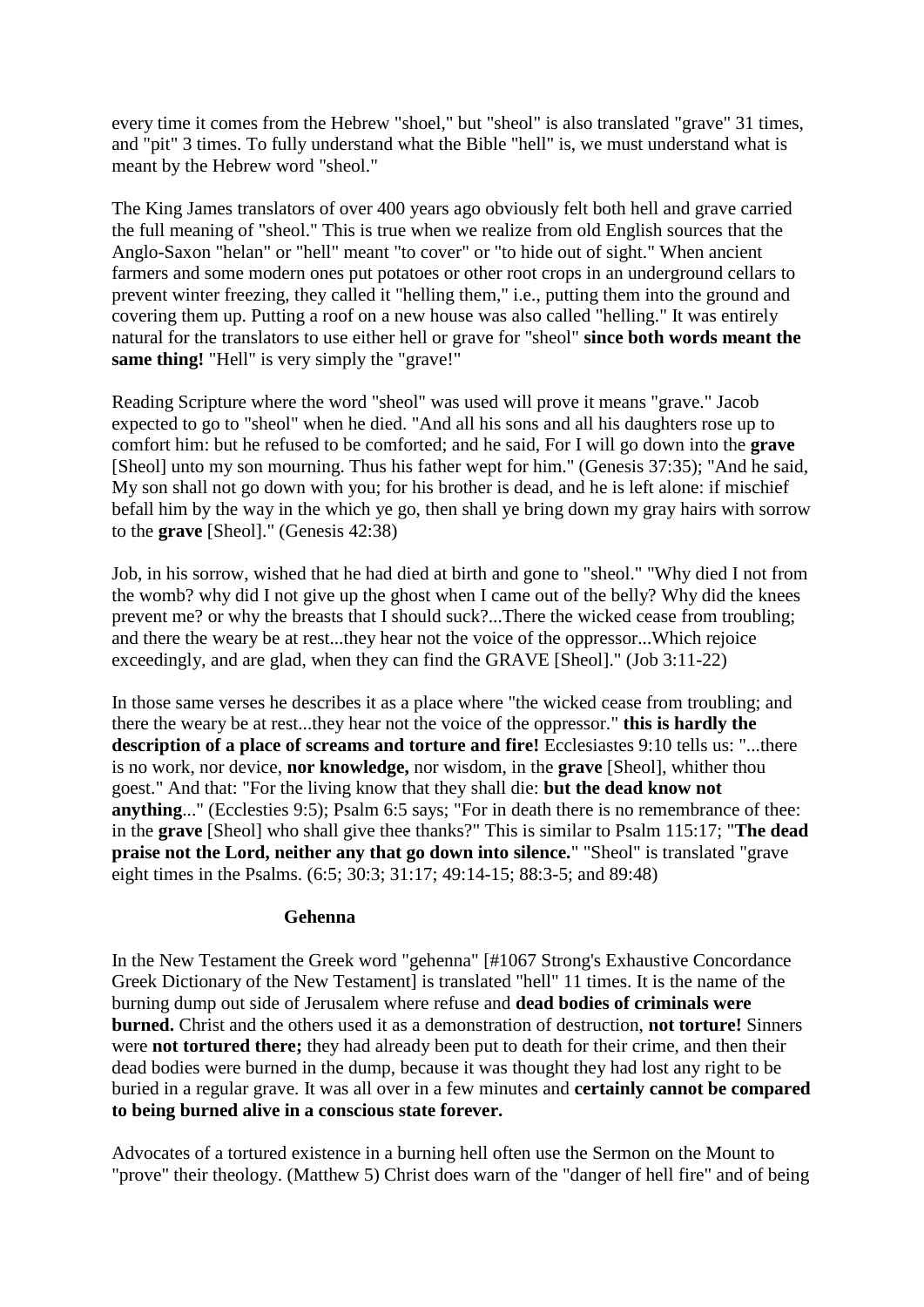cast "into hell" in verses 22, 29 and 30. In each case it is the word "gehenna." Reading the context, it is easy to see He was telling His listeners not to sin, for if they did, they would be in danger of being cast into "gehenna," i.e., **being put to death as a sinner!** And their bodies being cast into the dump or "**pit,**" where it would be **burned in the fire!** This is the SAME exhortation we read from Peter; "For it is better...that ye suffer for well doing, than for evil doing." (1 Peter 3:17); "But let none of you suffer as a murderer, or as a thief, or as an evildoer..." (1 Peter 4:15) In very simple words, Christians are not to sin and end up as criminals.

## **Hades**

The Greek word "hades" (#86: grave or hell, Strong's Exhaustive Concordance Greek Dictionary) is translated "hell" 10 times in the New Testament. In Acts 2, Peter quotes Old Scripture of Christ, that God would not leave His "soul in hell [hades]," and therefore, "his soul was not left in hell [hades]" (Acts 2:27, 31)

The entire story of Christ overcoming death tells us He died and was put in the grave but did not remain there, but was resurrected. Yet priests and ministers would have us believe that "hades" is a place filled with billions of "souls" in horrible torment which will go on for eternity.

Some even tell of Christ going to this place of hellish sights and sounds and releasing the prisoners there and taking some to heaven with Him, and all sorts of weird **imagined things which have no basis in Scripture whatever!**

In Rev. 20:13 we read of the day of resurrection, "And the sea gave up the dead which were in it [These dead are still there; They are **not gone some where else**]; and death and hell [hades] delivered up the dead which **were in them.**"

The margin in most Bibles has a note for "hell" there, saying, "or, the grave." The truth is in the Bible; **why do people refuse to see the truth?**

#### **Molech**

God's own Law prohibits the torture of men in fire. Israel was ordered not to do so: "And **thou shalt not let** any of **thy seed** (Children) **pass through the fire** to Molech..."; "And the Lord spake unto Moses, saying, Again, thou shalt say to the children of Israel, Whosoever he be of the children of Israel, or of the strangers that sojourn in Israel, **that giveth any of his seed unto Molech; he shall surely be put to death:** the people of the land shall stone him with stones. And I will set my face against that man, and will cut him off from among his people; because **he hath given of his seed unto Molech,** to defile my sanctuary, and to profane my holy name. And if the people of the land do any ways hide their eyes from the man, when he **giveth of his seed unto Molech, and kill him not:** Then **I will set my face against that man,** and against his family, **and will cut him off,** and all that go a whoring after him, **to commit whoredom with Molech, from among their people.**" (Leviticus 18:21 and 20:1-5)

Then God says that such a thing never came into His mind: "They have built also the high places of Baal, **to burn their sons with fire for burnt offerings** unto Baal, **I commanded not, nor spake it, neither came it into my mind.**" (Jeremiah 19:5)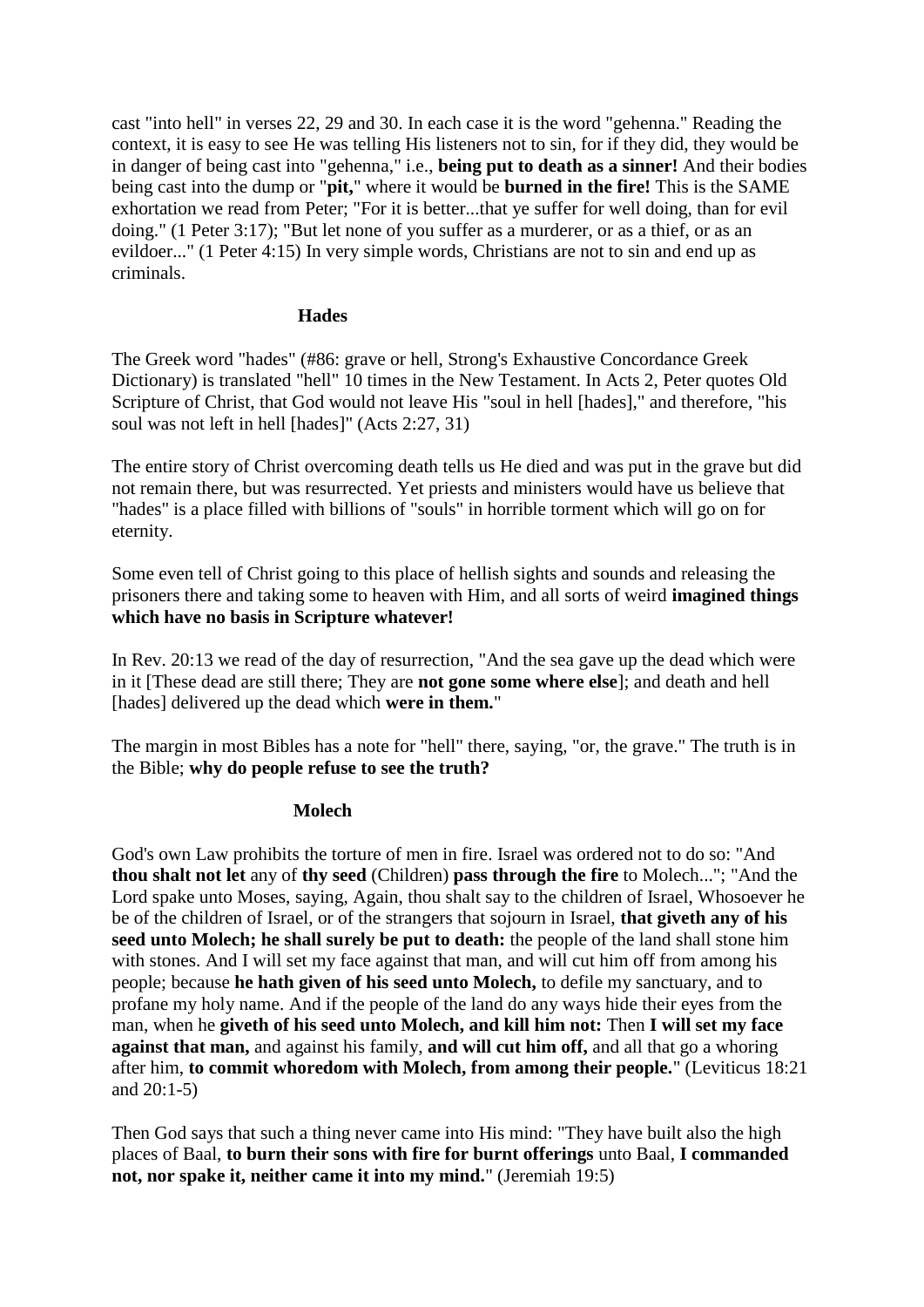In Jeremiah 32:35 He says burning their sons and daughters in "**the fire of Molech**" was an "abomination" and caused Judah "**to sin**"; "And they built the high place of Baal, which are in the valley of the son of Hinnom, **to cause their sons and their daughters to pass through the fire unto Molech; which I commanded them not, neither came it into my mind, that they should do this abomination, to cause Judah to sin.**" (Jeremiah 32:35)

These Scriptures and many other verses give the lie to the hell of the dark ages, which is taught by so many priests and ministers today. **Hell is not a place of eternal torture** where the damned scream in pain for eternity; it is a place of silence, of rest, a place where its occupants know nothing, a place where righteous Job said he would remain until his Redeemer, "For I know that **my redeemer liveth,** and that he **shall stand at the latter day upon the earth.**" (Job 19:25)

#### **Death**

When we understand the Scripture penalty for sin is simply "death," (Genesis 2:17; Ezekiel 18:4; Romans 6:23 and others) we realize there is no foundation for this idea that the penalty is "everlasting torture." Christ paid the full penalty for our sins, that we might not suffer; What? Everlasting [permanent] death, **not everlasting torture!** "Then when lust hath conceived, it bringeth forth sin: and **sin,** when it is finished, **bringeth forth death.**" (James 1:15)

Christ: "For I delivered unto you first of all that which I also received, **how that Christ died for our sins** according to the scriptures." (1 Corinthians 15:3) If the penalty were everlasting torture, would it not follow that Jesus would have had to suffer everlasting torture to pay for our sins? Of course, it isn't, and He didn't. He paid the Scriptural penalty; **death,** for: "...**He** [Christ] **is the propitation for our sins:** and not for our's only, but also for **the sins of the whole world.**" (1 John 2:2)

So we die once and then we are raised to everlasting life in the resurrection. Christ's death and resurrection set the pattern for all. And our resurrection is **not** a spirit resurrection **at our death,** but is a literal resurrection; "For as in Adam **all die,** even so **in Christ** shall **all be made alive.** But **every man in his own order:** Christ the firstfruits; afterward they that are Christ's **at his coming.**" (1 Corinthians 15:22-23)

The "everlasting punishment" of Matthew 25:46 and the "everlasting destruction: of 2 Thessalonians 1:9 are very simply **death,** for God's Law is "everlasting." (Genesis 9:16; Habakkuk 3:6) Notice in Matthew 25:4 it is the fire which is everlasting, **not the person's term of punishment in it.**

# **Heaven**

In demolishing the "hell" of the Catholic and Protestant Churches by the Holy Light of the Bible, we find we have also exposed their false teaching that the "saved" dead go immediately to heaven when they die. Their condition is the same as the "unsaved" dead; Scripture makes no difference.

That some people go immediately to heaven is an idea taken from pagan religions that the "spirit" of man lives on after death and never dies. Man, naturally, does not **wish** to die, and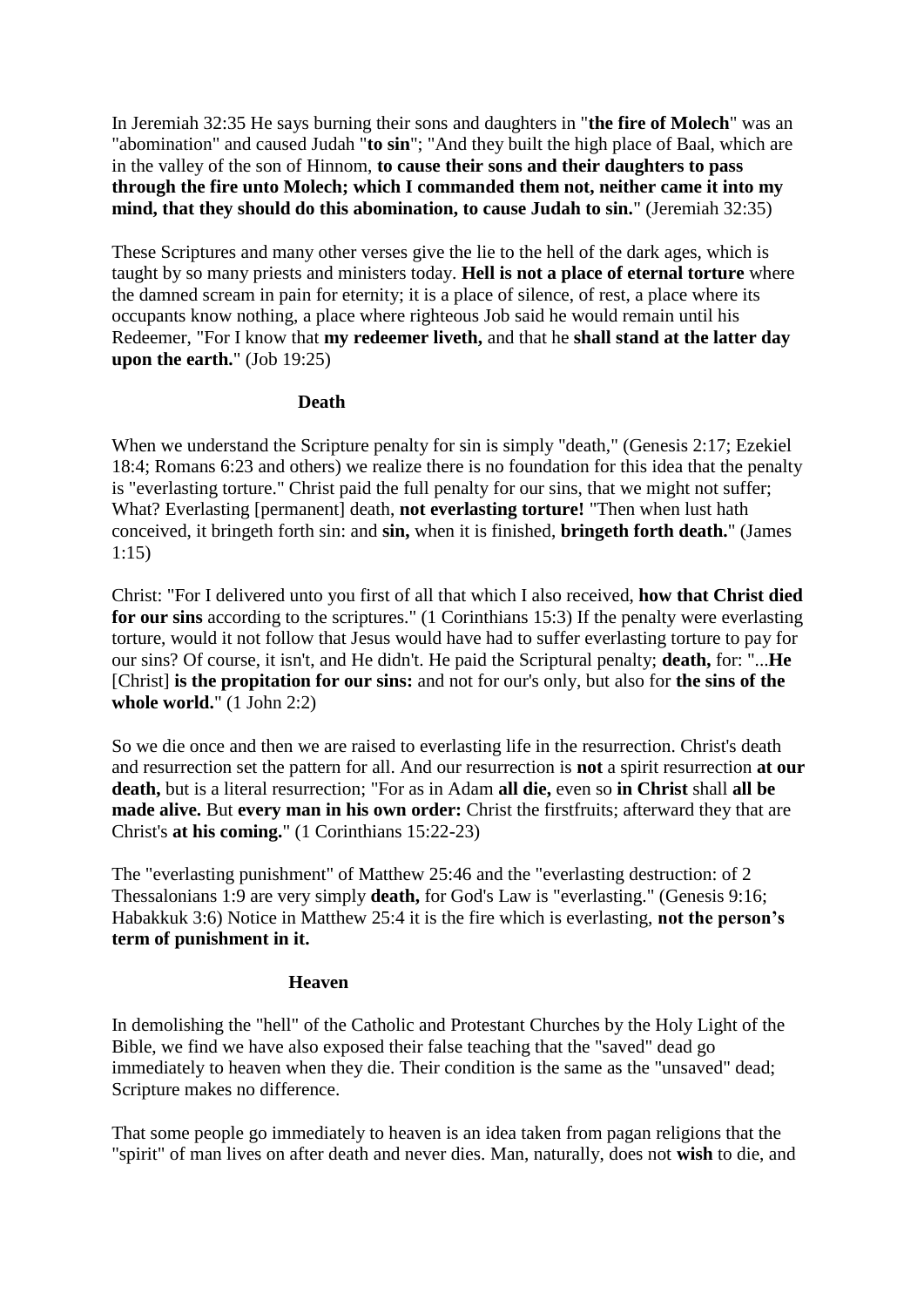this false doctrine gives him hope that he really will **not** die; just his physical body will die, but his real "self" will go right on living, now in heaven instead of on the earth.

But peter said on the day of Pentecost that David "...is both dead and buried, and his sepulchre is with us unto this day...for David is **not** ascended into the heavens..." (Acts 2:29-34) This was **after** Christ had ascended, and certainly if Peter had believed the "saved" dead were in heaven, he would have said that David was "now in heaven." But of course he was not; he was in the same place all the dead are; in the grave [hell]. They are referred to as "**asleep**." (2 Kings 21:17-18; John 11:11-14; 1 Thessalonians 4:13-17; Peter 3:4 and 1 Corinthians 15:18)

In 1 Corinthians 15, Paul wrote of the resurrection of the dead; "But if there be no resurrection of the dead...Then they also which are fallen **asleep** in Christ are perished." (1 Corinthians 15:13-18)

Where did Paul believe the "saved" dead were? Why, **"fallen asleep" in the grave, of course. Where he said if there were no resurrection, they are "perished!"** If the "saved" are all in heaven, as the evangelists preach, we would need no resurrection, and Paul was lying.

Why did our Lord Jesus say of the resurrection day. "Marvel not at this: for the hour is coming, in the which **all that are in the graves shall hear his voice,** And shall **come forth** [from the grave]; they that have done good, unto the resurrection of life; and they that have done evil, unto the resurrection of damnation." (John 5:28-29)

How can Jesus call us from the grave, if the Catholics and Protestants are right that we will all be in heaven or in torment in hell? Which will you believe, doctrines of men, or God's Holy Word?

# **The Soul**

But some may still say, "Well, alright, so the body remains in the grave, but what about my soul? Can't it go to heaven, without my body?" Well, let's find the Scriptural definition of the "soul."

In the creation of Adam we read that God; "...breathed into his nostrils the breath of life; and man became a **living soul.**" (Genesis 2:7)

Then for a second witness Paul said: "And so it is written, the first man Adam was made a **living soul**..." (1 Corinthians 15:45)

Adam was **not given a soul; he became a living soul.** The word "soul" comes from the Hebrew "nephesh," (#5315: Strong's Exhaustive Concordance) which means a breathing creature, animal, beast, body, breath, man, person, self, etc. It does **not** mean a conscious entity separate from the body, in spite of the false teachings to the contrary.

What man received from God was "the breath of life," often referred to as the "spirit" in Scripture, from the Hebrew "ruach," (#7308: Which means mind, spirit or wind) or "neshamah," (#5397: Which means air, breath, wind, power, animation, etc.) or from the Greek "pneuma." (#4151:.It means air, breath, wind, power, animation, etc.)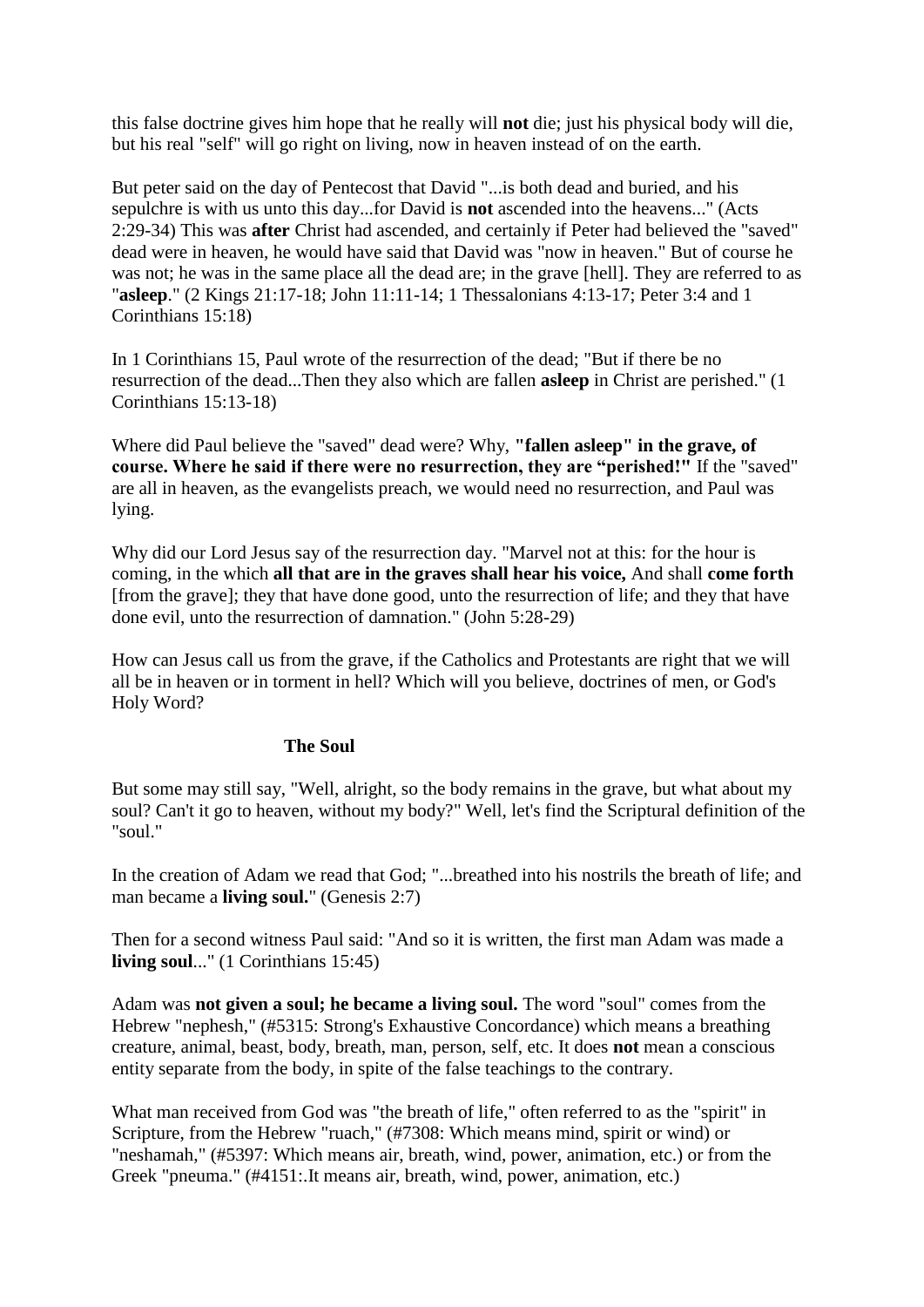Animals also have this "breath of life," (Genesis 7:21-22) and it is the **same** as man's. (Ecclesties 3:19) It has no consciousness itself, but it is **the power that enables the physical body and mind to function,** to think, to act, i.e., **to live.** The combination of the "breath of life," the spirit, with the physical body makes "a living soul," whether man, animal, or other. This is **not** the same as the **holy spirit;** that is a different subject altogether.

When the breath of life is taken from a man, he dies, (Psalm 104:29-30; 146:4; Job 34:14-15) and the breath of life returns to Him who gave it. (Ecclesties 12:7) Being from God, this breath or spirit is indestructible, but **the spirit is not the soul.** It is **not** a conscious you. **You die. You remain dead,** until the power of Jesus Christ comes to **resurrect** you.

That the soul is the living body which can die or be killed is made plain in numerous verses such as. (Leviticus 5:1-2; 7:20-27; Psalm 78:50 and Revevelation 16:3) Psalm 89:48 says that man shall die and his "soul" goes to the grave [sheol]. "What man is he that liveth, and shall not see death? shall he deliver his SOUL from the hand of the **grave?**"

Look up "soul" in any good concordance and follow it through the Bible, and you will see it **cannot** mean a separate existence apart from the living body. Either "life" or "person" can usually be substituted for "soul," and the correct meaning will still be there. Try it and see how clear it becomes.

## **Our Reward**

You may still ask, "But my minister is always telling me my reward is in heaven. (Matthew 5:12) Don't I have to go to heaven to receive it?" It is there, all right, if your name is written "in the Book of Life," (Revelation 3:5; 20:12; Malachi 3:16) but if you have to go there to get it, WHY does Jesus say? "...behold, I come quickly; and **my reward** is with me, **to give ever man according as his work shall be.**" (Revelation 22:12)

All the writers of Scripture contemplated a reward at the end of the age, **after** their resurrection, **not** at their death!

Some have misunderstood Paul to imply that he would be in the presence of Jesus as soon as he died, but he knew the truth of death and the grave, that "the dead know not any thing." He knew that at the moment of resurrection it would be as if he had the previous moment "fallen asleep." The dead are not conscious of the passage of time, be it an hour or a thousand years!

# **The Great Deceit**

So far you have seen from the meaning of the original words and verses that the doctrine of man's continuing, conscious existence after death is false. But there is a greater deception here than you perhaps might see upon casual examination.

Turn to Genesis 3 and read the story of the serpent's deception of Eve, and then of Adam. God had told them **not** to eat of a certain tree "lest ye die." But the serpent said to Eve, "Ye shall **not** surely die...your eyes shall be opened, and **ye shall be as gods**..." (Genesis 3:4-5)

God's Word tells us today that all shall die and "the wages of sin is death," i.e., if you disobey, you shall die!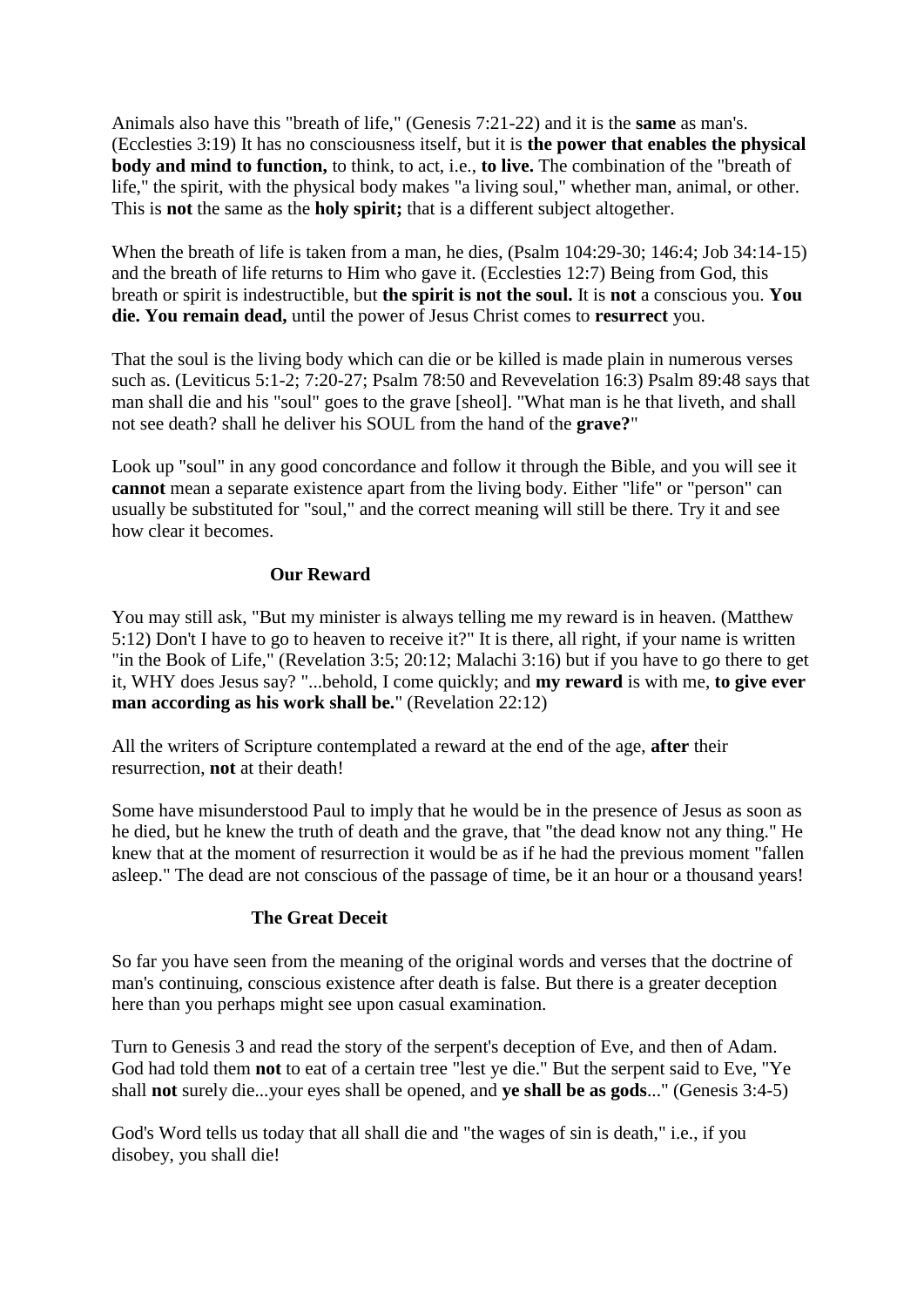But the False Judeo-Christian ministers today tell us that only the body dies, and that the real us will just "Go right to heaven and be with the Lord." What are they saying? They are saying that "Ye shall not surely die...but your eyes shall be opened, and ye shall be as gods [alive in heaven]!"

If there is any teaching of the Catholic and Protestant Churches that creates an "I couldn't care less" attitude toward the condition of God's earth and its people, it is this false doctrine that is but the slightly altered **original deception of our race!** The Gospel of the Kingdom, the True Gospel of the Bible, teaches that men are to be resurrected "on the earth," (Job 19:25; 1 Corinthians 15 etc.) and shall "reign on earth" (Revelation 5:10) with the Lord Jesus Christ, (2 Timothy 2:12; Rev. 20:6) for: "The heaven, even the heavens, are the Lord's: but the earth hath he given to the children of men." (Plasm 115:16)

This "gospel" that we are all going to heaven as soon as we die is the very opposite of Bible truth. By deceiving men about the true nature of man and death, **the false and traitorous ministers keep men's eyes on a heaven and help the anti-Christs take control over the entire earth!**

The entirely human desire **not** to "surely die," but to go on living in some form, is exploited by them to lead men to believe a lie today, just as Adam and eve's desire **not to die,** but to "be as gods," led them to be deceived in their day!

The doctrine that man's "immortal soul" is in danger of eternal torment unless it is somehow "saved" for heaven by the priests, gives that priesthood, through fear, domination over those who have succumbed to the doctrine of immortality.

Through hundreds and hundreds of years, we read of the successive, ruling dynasties of kings over these separate, individual nations until, finally, **both** Israelite Kingdoms [The Northern "ten tribes" with their capital city at Samaria, and the Southern Tribes of Judah, Benjamin and portions of Levi, with their capital city at Jerusalem] were taken into captivity.

Now that we have the historical setting firmly in mind, turn to and read Ezekiel's prophecy! "And I will set up one shepherd over them, and he shall feed them, even my servant David; he shall feed them, and he shall be their shepherd. And I the Lord will be their God, and my servant David a prince among them; I the Lord have spoken it." (Ezekiel 34:23-24)

Here is a prophecy, given from God more than 120 years **after** the ruling king of 10-tribed Israel **went into captivity,** hundreds of years after David **died,** plainly saying that David will be **resurrected!** He will be **raised from the dead** to become a prince in the nation of Israel. Peter spoke of David's future resurrection, and of his **present state,** in his famous sermon on the Day of Pentecost. "Men and brethren, let me freely speak unto you of the patriarch David, that he is both **dead** and **buried,** and his sepulchre is with us unto this day." (Acts 2:29)

David is **dead!** He is utterly **unconscious: unaware** of the passage of time; **he is in his grave!** Notice how the apostle Paul reaffirms this: "And what shall I more say? for the time would fail me to tell of Gedeon, and of Barak, and of Samson, and of Jephthae; of David also, and Samuel, and of the prophets." (Hebrews 11:32)

Notice it carefully. God tells us **twice** in this famous "faith chapter" that David is **dead.** They have **not** "received the promise." What was the promise?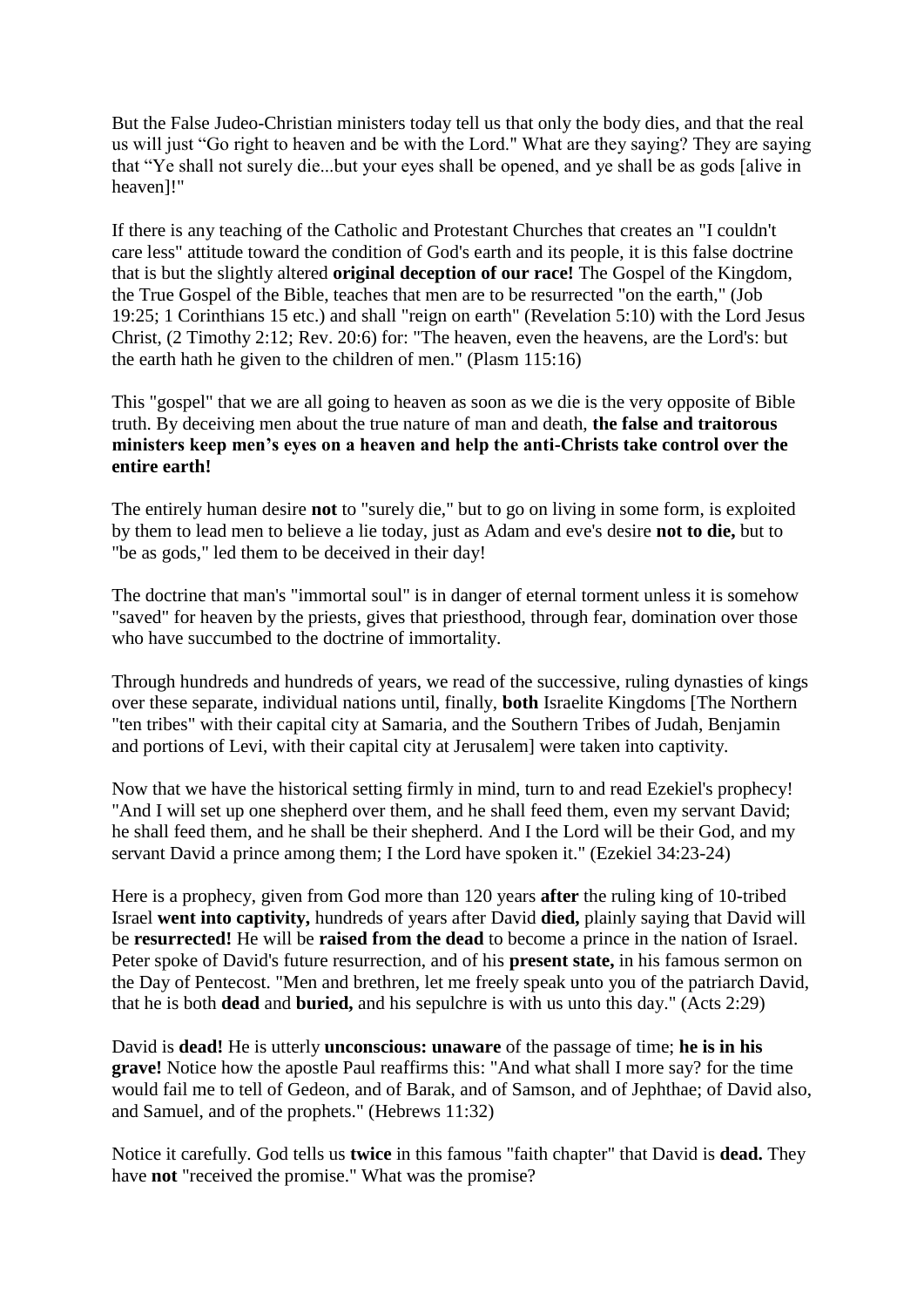It was the promise of **eternal life;** co-rulership with Christ. "And these all, having obtained a good report through faith, received **not the promise:** God having provided some better thing for us, that they without us should not be made perfect." (Hebrews 11:39-40)

**Why have you not been told and taught the truth about Elijah and David?** It is because the **enemies of Christ** have brought damnable heresies and Jewish Fables into the seminaries, and is thus taught to the Baal Priests; the Clergy of Organized Religion, to deceive our people; making is more easy to conquer them.

"But there were false prophets also among the people, even as there shall be false teachers among you, who privily shall bring in **damnable heresies,** even denying the Lord that bought them...And many shall follow their pernicious ways; by reason of whom the way of truth shall be evil spoken of. and through covetousness shall they with feigned words make merchandise of you..." (2 Peter 2:1); "Not giving heed to **Jewish fables,** and **commandments of men** [The Jewish Talmud], that turn from the truth [Do not understand? **The Jews will turn you from the truth unto a lie**]." (Titus 1:14)

Peter said: "For David **is not ascended into the heavens**..." (Acts 2:34)

Will you, therefore, **believe the Word of God;** will you believe your **own eyes,** and your **own Bible,** or will you believe the oft-repeated **fables of ignorant men and deceivers?**

Since much has already been made about the false teachings of our "Ministers," we will present just one, of many, of those false teachings. "...for out of Zion shall go forth the law, and the word of the Lord from Jerusalem." (Isaiah 2:3)

Jerusalem, Jerusalem. There is probably more confused preaching in recent years on "Jerusalem" than on any other name from the Scriptures except perhaps for the word "Jew." Scripture such as that quoted above is used time and time again to mean the literal city of Jerusalem in old Palestine. They say God is going to restore His people Israel and will, indeed has, already began to set up His earthly kingdom, from which "Jewish" missionaries will go out to preach the gospel all over the world! Others claim this "Jerusalem" is a "heavenly" city, located somewhere else other than on the earth.

It is important that you understand "Historic Jerusalem is not Prophetic Jerusalem." For one of the major sources of confusion found in today's preaching comes from "Ministers" who are unable to separate historic Bible cities from Prophetic cities of the Bible. [That is not surprising as they can not separate the House of Israel, the House of Judah and the House of David from one another, either]. They do fairly well with Babylon, since the actual city has been destroyed and exists no longer. So when Babylon is used in prophecy, they realize it MUST be something other than the old city.

But with Jerusalem they are fooled and confused. Because the old city still exists and still carries its ancient name, they assume prophetic Jerusalem must have something to do with the ancient city of Jerusalem.

It was Voltaire who is credited with saying, "If you would speak with me, define your terms." He realized that words must have an understandable meaning to both parties in a conversation, or one would be confused or deceived. And so it is with "Jerusalem." Please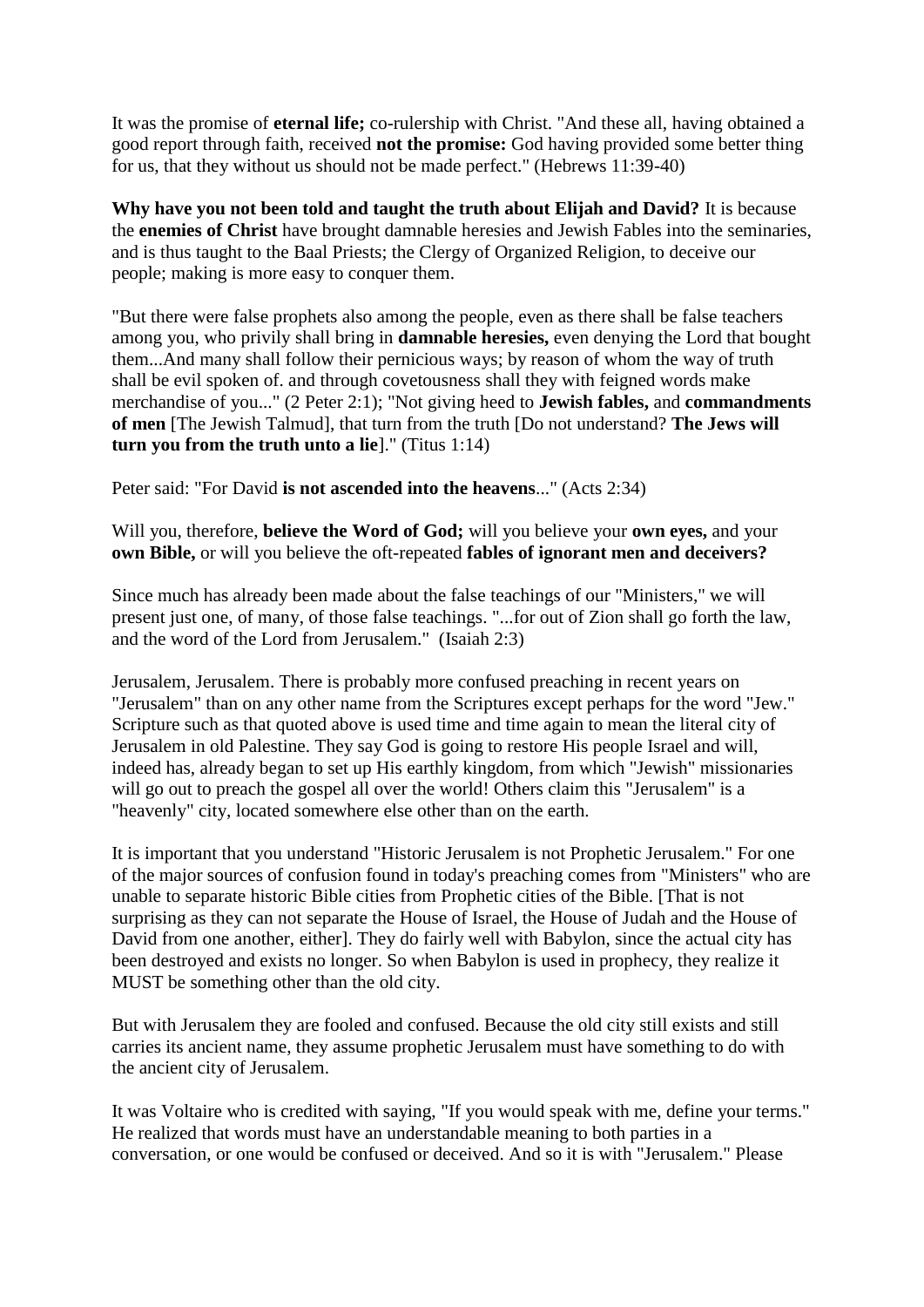follow us through the Scriptures to find God's **true** meaning of Jerusalem, when He says, "For out of Zion shall go forth the law, and the Word of the Lord from Jerusalem."

In the Book of Matthew, from the mouth of the Lord Jesus Christ we find: "O Jerusalem, Jerusalem, thou that killest the prophets, and stonest them which are sent unto thee, how often would I have gathered thy children together, even as a hen gathereth her chickens under her wings, and ye would not! Behold, your house is left unto you desolate. For I say unto you, Ye shall not see me henceforth, till ye shall say, Blessed is he that cometh in the name of the Lord." (Matthew 23:37-39)

Here Christ was speaking to the city of Jerusalem, while He was standing and looking at it. Jerusalem, the city that had killed the prophets of Israel down through the centuries; and He said Jerusalem, "your house is left unto you desolate." (Matthew 23:38; Luke 13:35) Jesus could not have been speaking of prophetic Jerusalem; for it has a glorious future!

Following are some of the Scripture verses used by those who insist that the old city of Jerusalem will be the Jerusalem that will be "chosen" and "blessed" of God. From the first chapter of Zechariah: "...I am jealous for Jerusalem and for Zion with a great jealousy...I am returned to Jerusalem with mercies: my house shall be built in it...and the Lord shall yet comfort Zion, and shall yet choose Jerusalem." (Zechariah 1:14-17)

Those who quote them, say they mean that God will set up the Temple [His house] at some future time in the old city of Jerusalem. However, there are other phrases in the same verses which must be considered. Those are: "...Thus saith the Lord of hosts; My cities through prosperity shall **yet be spread abroad**...and the Lord shall yet comfort Zion, and shall yet choose Jerusalem." (Zechariah 1:17)

Since the phrase, "spread abroad" was spoken through Zechariah while he was **in** old Palestine, it **must** mean places **other** than old Palestine!

Jesus also gave us an indication that the "cities" of Israel would be in great number and cover much territory. In Matthew chapter 10 are found His well known instructions to the twelve disciples, where He tells them to: "But go rather to the lost sheep of the house of Israel." (Matthew 10:6)

Then He said: "...for verily I say unto you, Ye shall not have gone over the cities of Israel, till the Son of man be come." (Matthew 10:23)

The disciples could have gone over the towns in old Palestine in a matter of weeks, and missionaries still could do so today [But the present day State of Israel will not allow Christian "Ministers" to preach to their citizens]. But if the cities were "spread abroad" and in great numbers, it could not be done so quickly.

It also must be taken into consideration that Zechariah, as a Prophet to Israel, spoke not only to those in the Babylonian captivity, but to the millions of Israelites who were at that time in the Assyrian lands and **never** returned to Jerusalem or Palestine.

That Zechariah's prophecy was not fulfilled by the return of less than 45,000 Israelites from Babylon under Ezra and Nehemiah will become clear as we go on.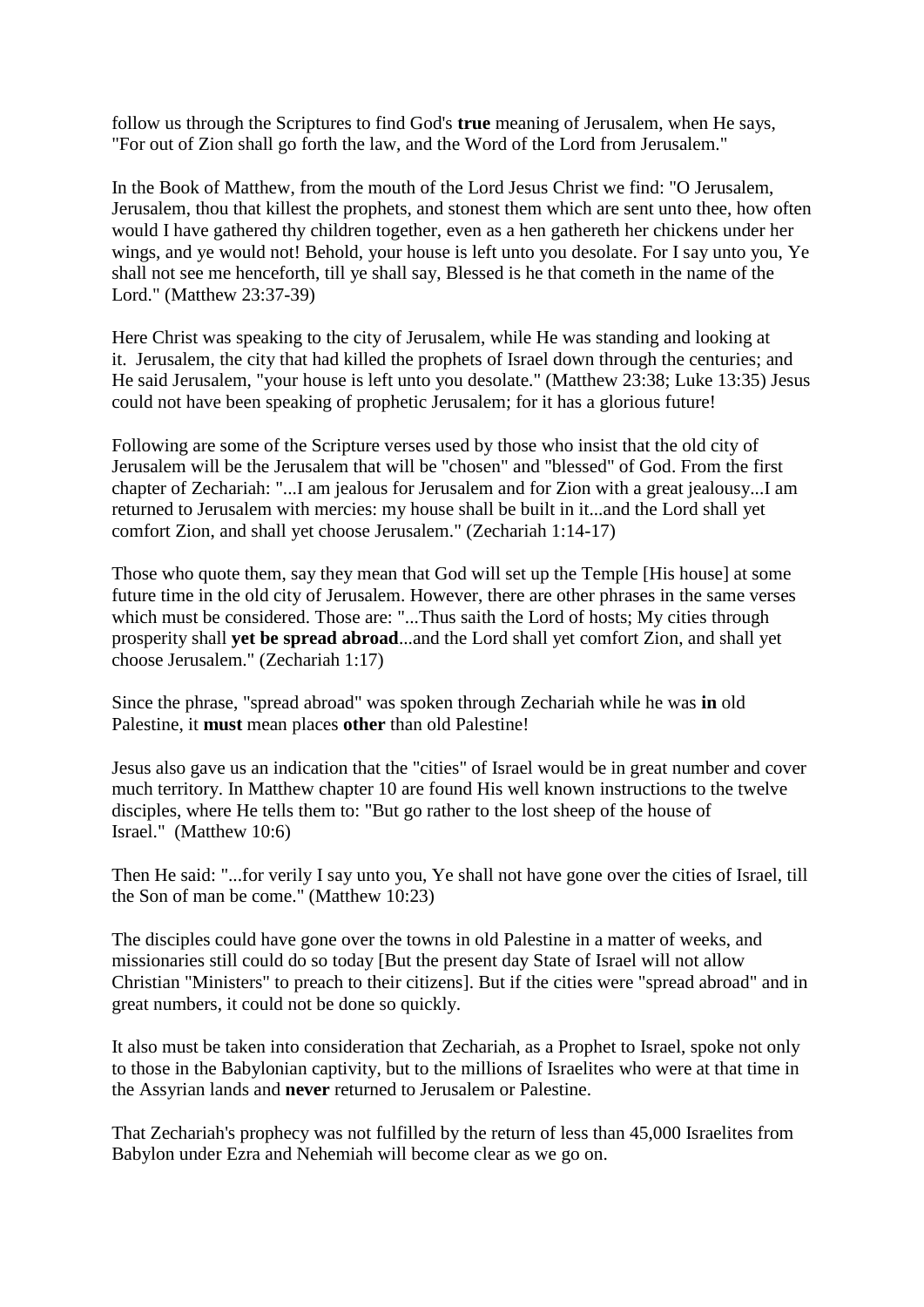Also, what the "Jerusalem" is that the Lord "shall yet choose" is made more clear by reading on in the next verses from the very same prophet. "I lifted up mine eyes again, and looked, and behold a man with a measuring line in his hand. Then said I, Whither goest thou? And he said unto me, To measure Jerusalem, to see what is the breadth thereof, and what is the length thereof. And, behold, the angel that talked with me went forth, and another angel went out to meet him, And said unto him, Run, speak to this young man, saying, Jerusalem shall be inhabited as **towns** without walls for the **multitude of men and cattle therein.**" (Zechariah 2:1-4)

Boy, that's some description. "Towns" [plural; more than one] and many men and cattle were to be in it. This is the Jerusalem of prophecy, and it [Jerusalem] is so large it took an angel to measure it! Thus, it becomes obvious, this was because it had been "spread abroad" and was prophesied in Zechariah 1:17. In Chapter 8 of Zechariah [he has much to say about prophetic Jerusalem] we find: "Thus saith the Lord of hosts; I was jealous for Zion with great jealousy, an I was jealous for her with great fury. Thus saith the Lord; I am returned unto Zion, and will dwell in the midst of Jerusalem..." () So, you see, God says He will be in both Zion and Jerusalem. Zion is the seat of government; Jerusalem is the whole nation.

"...and Jerusalem shall be called a city of truth; and the mountain of the Lord of hosts the holy mountain." (Zechariah 8:3) This is similar to what can be found in Chapter 2 of Isaiah and Chapter 4 of Micah, "the mountain of the Lord." It will help you understand prophecy, if you know that "mountain" usually means "nation." Micah, Isaiah, Zechariah, and others are actually saying that prophetic Jerusalem will be "the nation of the Lord." Then we read: "Thus saith the Lord of hosts; Behold, I will save my people from the east country, and from the west country; And I will bring them, and they shall dwell **in the midst of Jerusalem:** and they shall be my people, and I will be their God, in truth and in righteousness."

Now if we take these prophecies and attempt to put them in little old Palestine, we are in trouble! It is just not large enough. As these Scriptures show, the Lord will dwell there, Zion will be there, many from the east country and the west country, a multitude of men and cattle, and it will "spread abroad" and be so large that angels will have to measure it. It is sure that they could not dwell "in the midst of Jerusalem."

Some statistics on the Jewish occupied area of old Jerusalem and Palestine show it is not of sufficient size for a "multitude of people." Jerusalem, as it was set aside by the United Nations, has 289 sq. miles. It is about 20 miles long and 15 miles wide. Which makes it about the size of Phoenix, Arizona and its suburbs. Other comparisons would be Minneapolis, Minn. and its suburbs or about twice the size of Baltimore. The entire country of Palestine, as established by the U. N. Mandate, was 7,993 sq. miles.

Since the so-called "war" in 1967, the area controlled has increased substantially, but even if they [the Jews] took control of several entire Arab countries, it would still be smaller than just one of the average American States! That is hardly fitting for Zechariah's prophecy, is it? This confusion among our "Ministers" is also caused by their mistaken belief that God chose the old city of Jerusalem perpetually as the place where He would place His Name. But like Shiloh, Jehovah's presence there was conditional upon Israel obeying Him. This is made very plain in Jeremiah, where we read: "The word that came to Jeremiah from the Lord, saying, Stand in the gate of the Lord's house [the Temple in Jerusalem], and proclaim there this word, and say. Hear the word of the Lord, all ye of Judah, that enter in at these gates to worship the Lord." (Jeremiah 7:1-2)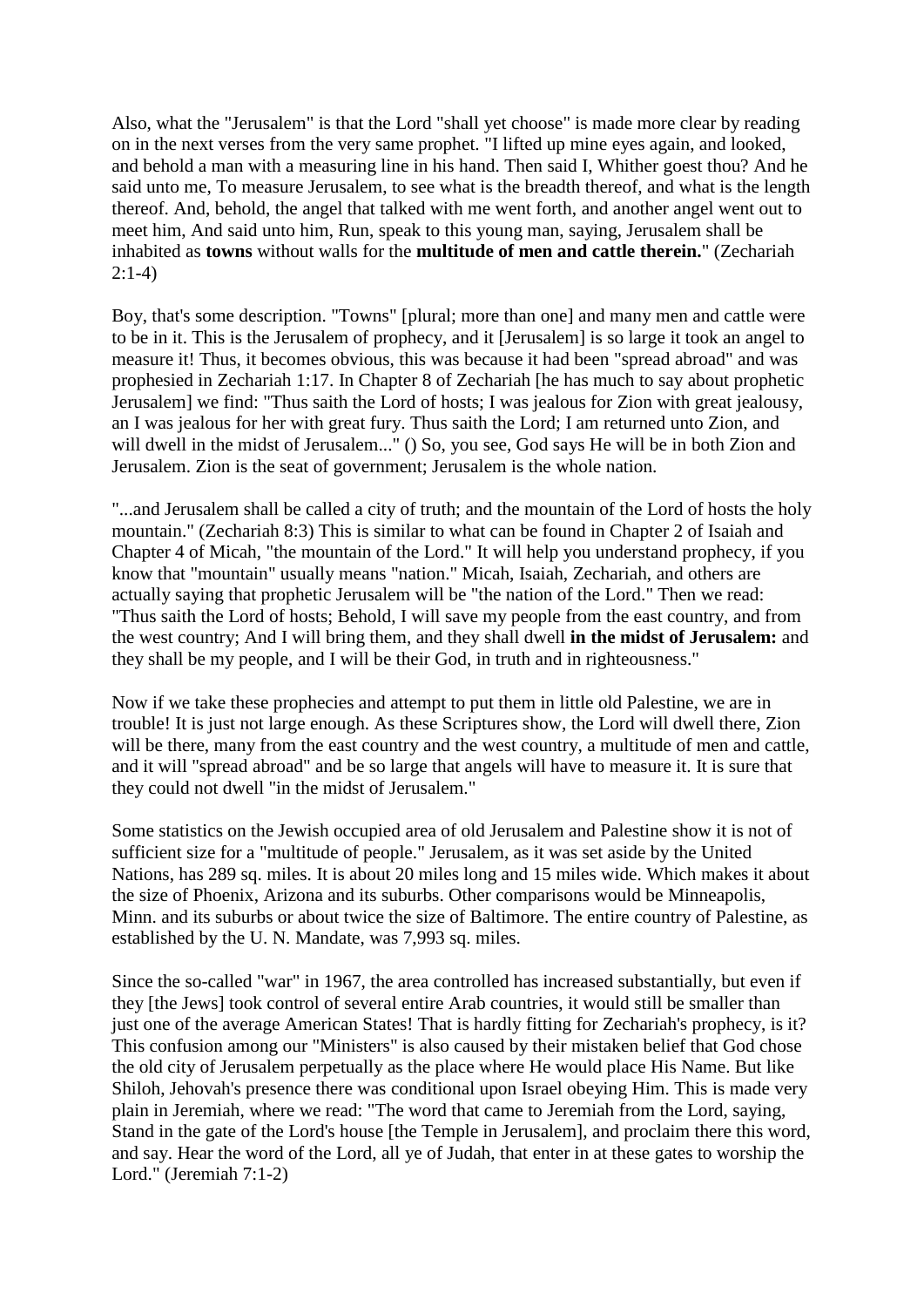So God gave Jeremiah a commandment to speak to all those who worshiped at the Temple. Verses 3 through 10 give a promise that if they obeyed the Lord, they would then: "...dwell in this place, in the land that I gave to your fathers, for ever and ever." (Jeremiah 7:7)

But then God accused them of disobeying and said: "Is this house, which is called by my name, become a den of robbers in your eyes? Behold, even I have seen it, saith the Lord. But go ye now unto my place which was in Shiloh, where I set my name at the first, and see what I did to it for the wickedness of my people Israel." (Zechariah 7:11-12)

Then God pronounced the fate of the Temple at Jerusalem: "Therefore will I do unto this house [the Temple], which is called by my name, wherein ye trust, and unto the place which I gave to you and to your fathers [Jerusalem and Judah], **as I have done to Shiloh.**" (Zechariah 7:14)

In order to see what God has done to Jerusalem, we must see what He did to Shiloh. Its history as the place where God had set His Name "at the first" starts in Joshua Chapter 18: "And the whole congregation of the children of Israel assembled together at Shiloh, and set up the tabernacle of the congregation there." (Joshua 18:1)

This continued for many years for we read in Judges Chapter 18: "And the children of Dan set up the graven image: and Jonathan, the son of Gersham, the son of Manasseh, he and his sons were priests to the tribe of Dan until the day of the captivity of the land [Philistine Captivity]. And they set them up Micah's graven image, which he made all the time that the house of God [the Tabernacle] was in Shiloh." (Judges 18:30-31)

Then in First Samuel we read the story of God's leaving Shiloh, as He was later to leave Jerusalem. This is quite lengthy and requires the reading of all of Chapters 2 through 7, we will quote only a few verses because of space limitation.

The story begins with the sons of Eli, the High priest: "Now the sons of Eli were sons of Belial; they knew not the Lord." (1 Samuel 2:12)

Because of their abominations and the sins of Israel, the Lord appeared to Eli and among other things told him: "Behold, the days come, that I will cut off thine arm, and the arm of thy fathers's house, that there shall not be an old man in thine house. And thou shalt see an enemy in my habitation [the tabernacle at Shiloh]...And this shall be a sign unto thee, that shall come upon thy two sons, on Hophni and Phinehas; in one day they shall die both of them." (1 Samuel 2:31-34)

Then God tells Eli what will replace His "habitation." "And I will raise me up a faithful priest, that shall do according to that which is in mine heart and in my mind: and I will build him a sure house..." (1 Samuel 2:35)

This was in reference to Samuel. God then set about to carry out this promise of punishment to Eli and removing Himself from Shiloh. In Chapter 4 the Philistines won a battle against the armies of Israel, and Israel made a decision. "And when the people were come into the camp, the elders of Israel said, Wherefore hath the Lord smitten us today before the Philistines! Let us fetch the ark of the covenant of the Lord out of Shiloh unto us, that, when it cometh among us, it may save us out of the hand of our enemies." (1 Samuel 4:3)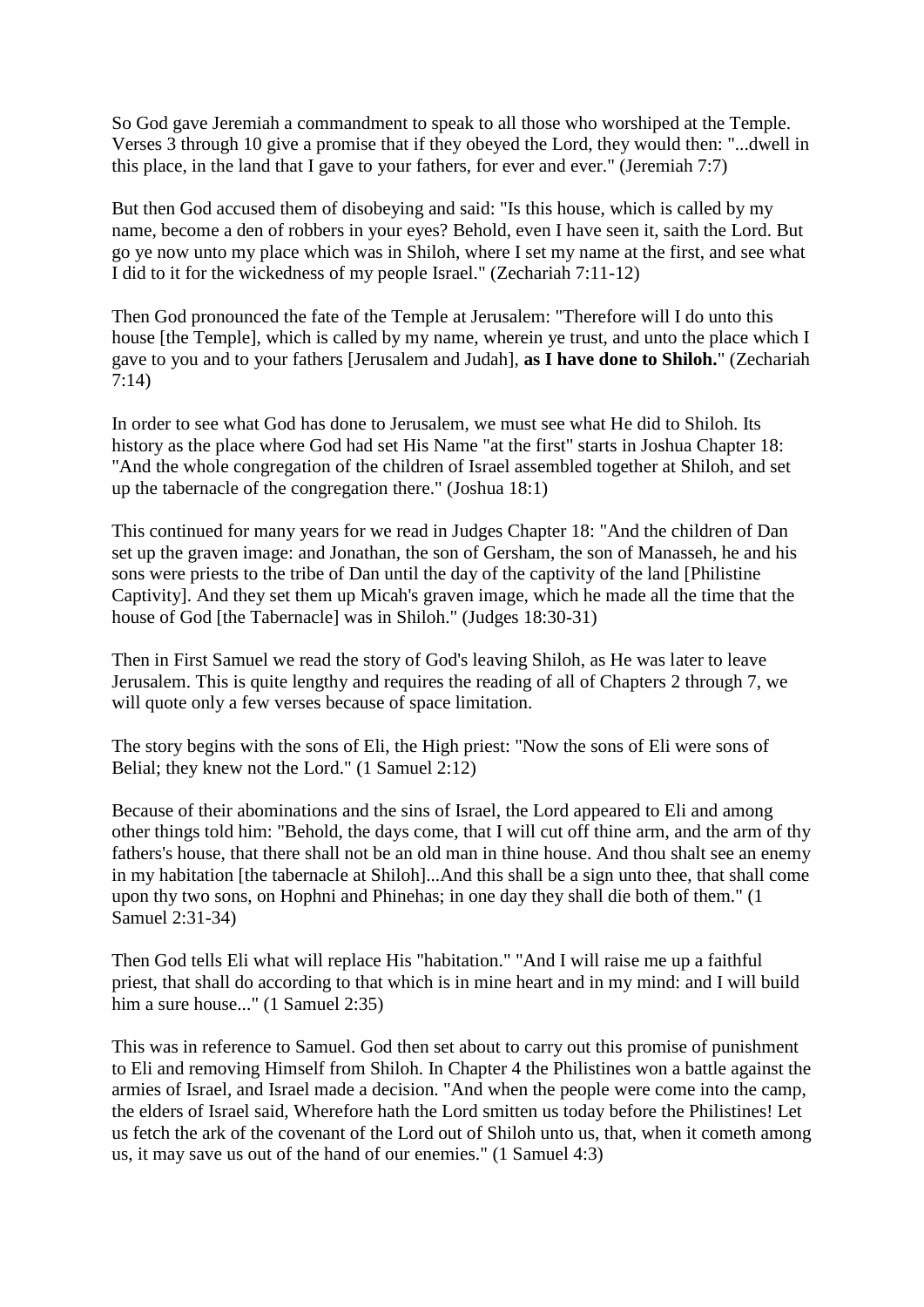Instead of putting their trust in God, they put their trust in the physical ark. Then, we are told the results of that decision. "And the Philistines fought, and Israel was smitten, and they fled every man into his tent: and there was a very great slaughter; for there fell of Israel thirty thousand footmen. And the ark of God was taken; and the two sons of Eli, Hophni and Pinehas, were slain." (1 Samuel 4:10-11)

God's promise that the enemy would be in His habitation and that the sons of Eli would both be slain in one day had come to pass! Eli died when he heard the news, and Phinehas' widow was so shocked by the events that she was immediately delivered of her child. That she recognized the terrible disaster to Israel is shown in the name she gave the baby. "And she named the child Ichabod, saying, The glory is departed from Israel: because the ark of God was taken..." (1 Samuel 4:21)

Here we can see; The Lord had departed from Shiloh! Then as we proceed on, we find that Chapter 7 shows that God then gave Samuel rule over Israel, **but he did not worship at Shiloh.** "And Samuel judged Israel all the days of his life. And he went from year to year in circuit to Bethel, and Gilgal, and Mizpeh, and judged Israel in all those places. **And his return was to Ramah;** for there was his house; and there he judged Israel; **and there he built an altar unto the Lord.**" (1 Samuel 7:15-17)

Psalms verifies this forsaking of Shiloh in the following manner. "When God heard this, he was wroth, and greatly abhorred Israel: **so that he forsook the tabernacle of Shiloh,** the tent which he placed among men; And delivered his strength into captivity, and his glory into the enemy's hand." (Psalms 78:59-61)

Then verses 65-72 refer to the placing of His Temple in Jerusalem under David and Solomon. Most Bible students know that story, so we will not recount it here. However, the Psalmist does verify that Shiloh was forsaken! So, if Jerusalem was to be "as Shiloh," and if God's Word is true, which it is, **then the old city of Jerusalem is forsaken and deserted by the God of Israel forever!!!** Contemporary history relates the following account of Shiloh: "**Shiloh,** now called Seilun, is located ten miles north of Bethel, '...on the east side of the highway that goeth up from Bethel to Shechem...' (Judges 21:19)

It is the place where Israel set up the tabernacle soon after they entered Canaan. Here the boy Samuel 'ministered before the Lord' [this was before God make him the judge over Israel and before the Philistines captured the ark of the covenant] and became the first of a long line of Hebrew prophets. 'In confirmation of His prophecy, the Philistines defeated Israel about 1050 B.C., captured the Ark of the Covenant, and left the town to sink into insignificance. Finally, fire reduced it to the scene of desolation pictured by Jeremiah' some 450 years later. (See Jeremiah 7:12])

The Danish excavation at Shiloh in 1922, '26, '29 and '31, under the direction of Dr. Aage Smith, found remains dating from the thirteenth to the eleventh century B.C., but none form the period between 1050 and 300 B.C. All of which parallels the Bible record that Shiloh was destroyed by the Philistines after the battle of Ebenezer and the capture of the ark. (Revelation 21:9-10) On the northern end of the mound the excavators found a rock-hewn quadrangle 80 by 400 feet, which they felt confident was the site of the ancient tabernacle in which Samuel slept and heard the voice of the Lord calling him. Later, however, it was ascertained that these building remains belong to the Byzantine period [A.D. 323-636].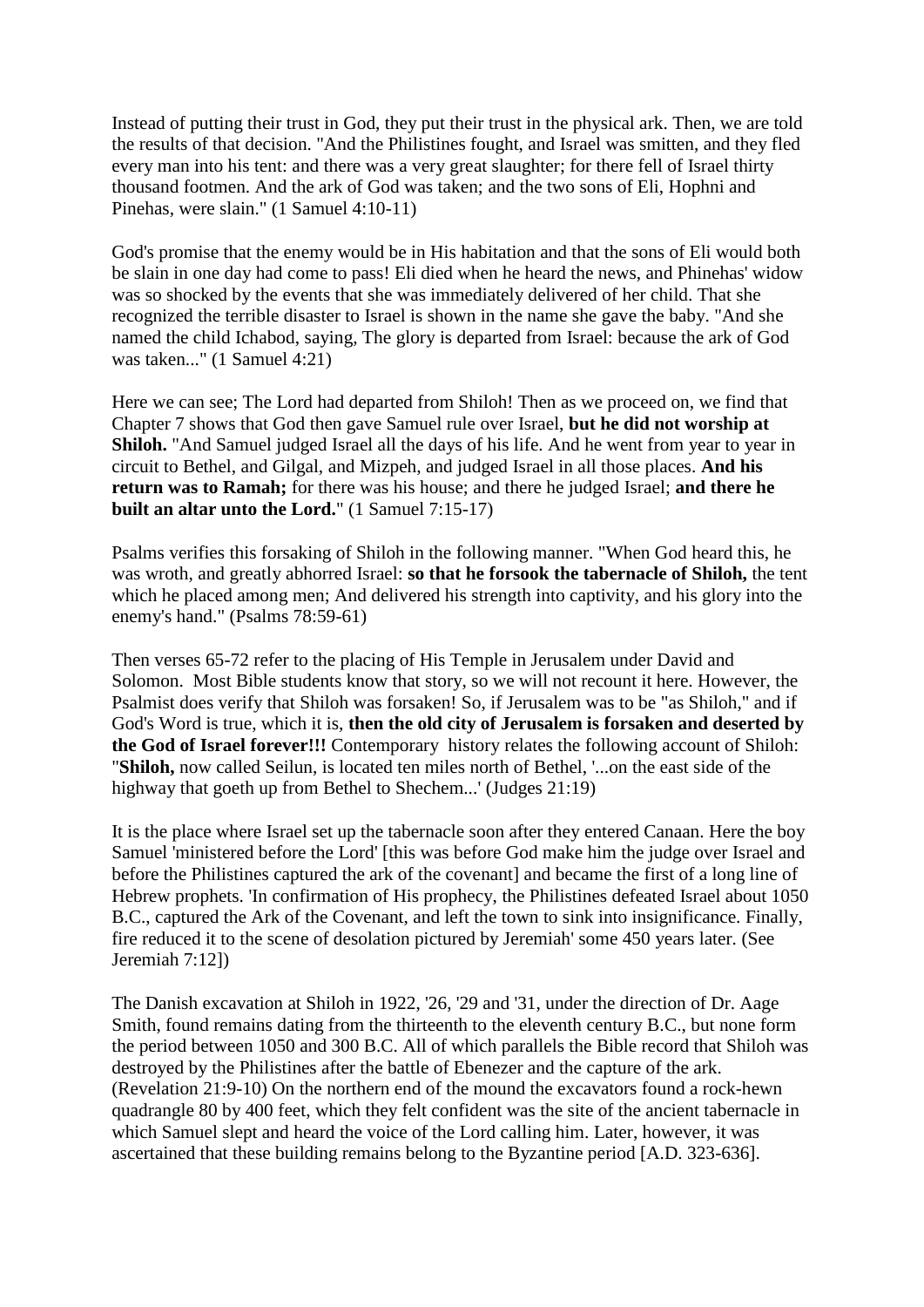The conclusion was then reached that Christians must have constructed a large church building on what had first been the site of the Hebrew tabernacle and sanctuary. Palestinian scholars concur in saying 'all that has been found by the Danes at Shiloh agree exactly with what is implied in the Old Testament.'"

But, just so that you understand with perfect clarity that God has forsaken the old city of Jerusalem and will never rebuild His Temple there, and in fact: **Old Jerusalem is to be "a curse to all the nations of the earth."**

Let's look where Jeremiah is ordered by the Lord to stand in the entrance to the Temple in Jerusalem and say: "...Thus saith the Lord; If ye will not...hearken to the words of my servants the prophets, whom I sent unto you, both rising up early, and sending them, but ye have not hearkened; **then will I** [God] **make this house** [the Temple] **like Shiloh,** and **will make this city** [Old Jerusalem] **a curse to all the nations of the earth.**" (See 1 Samuel 4:10-11)

This is a double warning to the city and a promise of what the old city of Jerusalem would be at some time in the future. "Now I say that Jesus Christ was a minister of the circumcision for the truth of God, to confirm the promises made unto the fathers." (Romans 15:8) The "fathers" mentioned here were the people of Israel, of course. And we find Christ confirming the end of the Temple and old Jerusalem as the place where His Name would be.

In Jeremiah we find: "Is this house, which is called by my name, become a den of robbers in your eyes?" (Jeremiah 7:11) This was followed by the promise to make it as Shiloh.

In Matthew we read that Christ personally entered the Temple at Jerusalem, overthrew the tables of the money-changers, and said: "...It is written, My house shall be called the house of prayer; but ye have made it a den of thieves." (Matthew 21:13)

After spending some time teaching in the Temple, He then left the Temple and later pronounced on the city of Jerusalem: "Behold, your house is left unto you desolate. For I say unto you, Ye shall not see me henceforth, till ye shall say, blessed is he that cometh in the name of the Lord." (Matthew 23:38-39)

Two verses later we read His sentence on the Temple: "...There shall not be left here one stone upon another, that shall not be thrown down." (Matthew 24:2)

Christ never went back to the Temple, and it was destroyed and burned to the ground in 70 A.D. The Temple became "as Shiloh," and Jerusalem as "Ichabod." The promise of God through His prophet Jeremiah was confirmed by Christ, and history verifies its fulfillment!

In Ezekiel Chapter 11 we find where the inhabitants of Jerusalem told all of the House of Israel to go away from them. Then we see the Lord depart from Jerusalem, never to return. "Moreover the spirit lifted me up, and brought me unto the east gate of the Lord's house [the Temple], which looketh eastward...behold at the door of the gate five and twenty men...Then said he unto me...these are the men that devise mischief [they were developing a plan for world conquest and the destruction of God's people Israel], and give wicked counsel in this city...Again the word of the Lord came unto me saying, Son of man, thy brethren, even thy brethren, the men of thy kindred...**All the House of Israel wholly,** are they unto whom **the inhabitants of Jerusalem have said, get you far from the lord: unto us is this land given**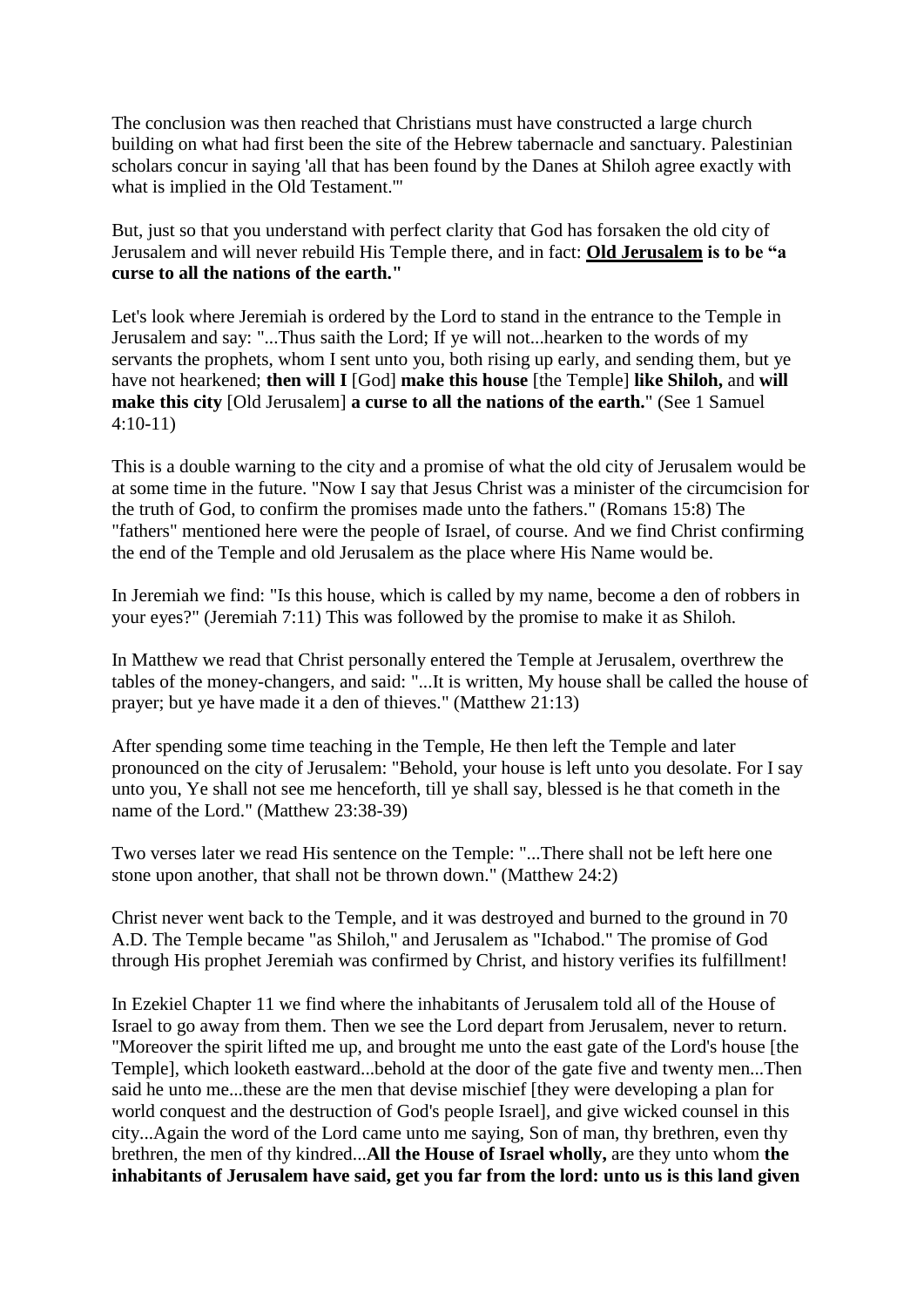#### **in possession...and the glory of the Lord went up from the midst of the city** [Old Jerusalem]..." (Ezekiel 11:1-23)

The inhabitants of Jerusalem being spoken of are the Jews and they are the ones who told the House of Israel **wholly** to get away from them for unto them was the land; Palestine given, and the city God left was Jerusalem, and the lord the Jews were making reference to was not the Lord God Almighty; for He left the city [Jerusalem] "and the glory of the Lord went up from the midst of the city" as the lord, the god of the Jews is BAAL: See #1167 which shows the word lord as used in this verse is meaning "BAAL...horseman, husband, lord, man..." (Strong's Exhaustive Concordance Hebrew and Chaldee Dictionary page 22)

Not only is the Lord's Name not there anymore, but with much of the world intrigue and tensions centered in the Jewish State called "Israel," the old city is even now fulfilling prophecy and is becoming "a curse to all the nations of the earth," just as God foretold! "Ministers" who still insist the Jews will rebuild the Temple [which they may, with American money, to continue their masquerade as God's Chosen People] and that God will bless it [which He will not] have "seen a vain vision," and have "spoken a lying divination."

A great part of this absurd teaching about old Palestine is caused by the erroneous belief by our "Ministers" that the Jews are Israel and that the Jewish State of Israel is the "regathering" of the tribes of Israel.

Have you ever wondered how many "Ministers" have stopped to think that there are about the same number of Jews now in old Palestine as there were Israelites in the Exodus from Egypt over 3300 years ago!

And if there was any one thing God promised Abraham, Isaac and Jacob, it was to multiply their seed! In the Book of Genesis God said to Israel, the father of the twelve men who became the twelve tribes of Israel: "...Behold, I will make thee fruitful, and multiply thee, and I will make of thee a multitude of people..." (Genesis 48:4)

And later when speaking of Ephraim, one of Joseph's sons and Israel's grandson, Israel prophesied of this one man alone: "...his seed shall become **a multitude of nations.**" (Genesis 48:19) Thus we have it that Ephraim's descendants **alone** were to become **many nations!** Which as anyone with any common sense at all will confess that that is one heck of a lot of people! **Where are the many nations of the Jews???**

In Genesis Chapter 28 we find God's prophecy to Jacob/Israel: "And God Almighty bless thee, and make thee fruitful, and multiply thee, that thou **mayest be a multitude of people**..." (Genesis 28:3)

And to say that this means all of the people from the beginning of time to the end is this vast multitude of people is too stupid for words and belittles the promises and power of our God!

Moses, speaking to the two million or more Israelites in the Exodus [not to mention the mixed multitude], said to them: "(The Lord God of your fathers make you a thousand times so many more as ye are, and bless you, as he hath promised you!)" (Deuteronomy 1:11)

This would be over 200,000,000 people. It is estimated, Solomon had more than fifteen million Israelites in his kingdom over 2500 years ago; and yet our "Ministers" of today would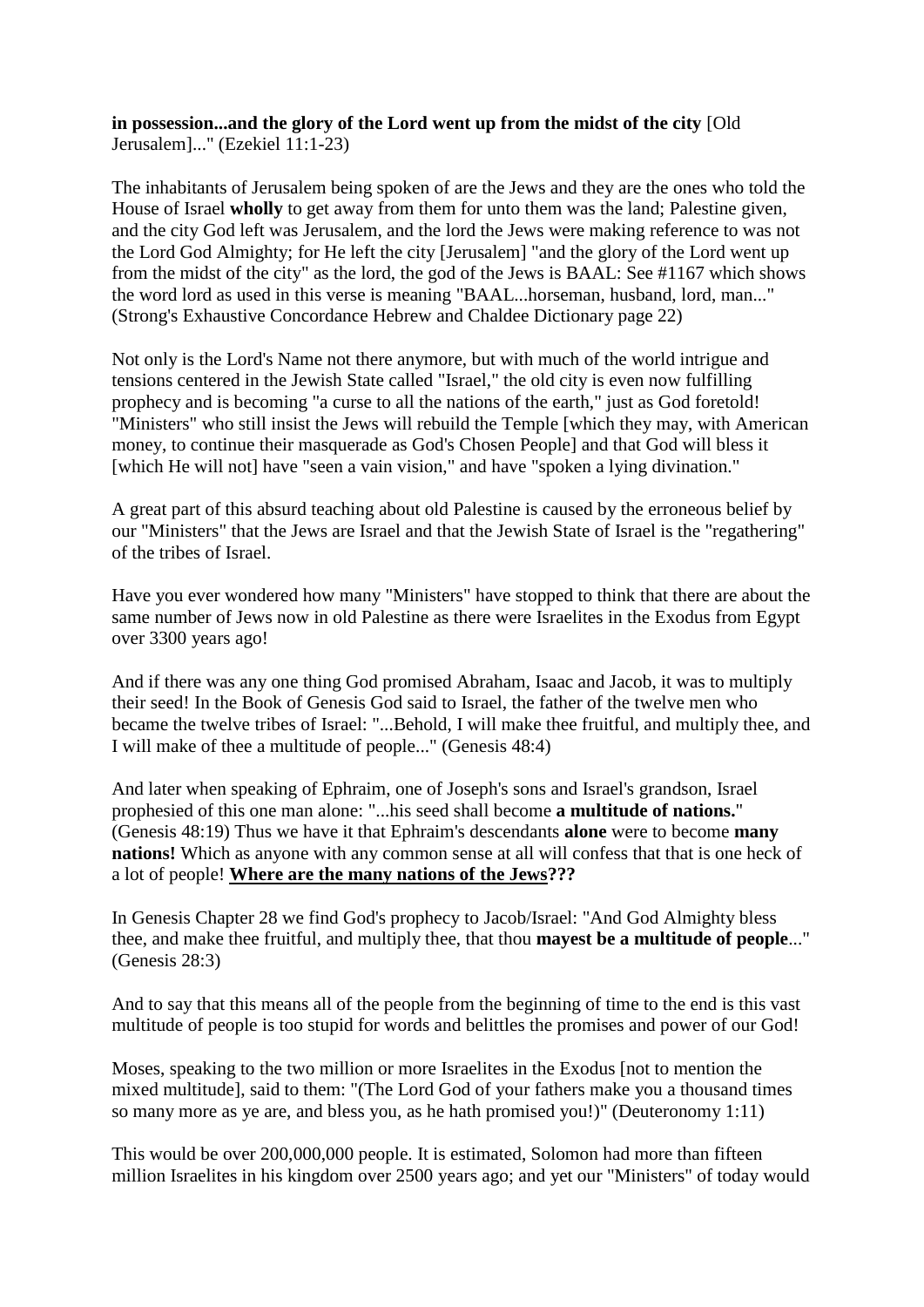have us believe the Jews of the world today constitute this "multiplied" seed of Israel. (14,334,195 is the 1976 estimate from the Jewish Statistical bureau, Dr. H.S. Linfield, Exec. Secretary, 1976 World Almanac, page 214)

Those who teach that the three million or so Jews in Palestine are "fulfilling Bible prophecy" and is the "regathering of Israel" are completely ignoring the Promises God made to Abraham, Isaac and Jacob/Israel of the immense numbers of his descendants who would be in that "regathering."

Their teaching is actually an affront to God, yet millions of Churchgoers, around the world, believe and support this foolish preaching. Jeremiah was truly right when he said of our day: "The prophets ["Ministers"] prophesy falsely...and my people love to have it so..." (Jeremiah 5:3)

After His resurrection, Christ taught the disciples, and it says in Luke 24:45: "Then opened he their understanding, that they might understand the scriptures."

Solomon said: "Wisdom is the principal thing; therefore get wisdom: and with all thy getting get understanding." (Provervs 4:7)

Since we can now see how important "understanding" is: What was it that Christ gave the disciples to understand? Jesus went on in Luke to say: "And said unto them, Thus it is written, and thus it behoved Christ to suffer, and to rise from the dead the third day: And that repentance and remission of sins should be preached in his name among all nations, **beginning at Jerusalem.**" (Luke 24:46-47)

Here Jesus said that the preaching of "repentance and remission of sins" was to **begin,** not **end** at Jerusalem, and not beginning 2,000 years later when a people who call themselves "Jews" occupy the city, but **beginning right then!** "And ye are witnesses of these things. And, behold, I send the promise of my Father upon you: but tarry ye in the city of Jerusalem, until ye be endued with power from on high."

This was then verified in Acts: "But ye shall receive power, after that the Holy Ghost is come upon you: and ye shall be witnesses unto me both in Jerusalem, and in all Judea, and in Samaria, and unto the uttermost part of the earth." (Acts 1:8)

In Acts 2, we find the great and wonderful story of the Pentecost, the pouring out of the Holy Spirit on Israel, **beginning at Jerusalem.** Peter called it: "But this is that which was spoken by the prophet Joel." (Acts 2:16) He then went on to quote, (Joel 2:28) which of course was a prophecy to Israel.

Let us now compare Christ's instructions after His Resurrection with the instructions He gave His disciples during His ministry. After His Baptism, Jesus instructed the twelve disciples to go: "...to the lost sheep of the house of Israel." (Matthew 10:6)

The word "lost" is translated from the Greek Apollumi, which means: apo #575 ["separation" or simply to "put away"] and "ollumi" #3639 ["punishment"]. (Strong's Exhaustive Concordance of the Holy Bible Greek Dictionary of the New Testament)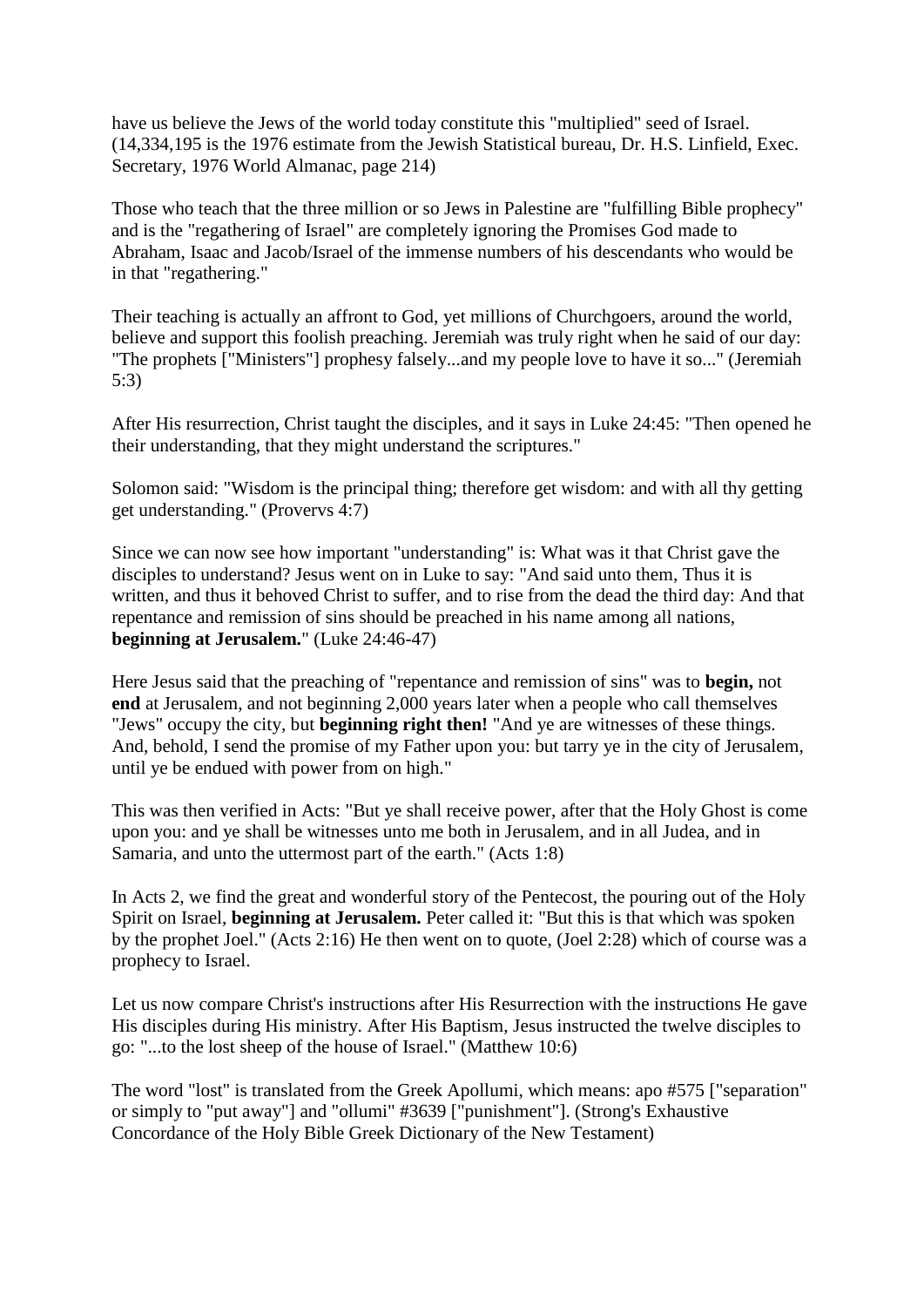This signifies a voluntary losing, which of course is correct, as God deliberately put Israel away into the Assyrian captivity as punishment for their sins and transgressions. (See 2 Kings 18 and Hosea) Apollumi is used 13 times in the New Testament, and every time it is used in connection with the house of Israel!

Then after His resurrection, Christ told Simon Peter three times: "...Feed my lambs...Feed my sheep...Feed my sheep." (John 21:15-17) Now if Peter and the others were to obey Christ and feed the "sheep of the house of Israel," they would have to go to where the sheep of the house of Israel were, would they not?

So, the question here is; and one cannot understand the difference between the old Jerusalem and the prophetic Jerusalem unless you have the correct answer to this question, Did the disciples obey Christ's explicit instructions to "go to the lost sheep of the house of Israel" and "feed my sheep," **First** in Jerusalem, then in Samaria, and then to the uttermost parts of the earth, or did they not? I say they did!

But the Jews did no such thing, instead they sought to destroy Christianity on every hand. History and Scripture verify the disciples preached the Gospel first in Jerusalem, then in Judea, then in Samaria, and then to the uttermost parts of the earth where the Israelites had gone. British, Roman and other European historical records show that some of the disciples who had known Jesus "in the flesh" went directly to the British Isles. Paul preached in Spain, France and England. Joseph of Arimathea established a church in England within 5 years of Jesus' death.

Others who went to England were Mary Magdalene, Mary; mother of Jesus, Maximin, Trophimus, Lazarus, Simon Zelates, Clements, Martial, Sidonius, Zacchaeus and Mary, wife of Cleaphas. Timothy, who had been ordained by Paul, baptized his own nephew, the British King Lucius, on May 28, 137 A.D. at the National Council at Winchester! [For a more complete study of this fascinating subject read "Paul and Joseph of Arimathea, Missionaries to the "Gentiles"].

Information such as that in the above paragraph, has been completely expunged from our schools, church and Seminary textbooks. So the White Christian people do not know our race's Christian history! If they did, they would begin to realize that **we are Israel.** That **our race** reacted just as Christ said His sheep would. "My Sheep hear my voice, and I know them, and they follow me." (John 10:27)

We heard His voice, and we followed Him. **Our race** became known as the Christian people and are now the great Christian nations of the world, including our own United States of America. We are the **only race** which has reacted to Christ in this manner.

It was not until about 1500 A.D., after the entire White Race had had the opportunity to hear the Gospel of Jesus Christ, that the Lord moved upon Israel, the Anglo-Saxon people, to then carry it to heathen lands, as He said they would. And they obeyed.

Teachers who preach "the Jews are God's Chosen People" defy the plain teachings of the Lord Jesus Christ, who said "Jews" are "not of God." Speaking of the Jews, Christ said: "He that is of God heareth God's words: ye therefore hear them not, because ye are not of God." (John 8:47)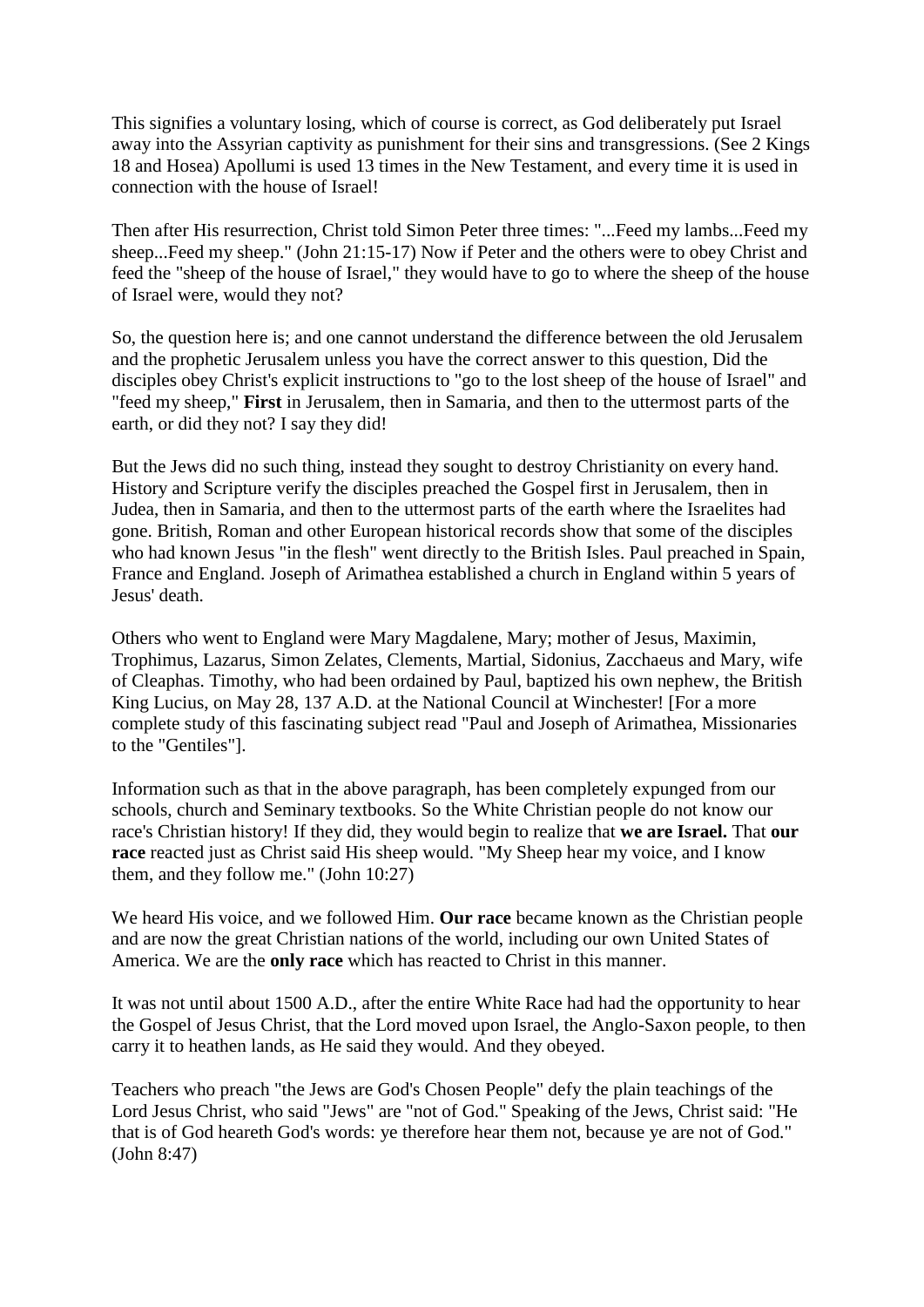And to make it very certain we understand the Jews are not His sheep, it is recorded in John where He said to the Jews: "But ye believe not, because ye are not of my sheep..." (John 10:26)

Then after Jesus told the Jews they were not His people, He described how His true Israel "sheep" would react when they heard His Word: "My sheep hear my voice, and I know them, and they follow me." What race has followed Jesus to the exclusion of all other "gods?" There is only one; God's True Israel, the Anglo-Saxon White Race. No, the disciples did not go to some "heathen" race. They obeyed their Master and went to "the lost sheep of the house of Israel."

There is another very serious side to this Un-Scriptural teaching that we are not Israel. If your "Minister" is saying that all of the disciples disobeyed their master the Lord Jesus Christ, and that the Gospel prospered in disobedience!!! That is not Scriptural. In fact, it is a very poor way to demonstrate obedience to Christ!

And since error feeds on error, we find that almost all of their teachings built on the error that we are not Israelites, are also erroneous. This is why our "Ministers" do not understand the difference between old Jerusalem and Prophetic Jerusalem. This is why they think the "tribulation" is going to fall on Jewry instead of the White Race, True Israel.

This is why they teach the Jews are going to turn to Christ during the "tribulation," when the truth is that we of True Israel will turn. This is why they teach that Russia is going to invade Jewish occupied Palestine, when according to Ezekiel 38 and 39 [Completely ignoring the fact: To days State of Israel fit **none** of the descriptions of the country to be invaded When the truth is that Russia is going to invade the United States, the land of true Israel]! Thus, it is the initial error in the identity of Israel today which has resulted in making most of the doctrines of the church of today Un-Scriptural. **No wonder our people are confused.**

To continue our study on "Jerusalem" turn to John Chapter 4 for a very symbolic meeting between Christ, the Redeemer of Israel, and a Samaritan woman. They met at a well, identified as "Jacob's well" in verse 6, and identified herself as a descendant of Jacob in verse 12 by asking Jesus: "Art thou greater than our father Jacob, which gave us the well...Jesus answered and said unto her, Whosoever drinketh of this water shall thirst again: But whosoever drinketh of the water that I shall give him shall never thirst; but the water that I shall give him shall be in him a well of water springing up into everlasting life." (John 10:26)

She immediately answered: "...Sir, give me this water, that I thirst not, neither come hither to draw." (John 4:15) This is not the response of a Jew to Christ; neither is it the response of the heathen. It is the RESPONSE of an Israelite!!!

Before we go on in John Chapter 4, I will quote what the concordance in the back of some King James Versions of the Bible says about the Samaritans at the time of Christ: "The Samaritans were a mixed race, composed of imported colonists and the Israelites who remained when the bulk of the ten tribes were carried into captivity. They had a temple on Mount Gerizim, their sacred mountain, they accepted Moses as their lawgiver and the Pentateuch as their law, but they rejected the traditions and rules of the Pharisees. They observed the rite of circumcision, the requirements of the Sabbath, and refused to accept Jerusalem as the one place where the temple of Jehovah should stand."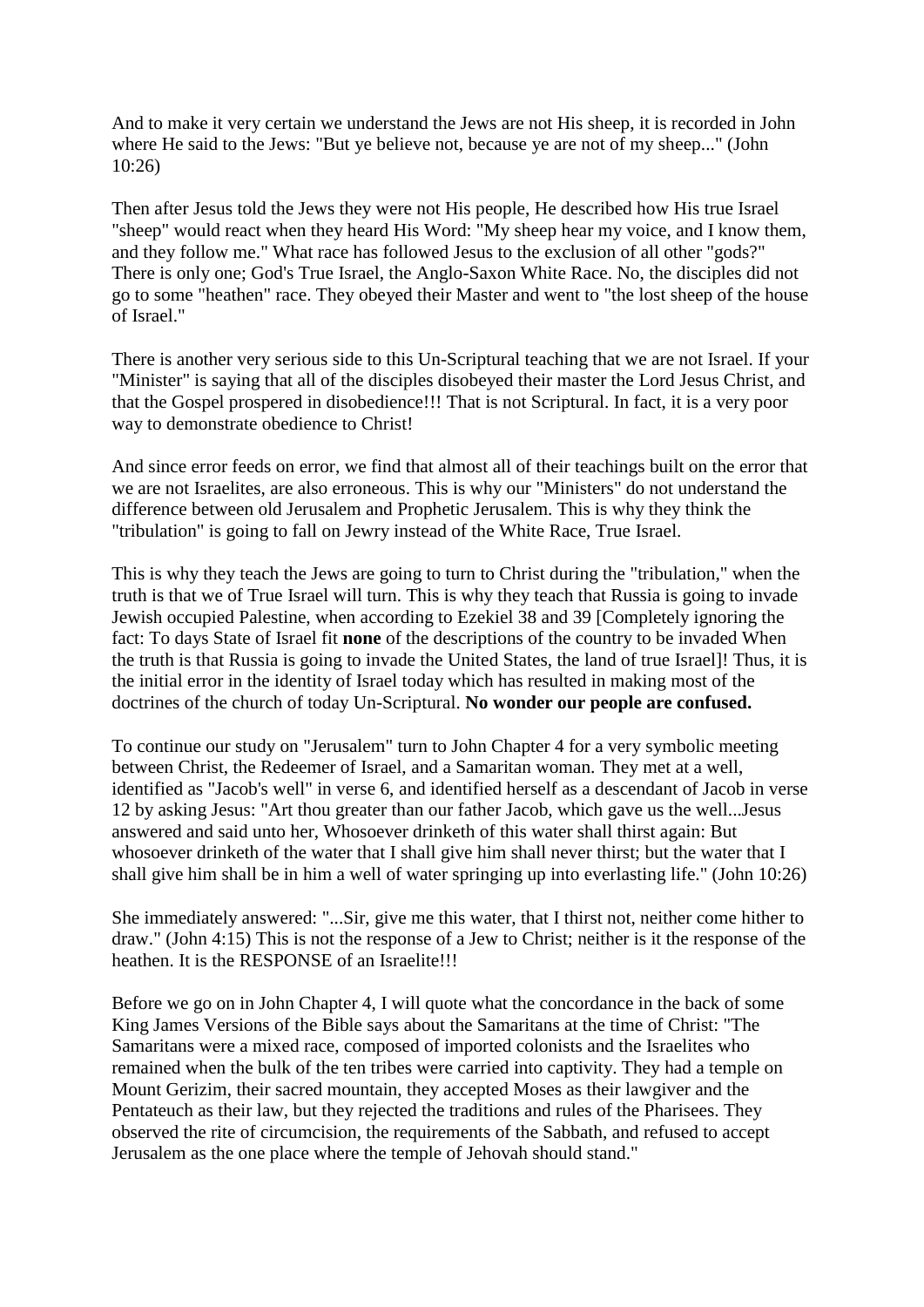So, some full blood Israelites lived in Samaria, they worshiped Jehovah, the God of Israel, but knew enough about prophecy to refuse to accept the Jewish priesthood with its traditions or worship at Jerusalem! [Would to God our "Ministers" knew that much today!] This woman was an Israelite, and in this meeting she is symbolic of all Israel meeting Christ, their Messiah, and their response to Him. In verse 16 Jesus said to her: "...Go, call thy husband, and come hither. The woman answered and said, I have no husband (This woman represents True Israel, who, at that time and even today, has no husband). Jesus said unto her, Thou hast well said, I have no husband: For thou hast had five husbands; and he whom thou now hast is not thy husband..." (John 4:16-18)

She had no husband; but she had had many husbands! Who, or what people in the Bible, had no husband, but has had many husbands? Israel, of course, who left her first husband, her God, and as Scripture says: "...they have gone a whoring from under their God." (Hosea 4:12) In Jeremiah we find: "...thou hast played the harlot with many lovers..." (Jeremiah 3:1)

When Christ told this woman, this symbolic Israel, that she was, in effect, a harlot, she said: "...Sir, I perceive that thou art a prophet." (John 4:19)

Only Israelites recognize that when someone tells the Truth, either past or future, that it must come from God. Then she went on to ask Him to explain something: "Our fathers worshiped in this mountain; and ye say, that in Jerusalem is the place where men ought to worship." (John 4:20)

Jesus answered: "...Woman, believe me, the hour cometh, when ye shall neither in this mountain, nor yet at Jerusalem, worship the Father." (John 4:21)

This was testimony by Christ Himself that worship of God was to cease in old Jerusalem and old Palestine. Then Jesus explained how worship would be from that time on: "But the hour cometh, and now is, when the true worshiper shall worship the Father in spirit and in truth: for the Father seeketh such to worship him. God is a spirit: and they that worship him must worship him in spirit and in truth." (John 4:23-24)

Jesus said to her that old Jerusalem was not to be a place of worship, at some future time. As we read these Scriptures and look at old Jerusalem, we can see that that has come to pass. In fact, in the present day State of Israel a person cannot become a citizen if he is a professing Christian! It is written in their laws. It was tested by a "racial" Jew a few years ago. He went to Israel and applied for citizenship; proved his "racial" lineage, but stated he believed in Jesus Christ as the Son of God. His case went through the courts, and his request for citizenship was denied. Only atheists or followers of "Judaism: the religion of Satan, are granted Israeli citizenship! Recently, additional laws and regulations have been passed in Israel restricting or ending most Christian missionary work there. Jesus said the worship of God would cease in Jerusalem and in Samaria, **and it has.**

John 4:22 is not directly related to our study of Jerusalem, but it should be touched on here, because the wrong understanding of just what this verse says has probably caused more confusion than any other verse in the Gospel of John. So let's read it first and then go over it's part by part. Christ is still talking to the Samaritan woman when He said: "Ye worship ye know not what: we know what we worship: for salvation is of the Jews."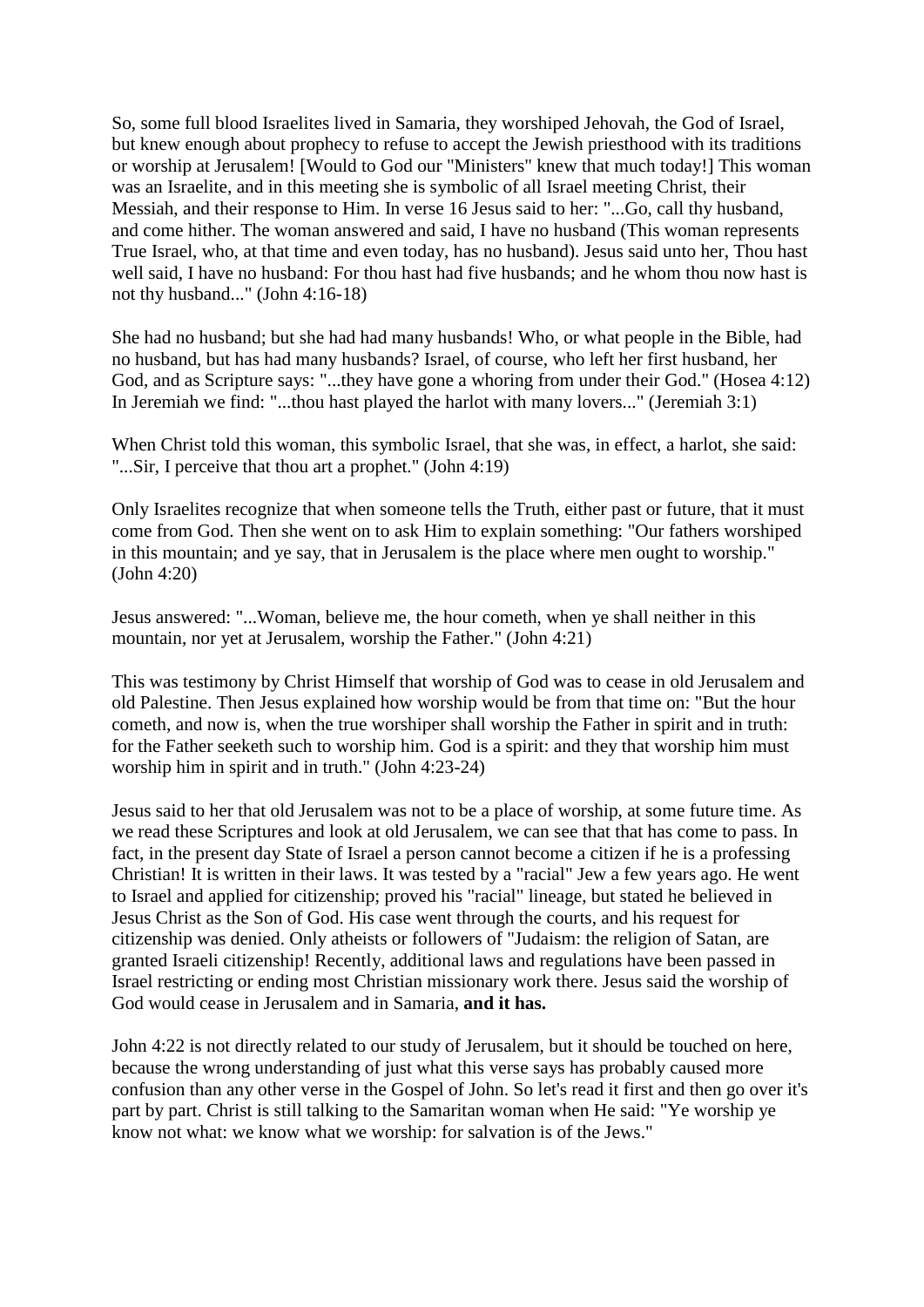Multitudes of otherwise sensible Christians have read that and said, "Oh, isn't that wonderful, look how much we owe the Jews, because salvation is of the Jews." And it has become implanted in their minds that somehow the Jews have something to do with our salvation! **Our salvation is from Jesus Christ:** not from the Christ hating Jews. That is simple, provable theology, from Scripture after Scripture. So what does this verse mean?

The Greek word here translated "Jews" is "Ioudaios" and means: Judaean, i.e. belonging to Judaean #2453; "Iouda" "a part of Judah" #2448; "Ioudas" "Judas i.e. Jehudah, the name of ten Isr., also of the posterity of one of them and its region #2455; "Yhuwdah "also of the tribe descended from the first, and of its territory: Judah #3063; "Yuttah or Yuwtah" "a place in Palestine #3194. (Strong's Exhaustive Concordance Hebrew and Chaldee and Greek Dictionary of the New Testament)

Thus we can see it simply means, "of the country of Judea." So we see Christ is talking to a woman of Samaria, an Israelite, and telling her that the Saviour [Himself] has now "come." And where has He come from? The answer is in the same chapter: "He left **Judea,** and departed again into Galilee. And he must needs go through Samaria." (John 4:3-4)

Not only was Jesus Christ born in Bethlehem of Judea, but immediately before talking to the Samaritan woman He had just come from Judea! When He told her that Salvation [meaning Himself] is of "Ioudaios," it was simply the Truth.

Jesus Christ is also called a "Nazarene," because He lived in Nazareth: "And he came and dwelt in a city called Nazareth: that it might be fulfilled which was spoken by the prophets, He shall be called a Nazarene." (Matthew 2:23)

But our "Ministers" don't give such glowing compliments to the people of Nazareth because of it and say "Salvation comes from the Nazarenes." He is also called a "Galilean" for the same reason. "When Pilate heard of Galilee, he asked whether the man were a Galilean." (Luke 23:6)

Here again our "Ministers" don't cry to the heavens "Salvation comes from the Galileans." What a bunch of hypocrites our "Ministers" are! An awful lot has been read into this verse by pro-Jewish people that is simply not there! Why? Because they have **sold** themselves and their ideals for money and prestige, which makes them what? "...to sell oneself, one's artistic or moral integrity, etc. for low or unworthy purposes...a person...who sells his services for low or unworthy purposes. (New World Dictionary of the American Language: Second College Edition, page 1141)

This is what our "Ministers" of today have become; nothing more nor less than a **prostitute!** The Ferrar Fenton Bible, translated directly from the Greek puts it this way, "salvation comes from among the Judeans." So did the King James Translation until about 100 years ago.

To confound Christians even further and to promote more pro-Jewish sentiment among Christians, the paperback New Testament put out by the American Bible Society in 1966 is often quoted by our "Ministers," especially by so-called "Christian" Jews.

It is called "Good News For Modern Man, The New Testament in Today's English." This same verse (John 4:22) is translated in it to read, "You Samaritans do not really know whom you worship; we Jews know whom we worship, for salvation comes from the Jews."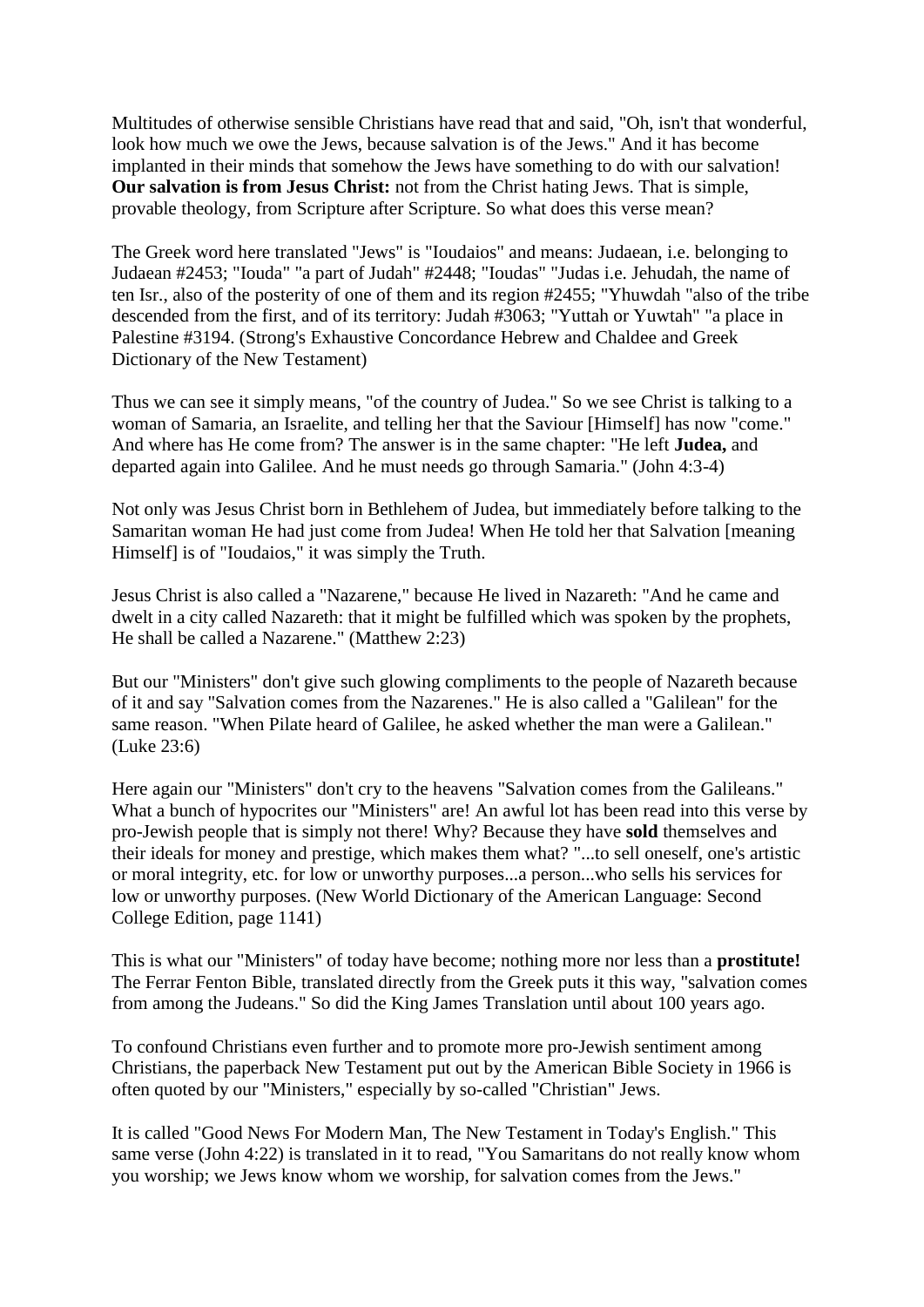**Notice:** They have had Jesus Christ, **whom the Jews hate,** Identify Himself as a "Jew," **an identification to be found no where in the original text.** They have also changed it to say specifically that salvation "comes from" the Jews! But, of course, be not deceived, **salvation comes from and through the Lord Jesus Christ,** no matter how men, and the Disciples of Satan twist the Bible and God's Word.

In recent years Billy Graham has promoted a book called "The Living Bible." In its some 18 million copies the words "Jew" and "Jewish" have been inserted in hundreds of passages where they are not in the King James text, or many many of the other translations, thereby deceiving millions of readers.

In establishing where true worship is, we know that the Scripture says: "For where two are three are gathered together in my name, there am I in the midst of them." (Matthew 18:20)

Our God is worshiped anywhere on earth where we gather in the Name of Jesus Christ: Fundamentalist "Ministers" had better get that into their theology and forget about their Un-Scriptural Teachings that the "Jews" are going back to Jerusalem and there God will begin a great missionary work with them, to all the world.

For **true Israel began this missionary work of carrying the Gospel of Christ, and of His Kingdom while Jesus lived among men in the flesh on this earth!** That was about 2,000 years ago, and some of our "Ministers" are just about that far behind on their understanding of prophecy and the Scriptures! Let's read on about the Samaritan woman in. (John Chapter 4)

"The woman saith unto him, I know that Messias cometh, which is called Christ: when he is come, he will tell us all things." (John 4:25) Here again she identifies herself as an Israelite waiting for the Messiah! "Jesus saith unto her, I that speak unto thee am he." (John 4:26) And what did this Israelite [Not Jewish] woman do? "The woman then left her waterpot, and went her way into the city, and saith to the men, Come see a man, which told me all things that ever I did: is not this the Christ?" (John 4:28-29)

This woman, symbolic of all Israel, started on the missionary trail as soon as she met her Savior!!! And she had success: "And many more believed because of his own word; And said unto the woman, Now we believe, not because of thy saying: for we have heard him ourselves, and know that this is indeed the Christ, the Savior of the world." (John 4:41-42)

These were indeed, and in fact, Israelites! What had Christ said as to how Israelites would react to Him? "My sheep hear my voice, and I know them, and they follow me." (John 10:27)

There is only **one race** of people on this earth which react to the Gospel of Jesus Christ in this manner; the **White Anglo-Saxon people!** The heathen react with indifference; the "Jew" with resentment and hate. God knows His Israel People, even if our so-called "Christian Ministers" do not.

The missionary work the Fundamentalists believe will be done by the "Jews" out of old Palestine, began with Israelites such as this Samaritan woman, and the disciples; that work has been going on for over 1,900 years now! The Scriptures testify that God is not going back to old Jerusalem and start all over again. Now let's turn again to Zechariah: "The burden of the word of the Lord for Israel, saith the Lord, which stretcheth forth the heavens, and layeth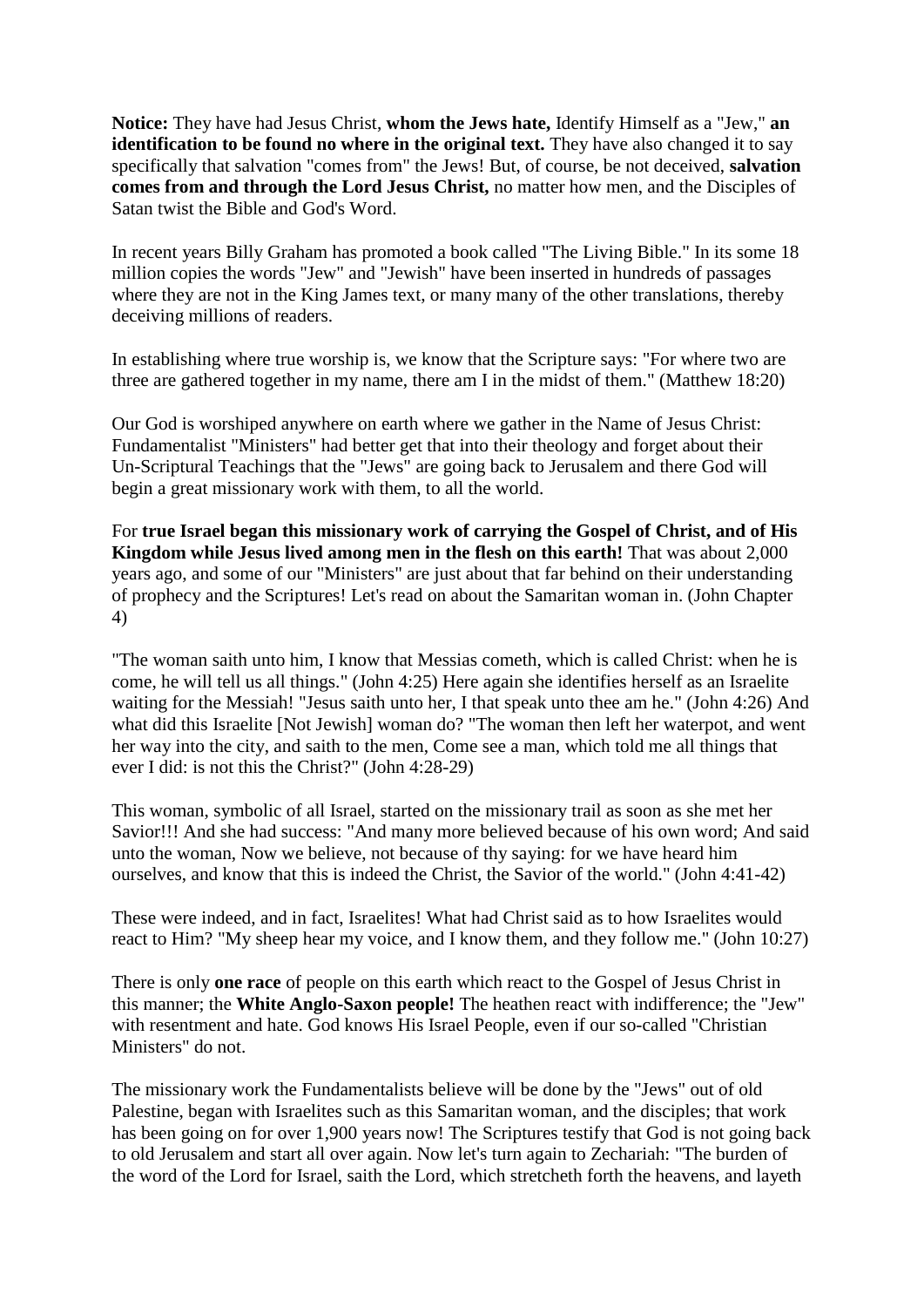the foundation of the earth, and formeth the spirit of men within him. Behold, I will make Jerusalem a cup of trembling unto all the people round about, when they shall be in the siege both against Judah and against Jerusalem." (Zechariah 12:1-2)

This is Jerusalem in prophecy, yet future, as we can see by the next verse: "And in that day will I make Jerusalem a burdensome stone for all people: all that burden themselves with it shall be cut in pieces, though all the people of the earth be gathered together against it." (Zechariah 12:3)

In Matthew Jesus speaks to the "chief priests and Pharisees," and He says: "Therefore say I unto you, The kingdom of God shall be taken from you, and given to a nation bringing forth the fruits thereof. And whoever shall fall on this stone shall be broken: but on whomsoever it shall fall, it will grind him to powder." (Matthew 21:43-44)

This is the same terminology, as that used in Zechariah; the same thing is going to happen to the people who gather against prophetic Jerusalem, as will happen to those who fight the nation to which Christ will give the kingdom! And both the "nation" and "Jerusalem" are called a "stone," God's Stone Kingdom! Prophetic Jerusalem is the same as the Kingdom!

As we have seen, Zechariah said, "all the people of the earth be gathered against it." If this prophecy is about the present time, and we believe it is, and the people of the world are being gathered against this "kingdom," then the following question presents itself: **who are the people of the earth being gathered against?** Why Prophetic Jerusalem, of course! A Jerusalem, which is so big and large that it takes an angel to measure it, that has a multitude of towns, people and cattle, (Zechariah 2) where God dwells, the one He calls Zion: That is what they are being gathered together to destroy. And they are **not** all trying to destroy Jewish occupied Jerusalem! In fact, all the nations of the world, including the Communist nations, got together in the United Nations in 1947, and created the nation we presently know as Israel! And the idea, being presented almost daily by our "Ministers," that Russia is trying to destroy Jewish Israel, does not stand up to close examination.

It was the Russian Communist Jews who tricked the Egyptians into moving all their armed forces out into the Sinai Desert in 1967, where they were completely at the mercy of the Israeli planes! And, then, the Russians never raised a hand to help save them.

The nation that all the world is being gathered together to destroy; the only nation on the face of the earth which fit the descriptions, as outlined in Ezekiel, is the United States of America!

Even our so-called "allies" like the governments of France and England [and even, believe it or not, the American Government itself] is helping the un-Godly enemies of America and its people.

Yet our deluded "Christian Ministers" look at old Jerusalem and erroneously call its Jewish occupants "Israel." **No, a thousand times, No,** "all the people of the earth" are being gathered against **the New Jerusalem, the United States of America, God's Country, the land of the regathered of the True Descendants of the Tribes of Israel!**

We have seen that Zechariah indicated that "all the people of the earth" would be gathered against prophetic Jerusalem. And we also read where Christ told the Jews, "The kingdom of God shall be taken from you and given to a nation..."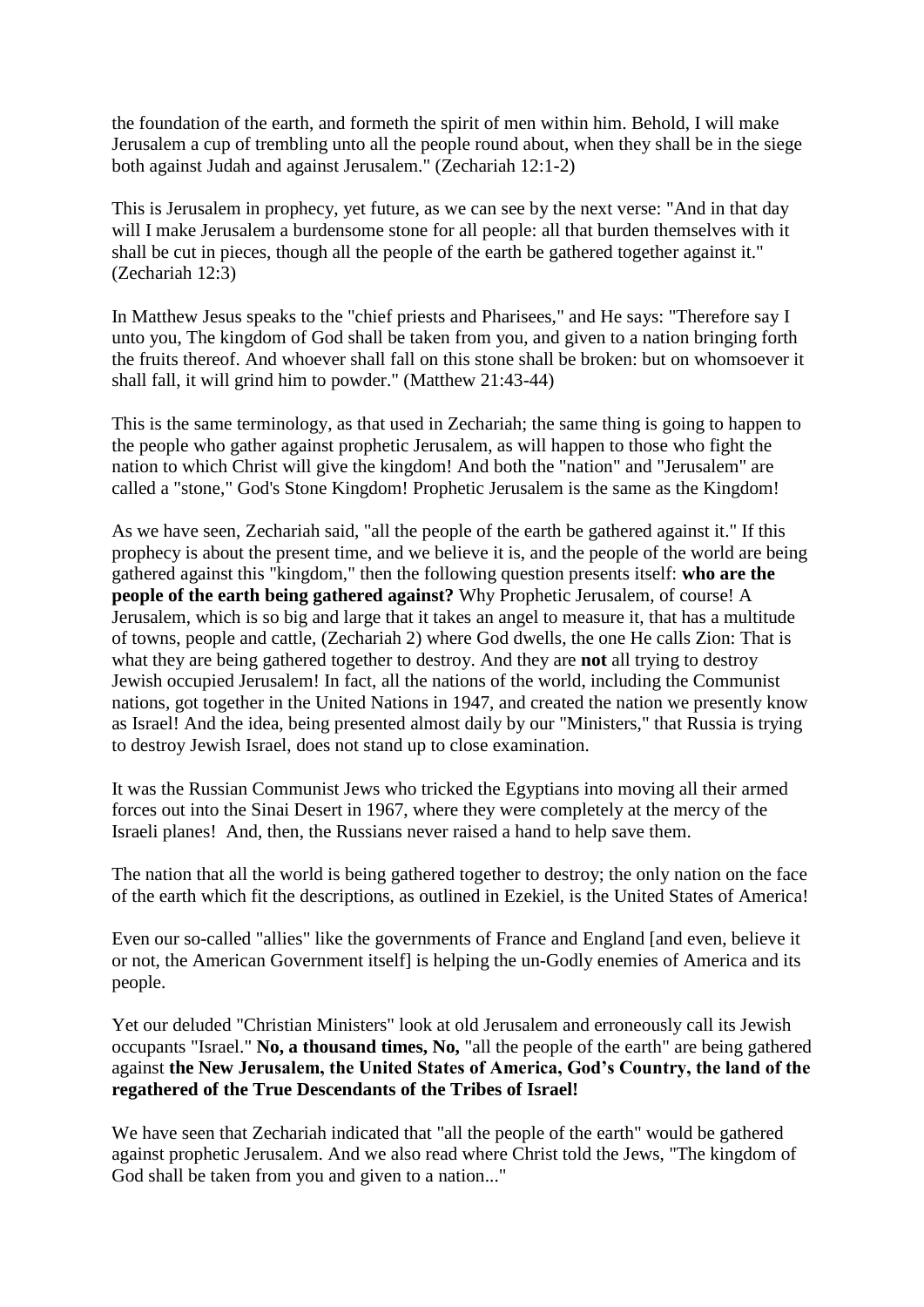As we read some specific descriptions of New Jerusalem, keep in mind that Jesus taught "the Gospel of the Kingdom," not just a Gospel of personal Salvation, as some think. All four Gospels make that plain in the beginning of His Ministry.

"From that time Jesus began to preach, and to say, Repent: for **The Kingdom of Heaven** is at hand." (Matthew 4:17); "And saying, The time is fulfilled, and **The Kingdom of God** is at hand..." (Mark 1:15); "...I must preach **The Kingdom of God**..." (Luke 4:43); "...Except a man be born again, he cannot see **The Kingdom of God** [this is telling you that unless you are born again you will not understand that **The Kingdom of God is already among men!**]." (John 3:3)

In John 3:3, Christ explains the connection between Salvation and the kingdom, "Except a man be born again, he cannot see [understand] the kingdom of God." Thus we can see: **The ultimate purpose of Christ's finished work on the stake was to provide man with the means to enter into and understand the Kingdom of God.**

Christ said: "But I say unto you, Swear not at all; neither by heaven: for it is God's throne: nor by the earth; for it is his footstool: neither by Jerusalem; for it is the city of the great King." (Matthew 5:34-35)

Turn to Revelation 3:12, which links the Christian with the city of God, New Jerusalem: "Him that overcometh will I make a pillar in the temple of my God, and he shall go no more out: and I will write upon him the name of my God, and the name of the city of my God, which is new Jerusalem, which cometh down out of heaven from my God: and I will write upon him my new name." (Revelation 3:12)

The new name of the "Holy One of Israel" is Jesus Christ. The name to be written on the inhabitants of New Jerusalem is His new name, "Christ man," or "Christian!" The "city of my God." New Jerusalem, will be a Christian place, a place of born-again believers, where the Savior Jesus Christ is believed on and praised: **Not an old city that has the same name, where Christ is both hated and denied!!!**

"And I saw a new heaven and a new earth: for the first heaven and the first earth were passed away; and there was no more sea ["sea" also in prophecy signifies human turmoil]. And I John saw the holy city, new Jerusalem, **coming down from** God out of heaven..." (Revelation 21:1-2)

This is the same as Revelation 3:12. It is very clear that New Jerusalem is not in heaven, but that it "comes from" heaven! As can be seen, these Scriptures do not fit the teaching that the New Jerusalem or the Kingdom is somewhere other than on earth! Let's read on: "...prepared as a bride adorned for her husband." (Revelation 21:2)

The "bride" of prophecy! These are the first 2 verses, but please continue through verse 8 for the beautiful description of the Kingdom. Then in verses 9 and 10 John relates: "And there came unto me one of the seven angels which had the seven vials full of the seven last plagues, and talked with me, saying, Come hither, I will shew thee the bride, the Lamb's wife. And he carried me away in the spirit to a great high mountain, and shewed me that great city, the holy Jerusalem, **descending** out of heaven **from** God." (Revelation 21:9-10)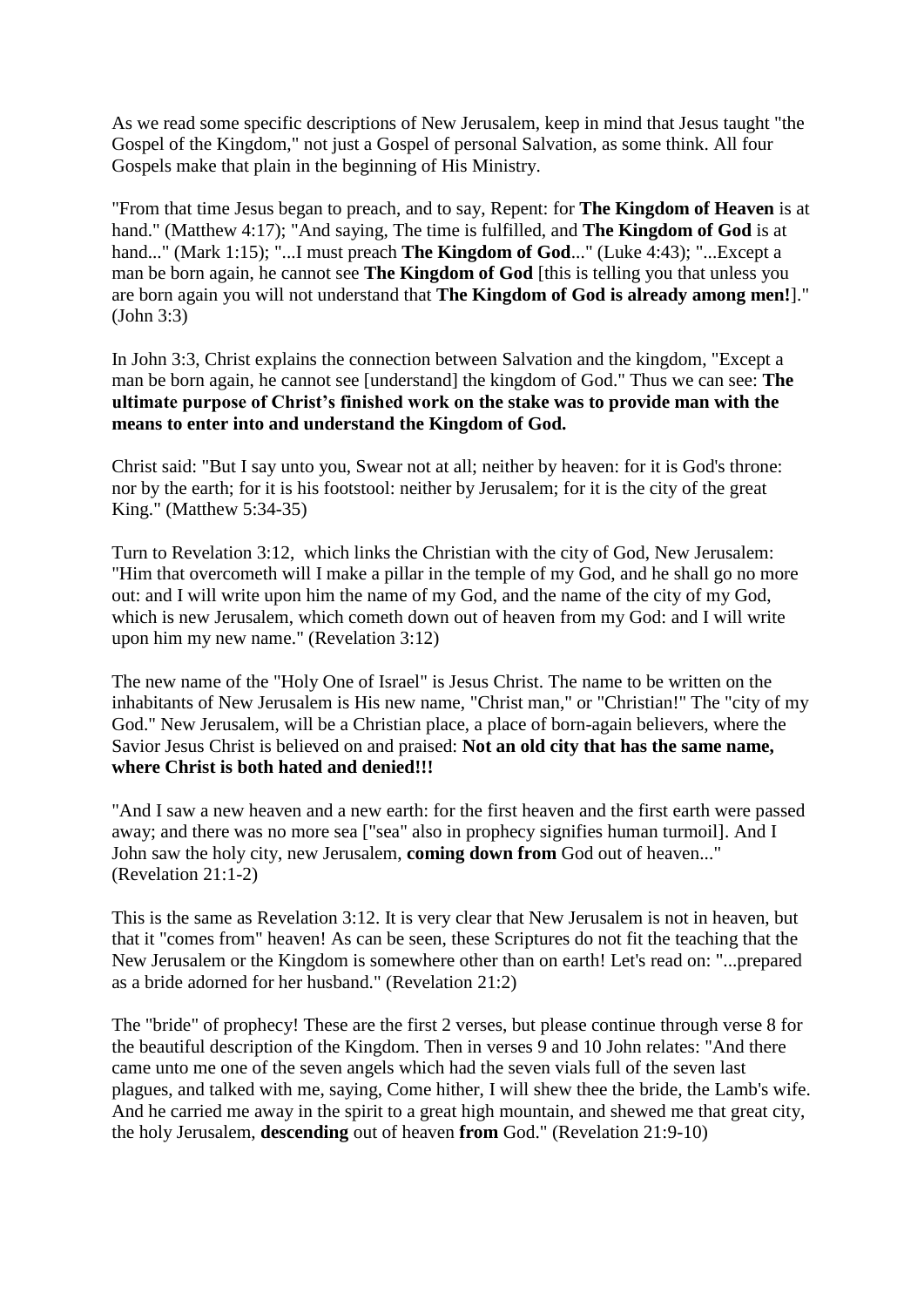The angel showed John the bride. And what and who was the bride? The bride is "The Holy Jerusalem," which, as we will see, is later called "Israel."

I would remind you the church is **never** called "New Jerusalem" in the Bible, yet our "Ministers" tell their congregations, almost every Sunday, that the church is the "bride."

And if you have been taught this, that the bride of Christ is some sort of "Gentile Church," you should read Revelation Chapter 21 over until you see the truth. John goes on to describe this New Jerusalem, the "bride" of the Lamb [Christ]: "Having the glory of God: and her light was like unto a stone most precious, even like a jasper stone, clear as crystal; and had a wall great and high, and had twelve gates, and at the gates twelve angels, and names written thereon..." (Revelation 21:11-12)

And what were the names that were written on the gates to this New Jerusalem? "...which are the names of the twelve tribes of the children of Israel." (Revelation 21:12)

Yes, you read it right, "Israel" is the "Bride," and will be purified of sin and corruption, for Israel is washed in the blood of her Redeemer, the Lord Jesus Christ. Israel shall no longer be a harlot, the divorced wife of the great Jehovah. Israel was made a widow with the death of her Husband [Christ], who took her punishment upon Himself on the Cross of Calvary [Study Isaiah 53 and 54]. Then, upon receiving the Holy Spirit and being Baptized for remission of sins, becomes the new, cleansed, and made ready virgin Bride of Christ. "Behold, the days come, saith the Lord, that I will make a new covenant with the house of Israel, and with the house of Judah." (Jeremiah 31:31); "For this is the covenant that I will make with the house of Israel after those days, saith the Lord; I will put my laws into their mind, and write them in their hearts: and I will be to them a God, and they shall be to me a people." (Hebrews 8:10)

Yes, **Israel is the Bride, not the Church, and it is most certainly not the Christ Hating Jews!!!** Let's review a few more verses of Revelation 21 before turning to one of God's prophets to complete this study of the New Jerusalem.

"And he that talked with me had a golden reed to measure the city, and the gates thereof, and the wall thereof." (Revelation 21:15) This is obviously the same angel referred to, in Zechariah 2, who was measuring "Jerusalem!" The Scriptures are always consistent; there is no discrepancy when the Word is used to interpret the Word! and that the New Jerusalem is ON EARTH, is verified by many Scripture verses including : "And the nations of them which are saved shall walk in the light of it: and the kings of the earth do bring their glory and honour into it." (Revelation 21:24)

At the same time Christians must understand the nature of the "temple" that will be built in New Jerusalem [and which God will bless!]. Every Christian should know this [but they do not], so that they will not be deceived by "Ministers" who preach "lying divinations" about old Jerusalem and the Jews. The Holy Word makes it plain of what substance this new "habitation" of Christ will be built. "Know ye not that ye are the temple of God, and that the spirit of God dwelleth in you?...for the temple of God is holy, which temple ye are." (1 Corinthians 3:16-17); "...know ye not that your body is the temple of the Holy Ghost which is in you...For ye are bought with a price..." (1 Corinthians 6:19-20)

That the temple [Christians] is not to be defiled by association with unbelievers is made abundantly clear in 2 Corinthians, including the oft-quoted "be ye separate," and God's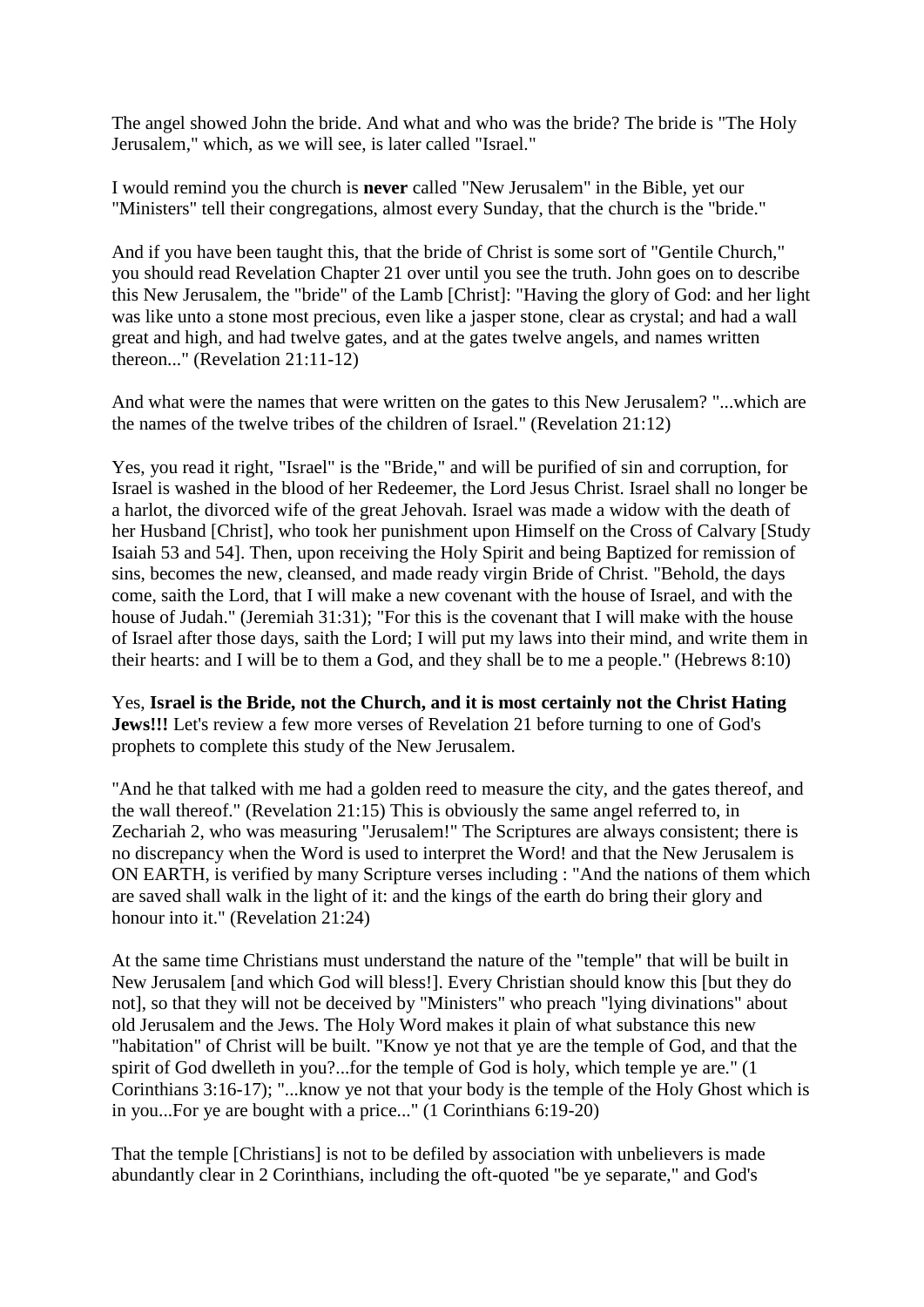promise: "Be ye not unequally yoked together with unbelievers...be ye separate...And will be a Father unto you, and ye shall be my sons and daughters, saith the Lord Almighty." (2 Corinthians 6:14-18)

That God's new "habitation" is to be made up of all believers is disclosed by Paul in Ephesians: "Now therefore ye are no more strangers and foreigners, but fellow citizens with the saints, and of the household [see "sons and daughters" above] of God; And are built upon the foundation of the apostles and prophets." (Ephesians 2:19-20)

These are New Testament Christians, and please note the inclusion of the "prophets," or Old Testament Scriptures. "...Jesus Christ himself being the chief corner stone; In whom all the building fitly framed together groweth unto an holy temple in the Lord: In whom ye also are builded together for an habitation of God through the Spirit." (Ephesians 2:20-22)

Is the New Temple to be one of stone and mortar and built in old Jerusalem? Hardly Jesus verified the substance of the new temple and its new location. See again Revelation 3:12, taking particular notice, the New Jerusalem was not IN heaven; but coming down **from** heaven and contains His new name: **Christ!** It is nothing more nor less than pure blasphemy to teach that the non-Christian "Jews" are going to build a temple of stone in old Jerusalem, and that God will then bless it and make that old city His "New Jerusalem."

In fact, Christians died by the tens of thousands during the 100 years of the Crusades in a mistaken and vain attempt to return and possess the temple in Jerusalem. They were unable to because God prevented it. They did not understand, that, Old Jerusalem was forsaken! What we have just read is not yet complete, however. It will not be finished until after the return of our Lord Jesus Christ. So let us turn to one of God's prophets to see where we are, in present world history. God gave all of His prophets dvisions of His Kingdom, but we will finish this study with Micah.

"But in the last days it shall come to pass, that the

mountains of the house of the Lord [remember "mountain" is prophetic for "nation," so Micah is speaking of the "nation" of the house of the Lord] shall be established in the top of the mountains [above the nations of the world], and it shall be exalted above the hills [small governments]; and people shall flow unto it [the great immigration to America is shown later]. And many nations shall come, and say, Come, and let us go up to the mountain of the Lord." (Micah 4:1-2)

Remember; What did Zechariah say New Jerusalem would be called? "...and Jerusalem shall be called...**The Mountain** [nation] **of the Lord of Hosts**..." (Zechariah 8:3) Reading further in Micah 4, we find: "...let us go up to the mountain [nation] of the Lord, and to the house of the God of Jacob; and he will teach us of his ways, and we will walk in his paths: for the law shall go forth of Zion, and the word of the Lord from Jerusalem." (Micah 4:2)

That is where we started our study, and we are **not** in the old city of Jerusalem! "And I will make her that halted a remnant, and her that was cast far off a strong nation..." (Micah 4:7) Who was cast far off? Israel was cast off into the Assyrian captivity, and then was driven north and west into Europe to become the great Christian nations of Europe.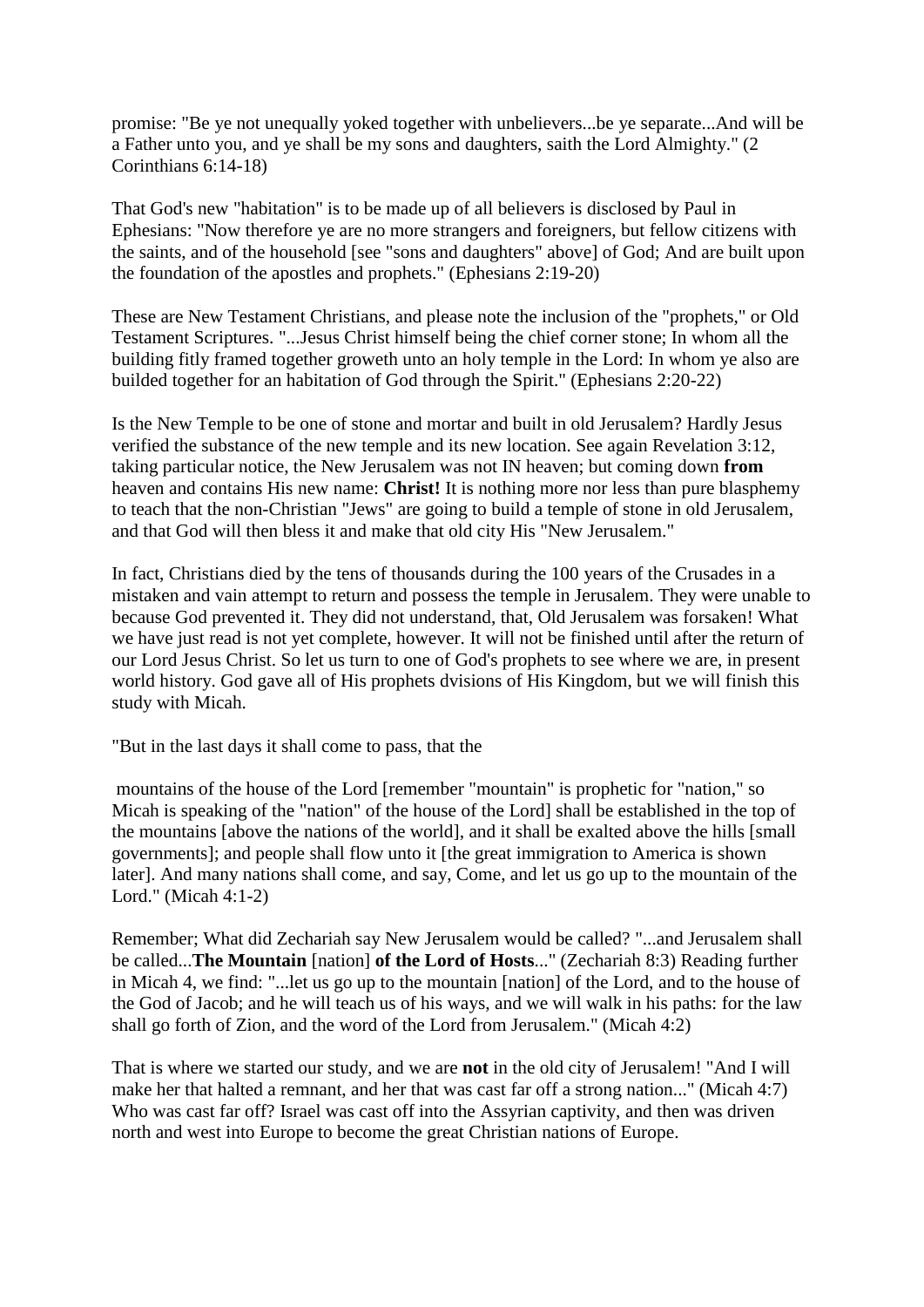Then representatives of all the tribes were gathered into the great "melting-pot" nation, the greatest nation that has ever existed in all of recorded history, the **only** one founded by those who believed in the Lord Jesus Christ as the virgin-born Son of God, the United States of America! God has fulfilled His promise, made in Micah 4:7, for He has made America a: "...strong nation: and the Lord shall reign over them in mount Zion from henceforth, even for ever. And thou, O tower of the flock, the strong hold of the daughter of Zion [not the old mother; the daughter], unto thee shall it come even the first dominion [And what will come?]; the kingdom shall come to the daughter of Jerusalem." (Micah 4:7-8)

Yes, that is right, the United States of America is that great nation promised to the seed of Abraham, Isaac, and Jacob. (Genesis 18:18 and others) [Proof of this will be given later]. It is that great nation spoken of by Christ, when He said to the Jewish priests in old Jerusalem, "The kingdom of God shall be taken from you, and given to a nation bringing forth the fruits thereof."

Now, let us review a few of the names and Scriptural terms used to describe the New Jerusalem, or the Kingdom: the Bride of Christ, the Holy City, the City of the Great God, New Jerusalem, The Burdensome Stone, this Stone, a City that angels measure, the Towns without walls for the multitude of men and cattle therein, the City of Truth, the Mountain of the Lord of Hosts, the great Zion, a nation bringing forth the fruits thereof, and on and on. Is that the old city of Jerusalem we see in Palestine under the Jews?

Is it that old city at any future time? NO! What you see in old Canaan land, in old Palestine, is the city "that killest the prophets," and the Lord Jesus Christ, the city that is now "as Shiloh!" With all we have read and studied in mind, and considering the present situation of the United States, surrounded by nations under the control of World Communism [which is just an extension of Judaism], and our own government which has been infiltrated by; and under the control of, anti-Christ people. Let us read the rest of Micah 4. For in it we see that this prophecy is now America's current history. "Now why dost thou cry out aloud? is there no king in thee? is thy counselor perished?" (Micah 4:9)

The American people certainly seem to be without good counsel in government! "...for pangs have taken thee as a woman in travail. Be in pain, and labour to bring forth, O daughter of Zion..." (Micah 4:9-10) Can there be any doubt? Something was going to be born out of all this trial and tribulation we are going through, as a nation, as a people. "For now shalt thou go forth and of the city [forsake God's laws], and thou shalt dwell in the field [in anarchy, civil disorders, revolution and violence], and thou shalt go even to Babylon." (Micah 4:10)

This always stumps those who do not know the correct identity of the "daughter of Zion." It simply means we will come under the control of the International Money Powers known in the Scripture as: "**Mystery, Babylon...Mother of Harlots and Abominations of earth.**" (Revelation 17:5)

But, at the very time, when the Anti-Christ International Conspirators think they have us in their grasp, we will be saved! "...and thou shalt go even to Babylon; there shall thou be delivered, there the Lord shall redeem thee from the hand of thine enemies. Now also many nations are gathered against thee, that say, Let her be defiled, and let our eye look upon Zion." (Micah 4:10-11)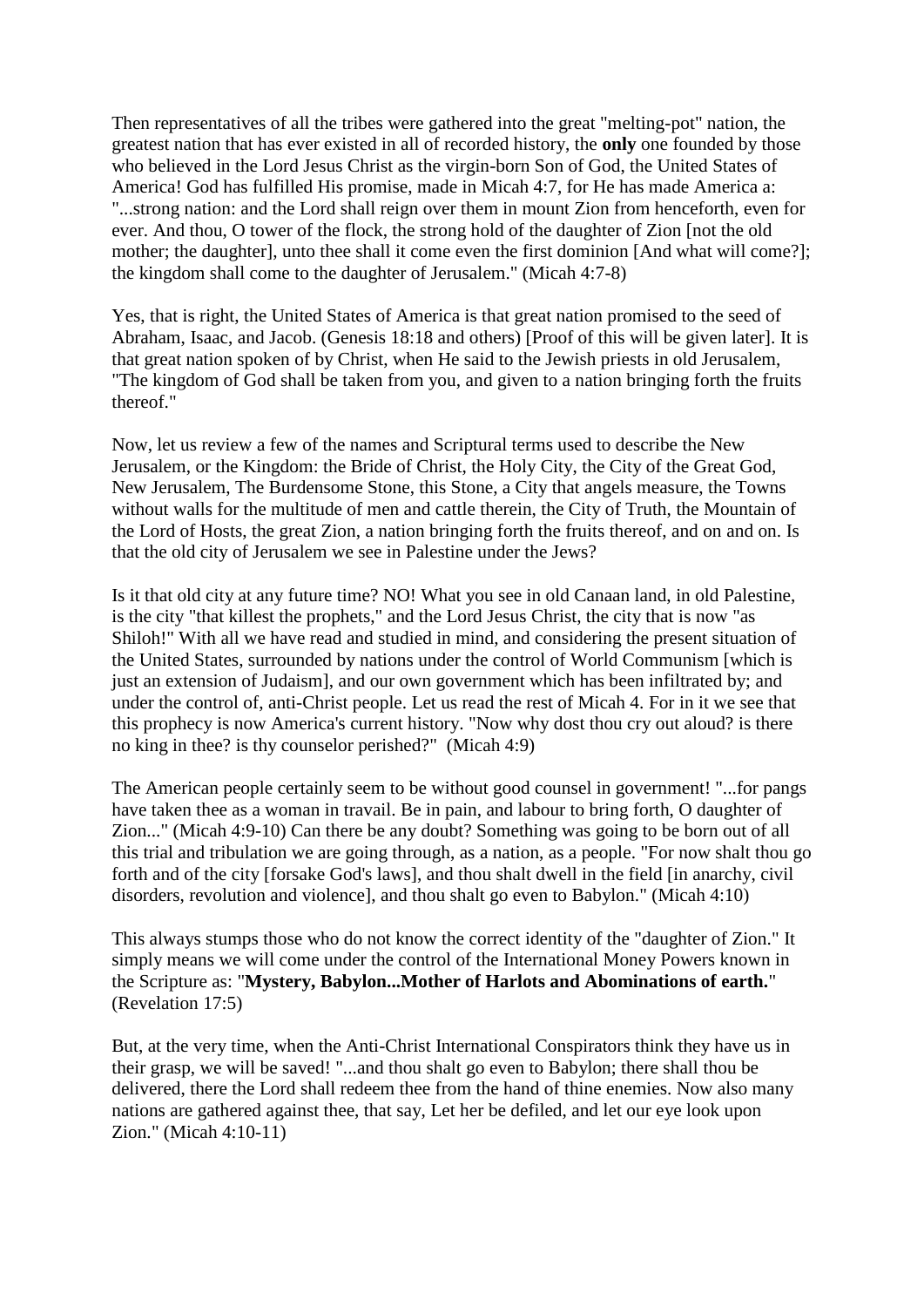Luke verifies and testifies of this: "Blessed be the Lord God of Israel; for he hath visited and redeemed his people...As he spake by the mouth of his holy prophets, which have been since the world began: That we should be saved from our enemies, and from the hand of all that hate us." (Luke 1:68-71)

All the nations of the earth are being gathered against the United States, God's great Zion nation. But God continues on, through His prophet: "Now also many nations are gathered against thee...But they know not the thoughts of the Lord, neither understand they his counsel: for he shall gather them as the sheaves into the floor." (Micah 4:11-12)

Then we [America] are ordered to battle: "Arise and thresh, O daughter of Zion: for I will make thine horn iron, and I will make thy hoofs brass: and thou shalt beat in pieces many people: and I will consecrate their gain unto the Lord, and their substance unto the Lord of the whole earth." (Micah 4:13)

We have seen that God was to make Jerusalem "as Shiloh." One of the things that was to happen to Shiloh was: "And thou shalt see an enemy in my habitation..." (1 Samuel 2:32)

This did happen to Shiloh, and if God's Word is True, and it is, it must also happen to the old city of Jerusalem. Ezekiel saw the same thing: "Also, thou son of man, prophesy unto the mountains [nations] of Israel, and say, Ye mountains of Israel, hear the word of the Lord: Thus saith the Lord God; Because **the enemy hath said...aha, even the ancient high places are our's in possession.**" (Ezekiel 36:1-2)

Now, who possesses the places of worship of ancient Israel? Not the true Israel people, but the Jews. He then goes on to say: "...Surely in the fire of my jealousy have I spoken against the residue of the heathen, and against all Idumea [Edom: the Jews], **which have appointed my land unto their possession** with the joy of all their heart, with despiteful minds, to cast it out for a prey." (Ezekiel 36:5)

The Jewish Encyclopedia, Vol. 5, page 41, 1925 edition says: "Edom is in modern Jewry!"

Again, who has possession of Old Jerusalem, Palestine, and the "ancient high places" in their possession? **The Jews of course!**

We will close this study of the two Jerusalems with this, for it is not my purpose here to describe the battle in which God's Israel people in **New Jerusalem** will be saved from their enemies.

But most Bible students know that all prophecy points to a time when there will be fought between Israel and Israel's enemies, between Christ and anti-Christ, the great battle often called "The Conflict of the Ages." That that battle will be fought here on this great North American Continent is abundantly clear to those who understand both history and prophecy.

For we, the White Anglo-Saxons, gathered here in the United States and Canada, are those Israel people. We believe that the victorious conclusion of that battle under the banner of Jesus Christ will usher in God's great Kingdom on earth, the millennium reign of our Lord and Savior Jesus Christ. And, that, His Kingdom is not limited to any one nation, for when: "...out of Zion shall go forth the law, and the word of the Lord from Jerusalem." (Isaiah 2:3);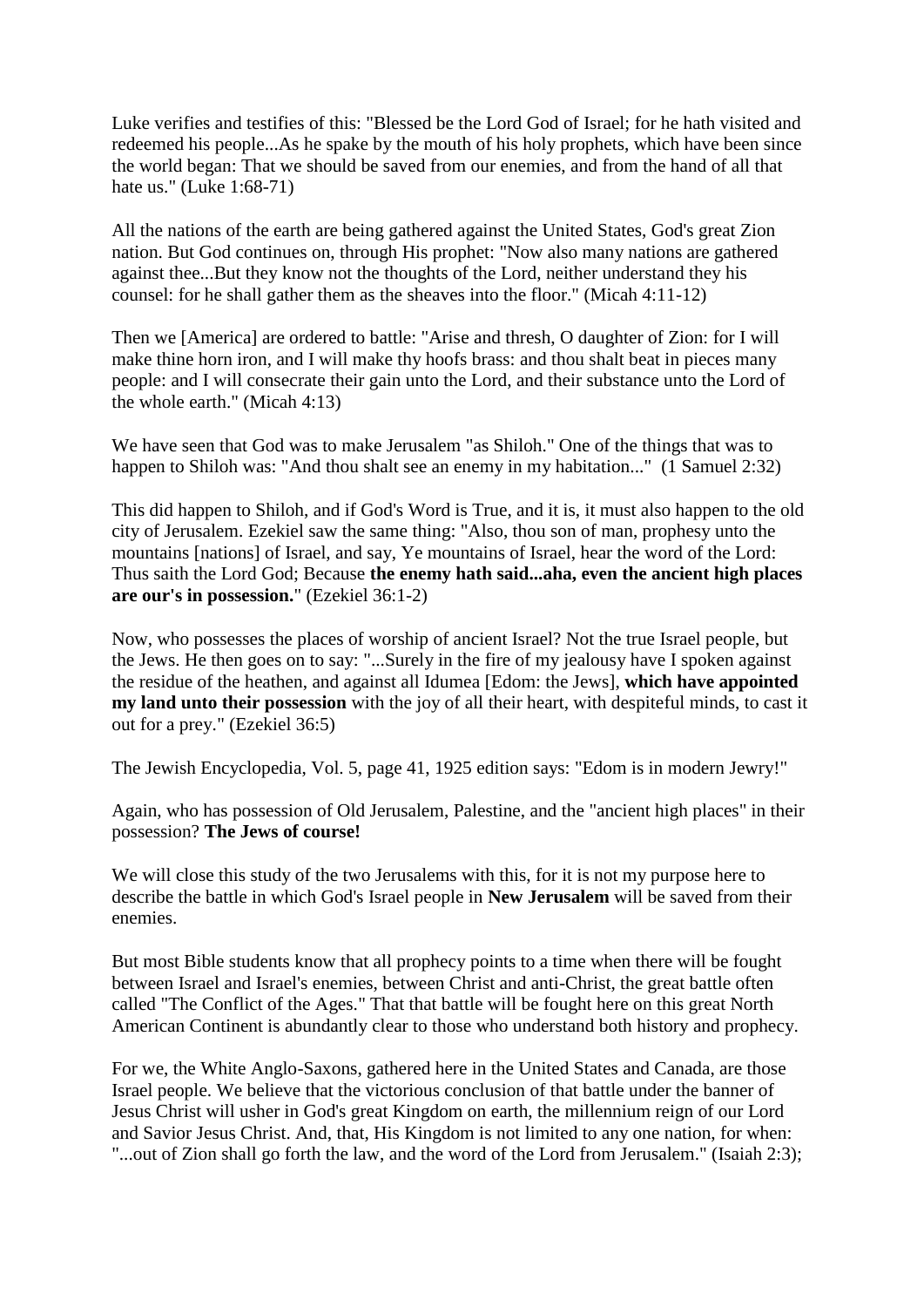"...The kingdoms of this world are become the kingdoms of our Lord, and of his Christ; and he shall reign for ever and ever." (Revelation 11:15)

Realizing this Bible study has uncovered many things that you have never heard before, it must be made very clear that, while we disagree with much of the present day teachings on Israel and the two Jerusalems, we blame the erroneous teachings more on the Seminaries than on the "Ministers." While book after book used by the Seminaries and our "Ministers," are filled with thousands of pages of treatises, themes, essays, demands, arguments, studies and so-called "proofs" that the people known today as "Jews" are "God's Chosen People Israel."

It is simply not so; but we cannot entirely blame a "Minister" who as brought up in a church that taught this error, then went to a Seminary that gave him hundreds of hours of instruction in this same error, and then turned him out to associate with other "Ministers" who have also been taught the same error.

Henry Ford, a great Christian layman, in his monumental and almost forgotten book, "The International Jew," wrote: "The reading of the Scriptures which confuse the tribe of Judah with Israel, and which interpret every mention of Israel as signifying the Jews, is at the root of more than one-half the confusion and division traceable in Christian doctrinal statements. The Jews are NOT the Chosen People, though practically the entire Church has succumbed to the propaganda which declares them to be so"

He wrote that in 1921! Thus, it is obvious to thinking Christians, that most, if not all, of our Seminaries are the victims of: "...certain men crept in unawares, who were before of old ordained to this condemnation..." ; "...there shall be false teachers among you, who privily shall bring in damnable heresies ..." (2 Peter 2:1)

Paul explained how we are to know the things of God: "But the natural man receiveth not the things of the Spirit of God: for they are foolishness unto him: neither can he know them, because they are spiritually discerned." (1 Corinthians 2:14)

God makes His Word plain to those who ask Him for understanding, and Jesus Christ explained to us how we could understand future events through the Spirit.

 "Howbeit when he, the Spirit of truth [Holy Ghost] is come, he will guide you into all truth: for he shall not speak of himself; but whatsoever he shall hear, that shall he speak: and he will shew you things to come." (John 16:13)

Future! Future history will be shown by the Holy Spirit. How? By visions and signs and wonders? No! God reveals Himself through His Word; interpreted by the Holy Spirit. So please ask the Holy Spirit for guidance, instead of asking a "Minister" who repeats only what he has been told and taught in the Seminary! Read the Bible yourself!

As Christians and parents, how can you convince your children of the Truth of the Bible, and the faithfulness of our God, and the Lord Jesus Christ, unless you teach them the truth of our Israel Identity? "Ministers" tell millions of our young people "the Jews are God's Chosen People," and that there are supposedly less Israelites today than there were over 3000 years ago, and that the Old Testament is about other people, the "Jews." They are totally unable to show the relevance of the Scripture to our race, our nation, or our time, when the truth of the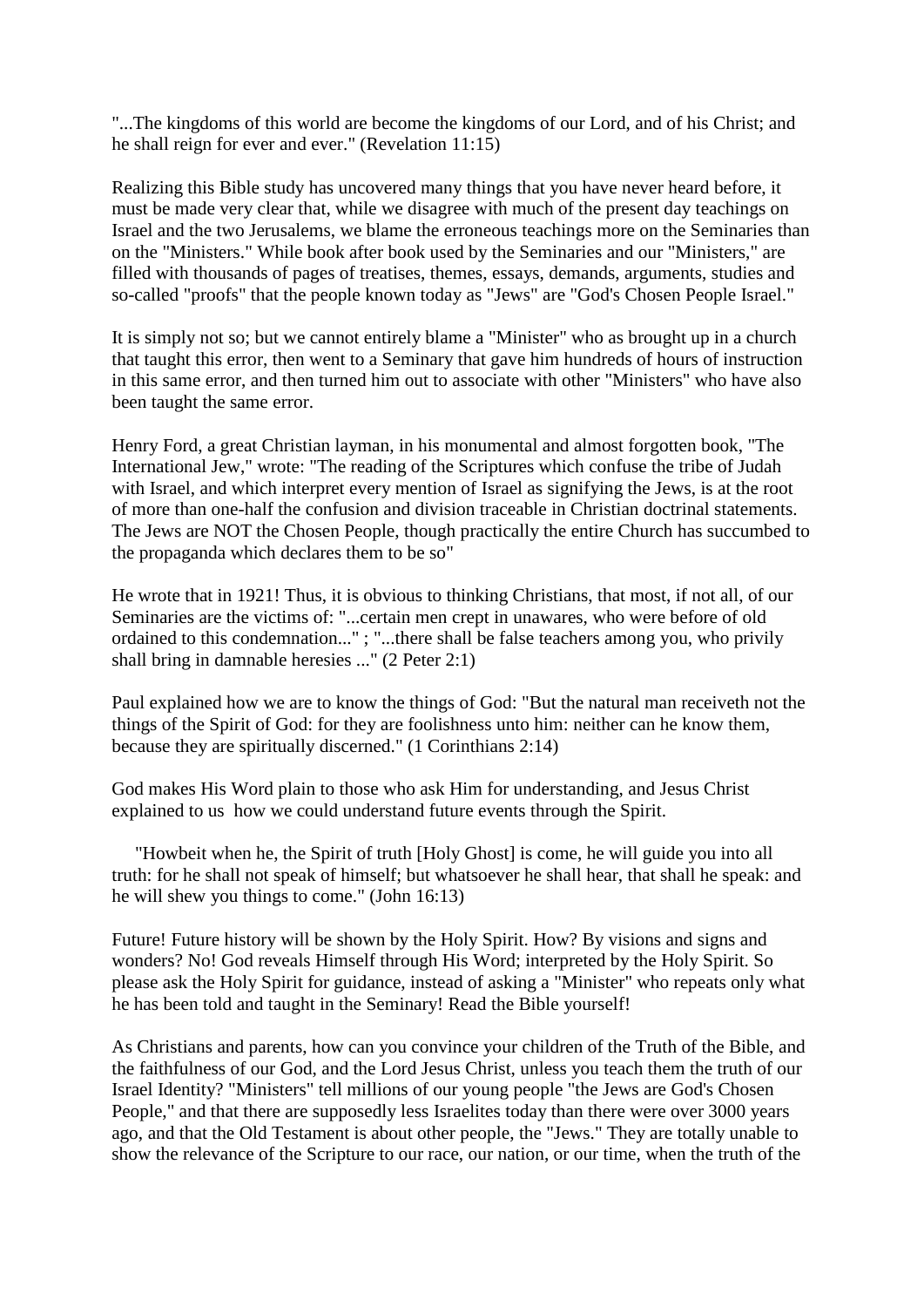matter is that the Scripture is primarily about our race, our nation, our time! "Hear, ye deaf: and look, ye blind, that ye may see. Who is blind, but my servant..." (Isaiah 42:18-19)

Let's teach our children the truth about Israel: That we Anglo-Saxons, are the true descendants, of the twelve sons of Israel, and that our great nation and the great Christian Nations of Europe are the nations promised to the Children of Abraham, Isaac and Jacob/Israel. Let's prove to them we have a covenant-keeping God, that the Bible is the Word of God, that it is true, and we have been Redeemed by the Blood of the Lord Jesus Christ.

## **What About the Transfiguration?**

## The transfiguration **Was A Vision!**

Notice how, just **six days** before the transfiguration took place, Jesus plainly said that "some" [**not all**] of His disciples would not "taste of death" till they "see the Son of Man coming **in his kingdom!**" (Matthew 16:28) The **only way** one can understand this plain statement of Jesus Christ is by the transfiguration: **A Vision,** of "the Son of Man coming in His Kingdom" which took place just six days later!

Otherwise, this would be a clear error -- and the very Word of God would appear to contain a **colossal mistake**. Because, **every single one** of the Apostles **died** without having seen "the Son of Man come into His **actual** Kingdom."

However, **three of them did see** "the Son of Man coming in His Kingdom," **In A Vision,** just six days later! Now let's read the account of the transfiguration of Jesus Christ in Matthew 17:1-8: "And after six days Jesus taketh Peter, James, and John his brother, and bringeth them up into an high mountain apart, And was transfigured before them: and his face did shine as the sun, and his raiment was white as the light. And, behold, there appeared unto them Moses and Elias talking with him. Then answered Peter, and said unto Jesus, Lord, it is good for us to be here: if thou wilt, let us make here three tabernacles; one for thee, and one for Moses, and one for Elias. While he yet spake, behold, a bright cloud overshadowed them: and behold a voice out of the cloud, which said, This is my beloved Son, in whom I am well pleased; hear ye him. And when the disciples heard it, they fell on their face, and were sore afraid. And Jesus came and touched them, and said, Arise, and be not afraid. And when they had lifted up their eyes, they saw no man, save Jesus only."

Notice that Peter **understood** that the translucent, glowing, radiant visage of Jesus Christ, Moses and Elijah was as if they were **Spirit Beings,** already **in God's Kingdom.** Peter suggested that they might: "...make here three tabernacles; one for thee, and one for Moses, and one for Elias" (verse 4).

The Feast of Tabernacles [or "booths"] foreshadowed the **Kingdom of God!** And Peter had kept this important Holy Day season **all his life.** So had **all** believing Israelites of the House of Israel. After they heard a booming voice, they: "...fell on their face, and were sore afraid." Jesus then came to them, and told them not to be afraid, "when they had lifted up their eyes, they saw **no man,** save Jesus only." (verses 6-9)

Now notice the **absolute proof,** from the Word of God itself, that what they saw was **not real; but a miraculous vision!** "And as they came down the mountain, Jesus charged them,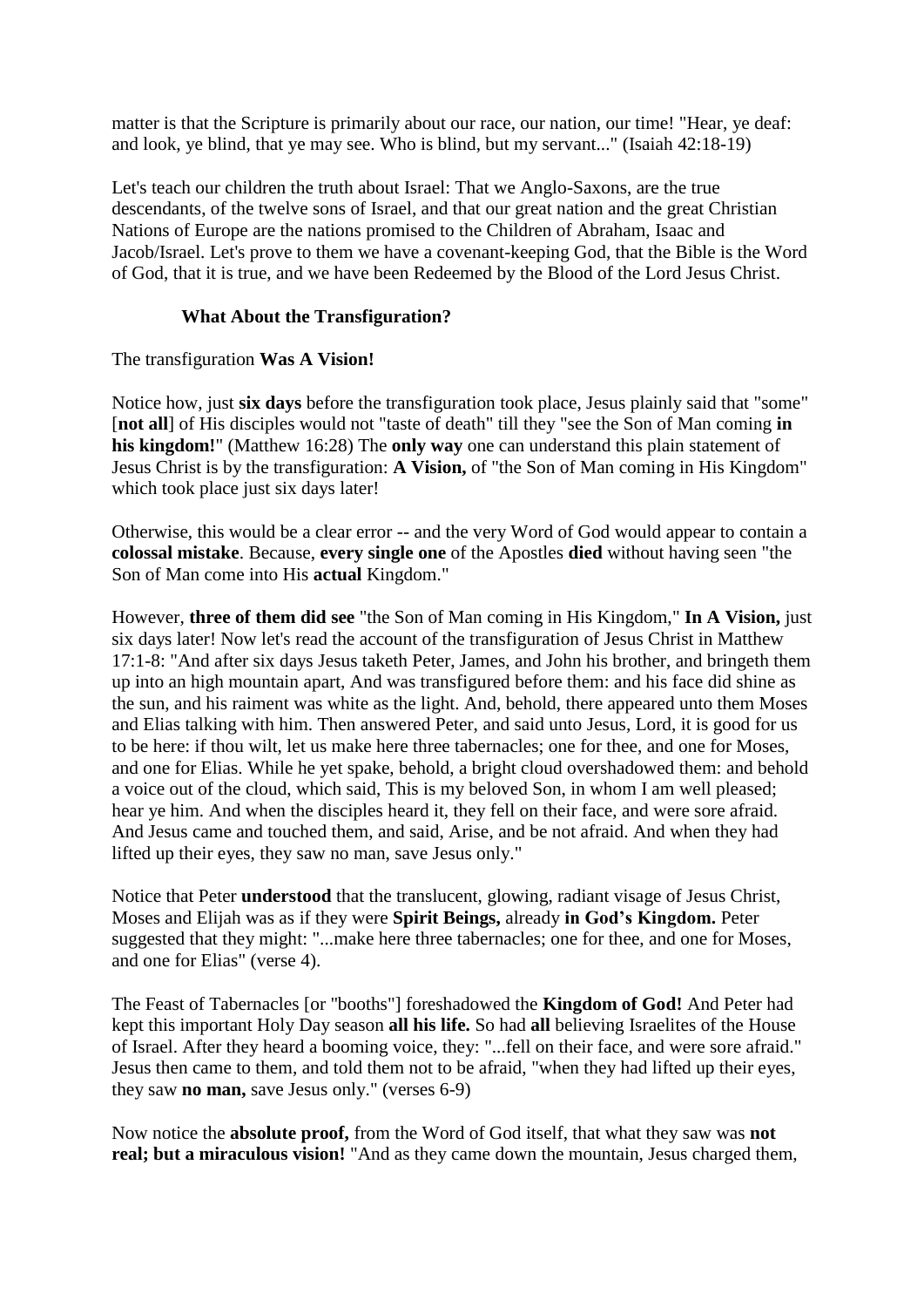saying, Tell the **vision** to no man, **until** the Son of man be risen again from the dead." (Matthew 17:9)

Now, Peter, James and John **understood they had seen only a vision!** They **knew** that they **had not** seen a literal **resurrection;** and, of course, they **knew** that what they had seen had taken place **right there** on the mountain, before their startled eyes. Knowing what the scribes said, and a fair amount of the Scriptures, they asked Jesus: "...Why then say the scribes that Elias must first come? And Jesus answered and said unto them, Elias truly shall first come, and restore all things. But I say unto you, That Elias is come already, and they knew him not, but have done unto him whatsoever they listed. Likewise shall also the Son of man suffer of them." (Matthew 17:10-13)

Note well this important discussion. The reason James and the others asked Jesus about what the scribes really meant concerning "Elijah must come first" was because they **knew Elijah had not yet been resurrected!** They **knew** what they had seen was **A Vision!** Because Jesus had plainly **told them so!** Unlike millions of professing, church-going Christians today who **assume** Jesus literally brought Elijah and Moses "down from heaven" to be with Him for a temporary stay, and to let the startled eyes of James, Peter and John **see** these two great men who were allegedly already "up in heaven," the disciples **knew** they had merely **seen a Vision!** They **believed** Christ! Do you?

In the remainder of the discussion, one can see how Jesus revealed to them that John the Baptist was the prophesied end-time prophet who is to come in "the power and the spirit of Elijah."

If you **believe** Christ, and **not** what you have "always assumed," or what you have "always been taught" by so-called religious teachers, then you **know,** and you **know that you know,** that **Elijah was not then in Heaven!** You **know** that what the disciples saw was merely **A Vision!** You **know** that Elijah is **dead.** You **know** that he had "received not the promise" yet (Hebrews 11:13, 39-40) and that, like **David,** Elijah: "...**Is not ascended into the heavens!**" (Acts 2:34)

#### **Enoch is Dead!**

Now let's look at what the Bible says about Enoch. "By faith Enoch was translated that he should not see death; and was not found, because God had translated him: for before his translation he had this testimony, that he pleased God." (Hebrews 11:5) Now read the entire chapter of Hebrews Eleven. Notice how many great men of God; sages, prophets and patriarchs, are mentioned. They include Abel, **Enoch,** Noah, Abraham, Sarah, Joseph, Moses, Gideon and Barach, Sampson and David, Samuel, and many other prophets.

**Twice,** in the 11th chapter of Hebrews, God's Word says, "**These all died** in faith, not having received the promises, but having seen them **afar off**..." (Hebrews 11:13)

Again, "And these ALL, having obtained a good report through faith, **received not the promise!**" (Hebrews 11:39) Therefore, the Bible plainly says Enoch **died!**

We also have the further testimony of Jesus Christ who plainly said no man hath ascended into heaven. The sacred Word of God insists that Enoch and Elijah are **dead.**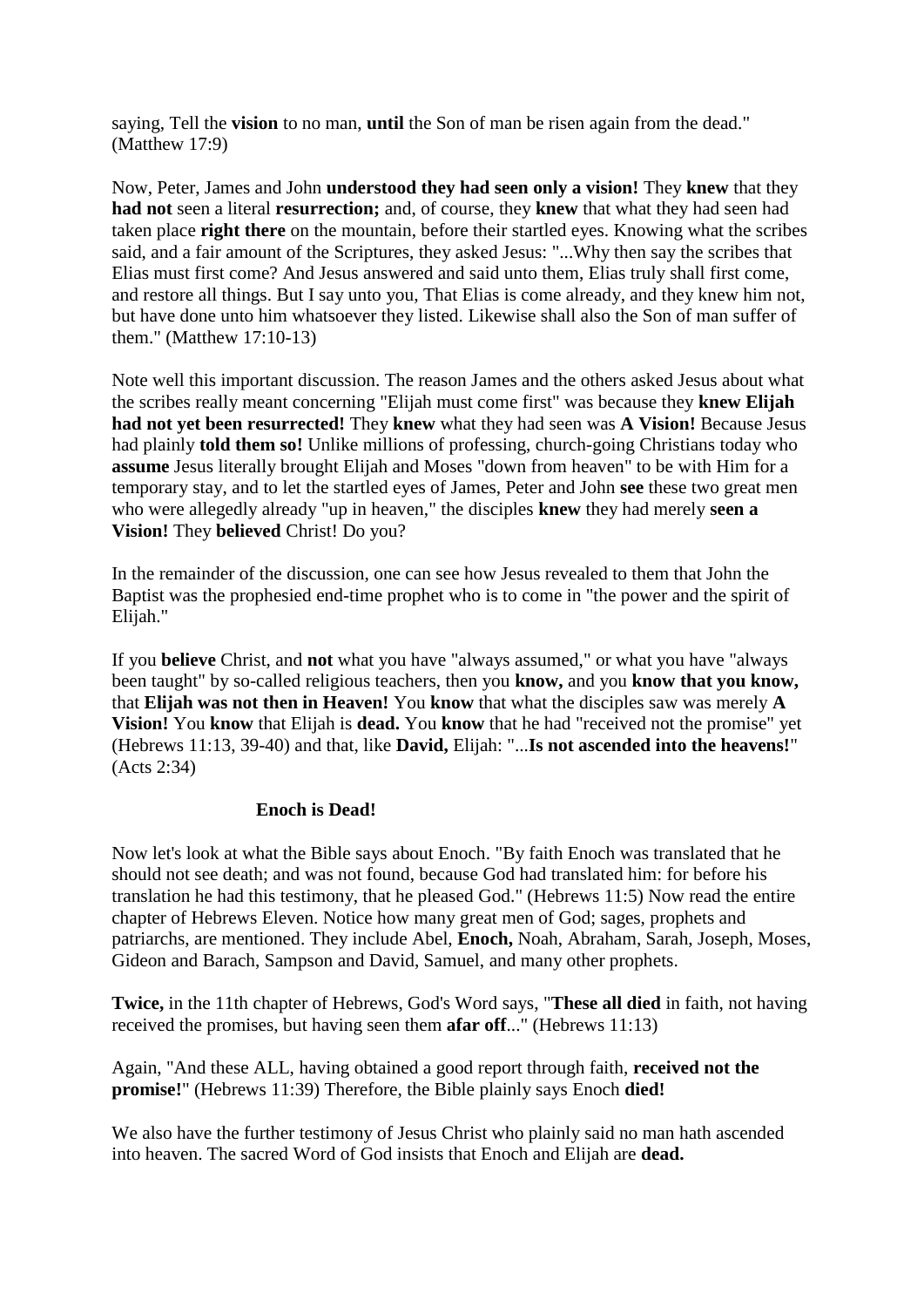Then what does it mean when the Bible says "Enoch was 'translated?'" The Greek word "metatithemi" (#3346 Strong's Exhaustive Concordance) is used **only** in Acts 7:16; Galatians 1: 6; Hebrews 7:12; 11:5 [twice] and Jude 4. The word means "**Carried over: removed.**"

Notice the **identical** Greek **word** as it is translated in the books of Acts, chapter 7 verse 16: "And were **carried over** [metatithemi] into Sychem, and laid in the sepulchre that Abraham bought for a sum of money..." Here, the very same word which is rendered "translated" is given as "carried over" concerning the bodies of Jacob and others of the fathers. Now notice the next example: "I marvel that ye are so soon **removed from** [metatithemi] him that called you into the grace of Christ unto another gospel." (Galatians 1:6)

Actually, the expression should be rendered "removing," or that they were in the process of **moving away from** the original body of truth to a false doctrine. But notice the force of the Greek word metatithemi as it is rendered in the English expression in this verse: "**Remove from.**" Now, note the next use of the **same Greek word**. "For the priesthood being **changed** [metatithemi], there is made of necessity a change also of the law." (Hebrews 7:12) This scripture deals with the **change** between the priesthood of the sons of Aaron [the Levitical priesthood] to the divine priesthood of Jesus Christ.

None of these expressions have anything whatsoever to do with being **taken up to Heaven!** One has to do with **removing from** true beliefs, from the body of truth of God's church. Another has to do with the **change** in the priesthood. Another had to do with the **transporting of dead bodies** from one place to another.

Now, note the example in Jude 4: "For there are certain men crept in unawares, who were before of old ordained to this condemnation, ungodly men, **turning** [Greek: metatithemi] the grace of our God into lasciviousness, and denying the only Lord God, and our Lord Jesus Christ." The word "turning" means **changing, exchanging, substituting.**

What does the word "to translate" mean to you? Notice we have avoided its usage when we spoke of **changing** a word from the Greek language into the English, choosing to use "rendering." This was to avoid confusion so we did not use the word "translation" twice in a row. Otherwise, we would have said, "The word 'translated' was translated as..."

When one "translates" one word into another, they are **changing from one language** to another, but are preserving the meaning. By no stretch of the imagination does the word "translated" in the Greek language mean that Enoch **was taken to heaven!**

Now, notice that the Apostle Paul said he "was not found." **Why** was he "not found?" Because there were those who were **looking for him.** Enoch was called the "seventh from Adam." (1) Abel: who was not counted because he fathered no children; (2) Seth; (3) Enos; (4) Cainan; (5) Mahalaleel; (6) Jared; (7) Enoch. As you can see Cain is not listed at all.

It was stated that Enoch "walked with God" after Methuselah was born. "And Enoch walked with God..." (Genesis 5:22)

There were **two** men named "Enoch" mentioned in Genesis, and the Enoch with whom we are concerned with was the **second,** the son of Jared, and the father of Methuselah. The Bible plainly says that, **because** Enoch "walked with God" [and no higher compliment could be given to this patriarch!], God "**Took him.**" But **where** did God "take him?" That is the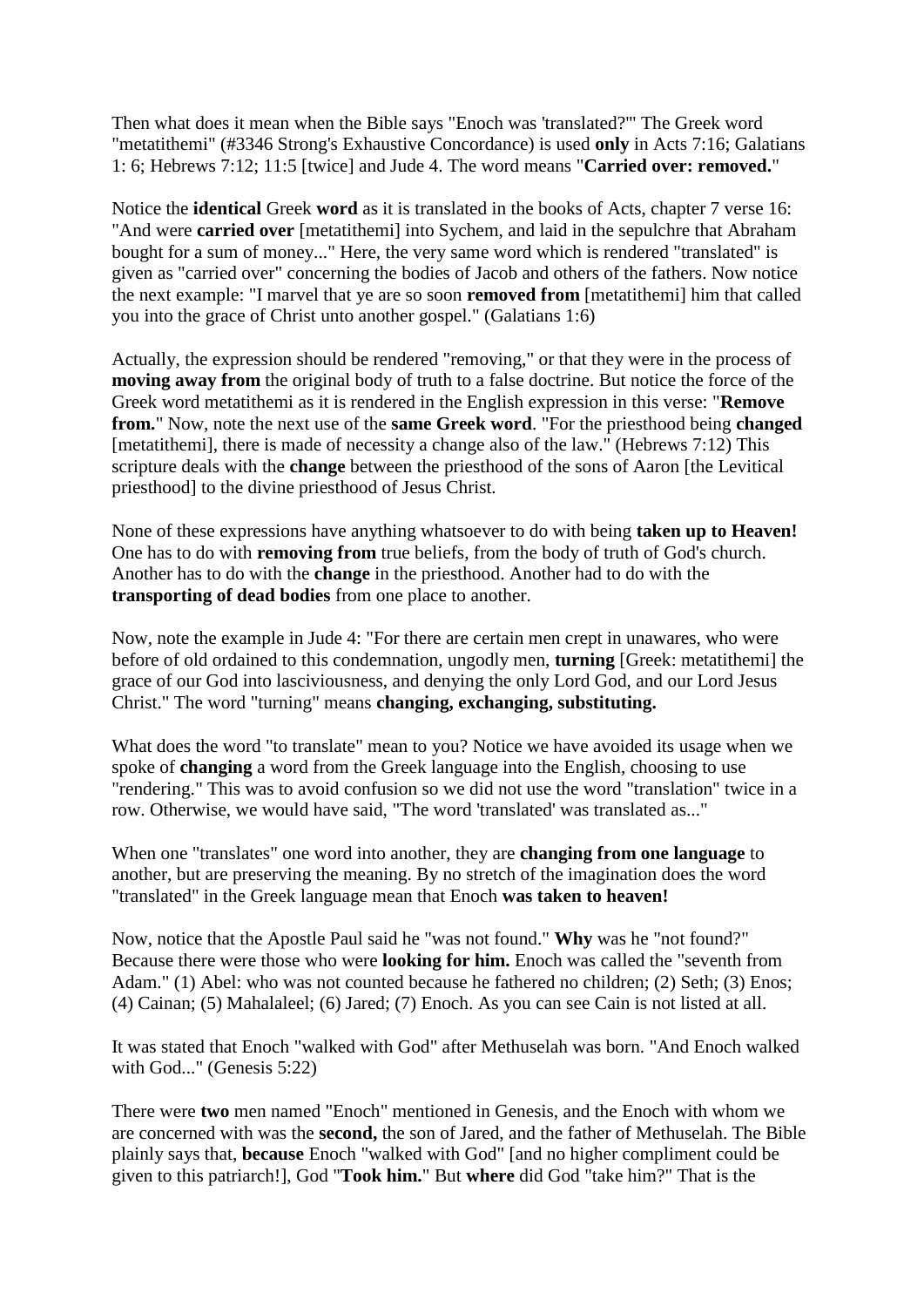question! **Remember** what Jesus Christ **plainly said.** He plainly said **no man** had ascended into heaven!

David was a man after God's own heart; and Peter tells us, in his inspired sermon on the Day of Pentecost, that David is both **dead and buried,** that his sepulcher remains with us unto this day, and that David **is not in the heavens!** (Acts 2:29, 34)

The Apostle Paul, under the inspiration of the Holy Spirit, tells us in the book of Hebrews that **Enoch** together with all the other prophets and patriarchs, including Enoch, **died!** However, Paul further tells us that Enoch "**was not found!**" Obviously, since Enoch was one of those **few** men during that pre-flood period who truly "walked with God," there were others, **enemies, going Satan's way,** who were **looking for him! Why?**

We are given none of the details, but it is interesting to note that, in the book of Jude, a quotation from a book written by Enoch concerning the **Second coming of Christ** is given. "And Enoch also, the seventh from Adam, prophesied of **these** [Satan-inspired false prophets], saying, Behold, the Lord cometh with ten thousands of his saints, To execute judgment upon all, and to convince all that are ungodly among them of all their ungodly deeds which they have ungodly committed, and of all their hard speeches which ungodly sinners have spoken against him." (Jude 14-15)

Enoch was one of God's faithful **prophets.** As one of the very **few** during that violent, sinful period, he was **preaching the Gospel** as a **witness** against evil, sinning, Satanic men!

While we are given none of the details, the Bible is explicitly clear that God decided to **spare** Enoch from **murder** at the hands of his antagonists, **just like Elijah!** So God "**took him away,**" and he "was not found" [by those who were **looking for him**]. We are not told **where** God took him; but **we know** that it was **not** "into heaven," for Jesus Christ plainly **said so.** It is also just as obvious that, at some later date [In a land other than that covered by the Bible, because after one left a certain geographical area they were no longer mentioned in the Holy Scriptures. An example would be Jeremiah, for after he left Israel and went into Egypt, he is no longer mentioned in the Scriptures; yet we know that he traveled to Ireland from Egypt], and, hopefully, under pleasant circumstances, Enoch **died!**

Like David, he is "**dead and buried,**" and, even though we do not know the location of his grave, he "**received not the promise!**"

The Greek word "metatithemi," which is rendered "translated" [inaccurately, and confusingly] on two occasions, **should** have been rendered "transferred; removed; taken away; transported!"

No, Enoch is **not in heaven!** Elijah is **not in heaven!** David is **not in heaven!** And to this date, the **only** human individual who has ever walked this earth to be assumed **bodily** or **otherwise** into heaven is our Lord and Savior Jesus Christ of Nazareth!

# **Can We Believe Jesus Christ?**

It is absolutely essential that one understands this great principle! The Bible does not contradict itself! Do you believe this? For, if you do **not;** if you believe the Bible is filled with errors, mistakes, inaccuracies, or outright lies; then you have **no basis** for your belief in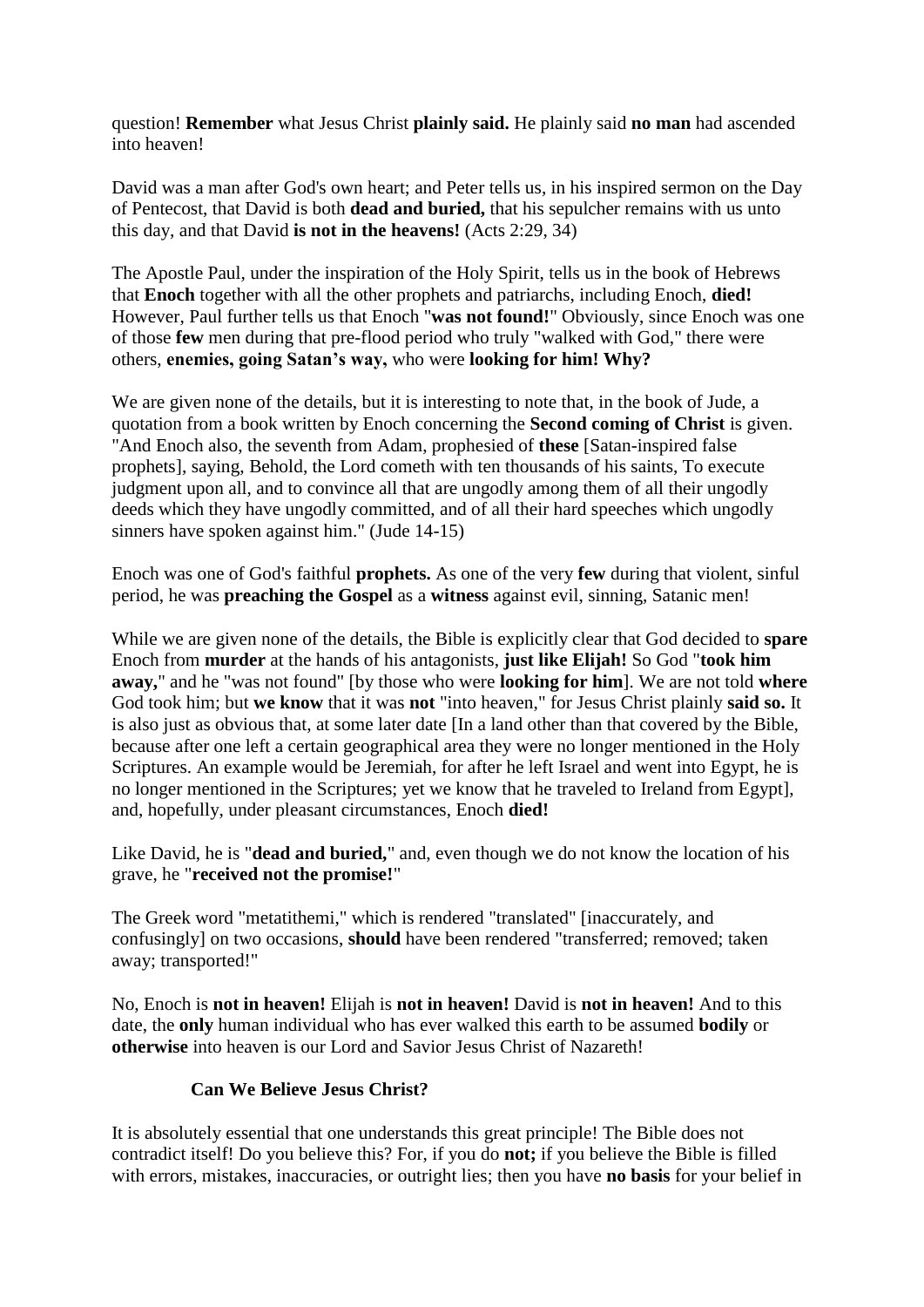God! You have **no basis** for your belief in Jesus Christ as **your Savior,** and you have **no basis** for believing you can be **saved!** Furthermore you should remove yourself from the pulpit, if you are a "Minister" and enter into another line of endeavor.

If even **one word** of the Bible is untrustworthy, then **all** of the Bible is untrustworthy (But men do make mistakes in translating from one language to another; this however, does negate the Word of God). However, this does not mean that on occasions translators did not understand what they were reading and so chose the wrong word either by honest mistake or by a deliberate falsehood. Why are so many sincere, yet **deceived,** persons so **ignorant** of this great principle? It is because: "Then understood they how that he [Christ] bade them [Apostles] not beware of the leaven of bread, but of the doctrine [teachings] of the Pharisees and of the Sadducees [The Jews]." (Matthew 16:12)

Paul tells us: "Beware lest any man spoil you through philosophy and vain deceit, after the **Tradition of Men** [The teachings of the Jews], after the rudiments of the world [by the Jews through their bible The Talmud], and not after Christ." (Colossians 2:8)

Paul warns us a second time: "Not giving heed to **Jewish Fables,** and commandments of men [Again do not listen to the teachings of the Jews], that turn from the truth [In other words the Jews will lead men **away** from Christ and God Almighty]." (Titus 1:14)

A third time: "Be not carried about with divers and strange doctrines..." (Hebrews 13:9)

Peter said: "But there were false prophets also among the people [He is speaking of the Jews who were teaching false doctrines], even as there shall be false teachers among you, who privily shall bring in damnable heresies, even denying the Lord that bought them..." (2 Peter 2:1)

To prove what we are saying about the Jews, let's look at the following: "Then certain of the vagabond Jews, exorcists, took upon them to call over them which had evil spirits the name of the Lord Jesus, saying, We adjure you by Jesus whom Paul preacheth. And there were seven sons of one Sceva, a Jew, and chief of the priests, which did so. And the evil spirit answered and said, Jesus I know, and Paul I know; but who are ye? And the man in whom the evil spirit was leaped on them, and overcame them, and prevailed against them, so that they fled out of that house naked and wounded. And this was known to all the Jews..." (Acts 19:13-17)

Like the balky mule, or the horse you can "lead to water but cannot make him drink," there are people who, while seeing with their **own eyes,** in the pages of their **own Bibles,** the truth of God's Word, will still **absolutely refuse** to accept it, so long as there is some fuzzy, vague notion lodged in their minds which was **put there** by so-called religious teachers; The Clergy of Organized Religion, parents, friends, or by their own misunderstanding of the Bible.

Review, in your own mind, what you have **seen** with your own eyes from **your own Bible!** Look at the **accurate meanings** of each of the Greek words used for "soul" which is "psuche" (#5590 Strong's Exhaustive Concordance) in the New Testament!

Review what you have read about the **state of the dead;** the **resurrection;** the fact that Christ will return **to** and rule **on this earth;** and the plain statements that "**no man hath ascended into heaven**" given to us by the Lord Jesus Christ Himself!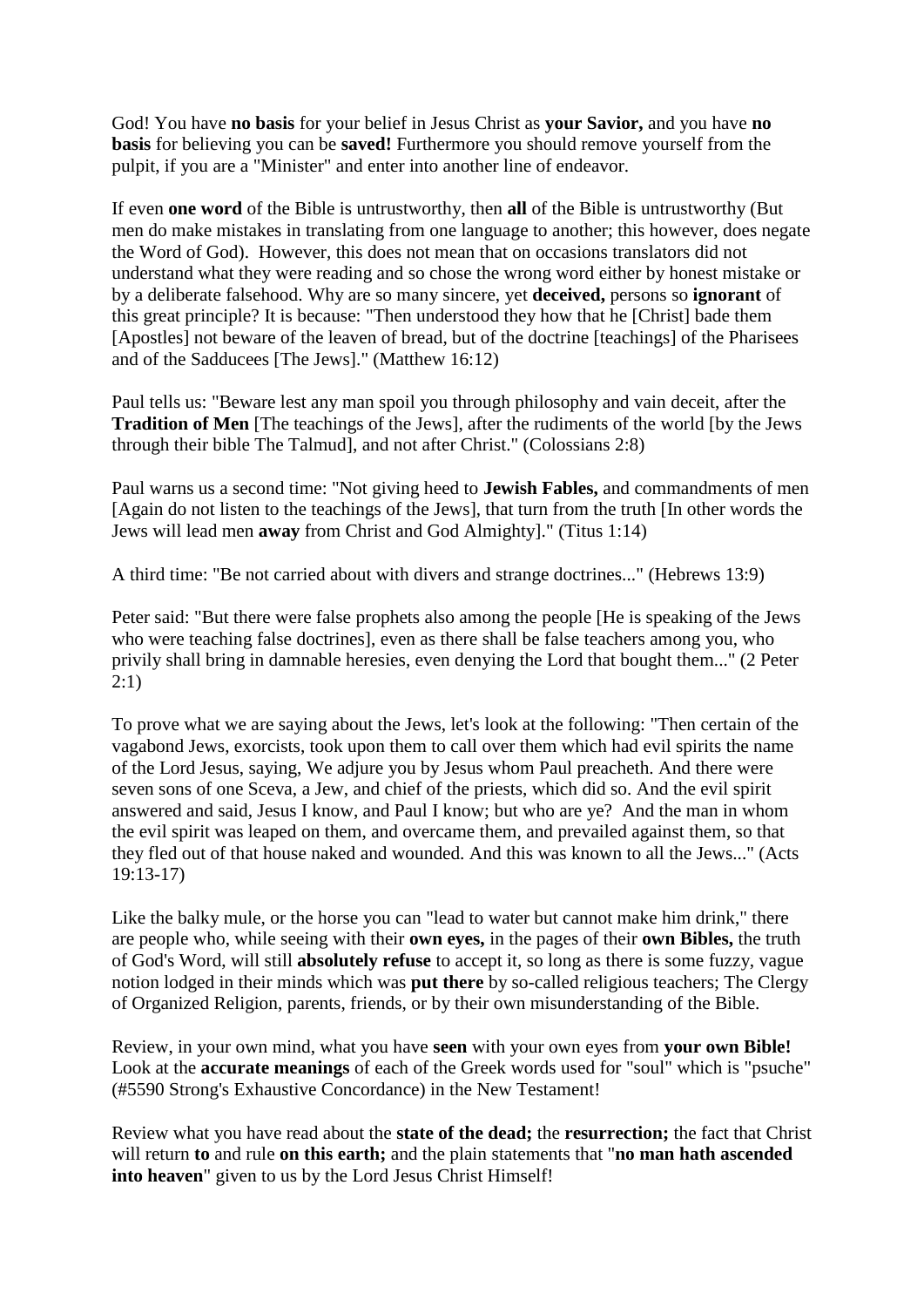Now, please come to understand one of the **primary** requirements of **Bible understanding** [What ever you have been told to the contrary notwithstanding].

**First:** Jesus Christ thanked His Father that the Father had revealed these things "unto babes." We must first become a "babe in Christ," like an innocent wide-eyed **child, hungering and thirsting** for God's Word. We cannot **want our own way;** we cannot cling doggedly to preconceived notions, opinions or previous religious teachings. Rather, like an innocent little **child,** we must yield our heart and our **whole being completely to God!** We must ask **Him** to be our **teacher.** We must confess Jesus Christ, not only as our personal Savior, but as our **Ruler, our King,** and as our **Boss!**

**Second:** God says, "...to this man will I look, even to him that is poor and of a contrite spirit, **and trembleth at my word.**" (Isaiah 66:2)

Do you **tremble** before the divinely inspired, Holy and Sacred Word of God? If you **do,** then you would **tremble in fear** to **reject** God's truth. You would **tremble in fear** to doggedly cling to a preconceived notion, argument, personal point of view or **opinion** of your own; especially when those opinions are proven **wrong** by the divinely inspired Word of God!

**Third:** Jesus said, "...**The Scripture cannot be broken.**" (John 10:35) Think for a moment. Jesus Christ is described as the **word** Greek: logos. (#3056 Strong's Exhaustive Concordance)e is the Scripture, the Word of God **personified**. (John 1:1)

Will feeble, ignorant, deceived mankind presume to ascend up to heaven and pull Jesus Christ from His Throne? Can the preconceived notions and opinions of deceived persons nullify the very **authority of the living Christ?** Jesus Christ is **absolutely supreme.** He is untouched, aloof and inviolate; totally **above** the puny presumptuousness of man. "...Jesus came and spake unto them, saying, **all power is given unto me in heaven and in earth.**" (Matthew 28:18)

Sarcasm, haughtiness, anger, rebellion at being told the **truth;** the petty emotions and resentments of human beings, are as meaningless and useless to Jesus Christ as a germ on the hind leg of a tiny spider lost in the vastness of the Mato Grosso of Brazil!

Petty, argumentative, human opinions simply **do not count** in God's sight. But **how few** are willing to **face the Bible** with **that attitude.** How shockingly **few** are willing to read Jesus' plain statement, "No man hath ascended up to heaven." and simply, humbly **believe it.**

Instead they become **confused.** They say, "But how can this be!" They querulously say, "But what about Elijah, what about Enoch, what about all the saints who were resurrected?"

Instead of **believing Christ,** they place **greater weight** on the oft-repeated **fables of the Jews** and their religious upbringing. They remember the hoarse-voiced preaching of the perspiring tent-camp evangelists of their youth. They remember the hundreds of radio and television evangelists they have heard over the years. They remember their own "Minister" who, in all likelihood, belongs to the Clergy of Organized Religion, and his teachings over the years. They remember their parents' teaching and the so-called "Christian" upbringing of their church.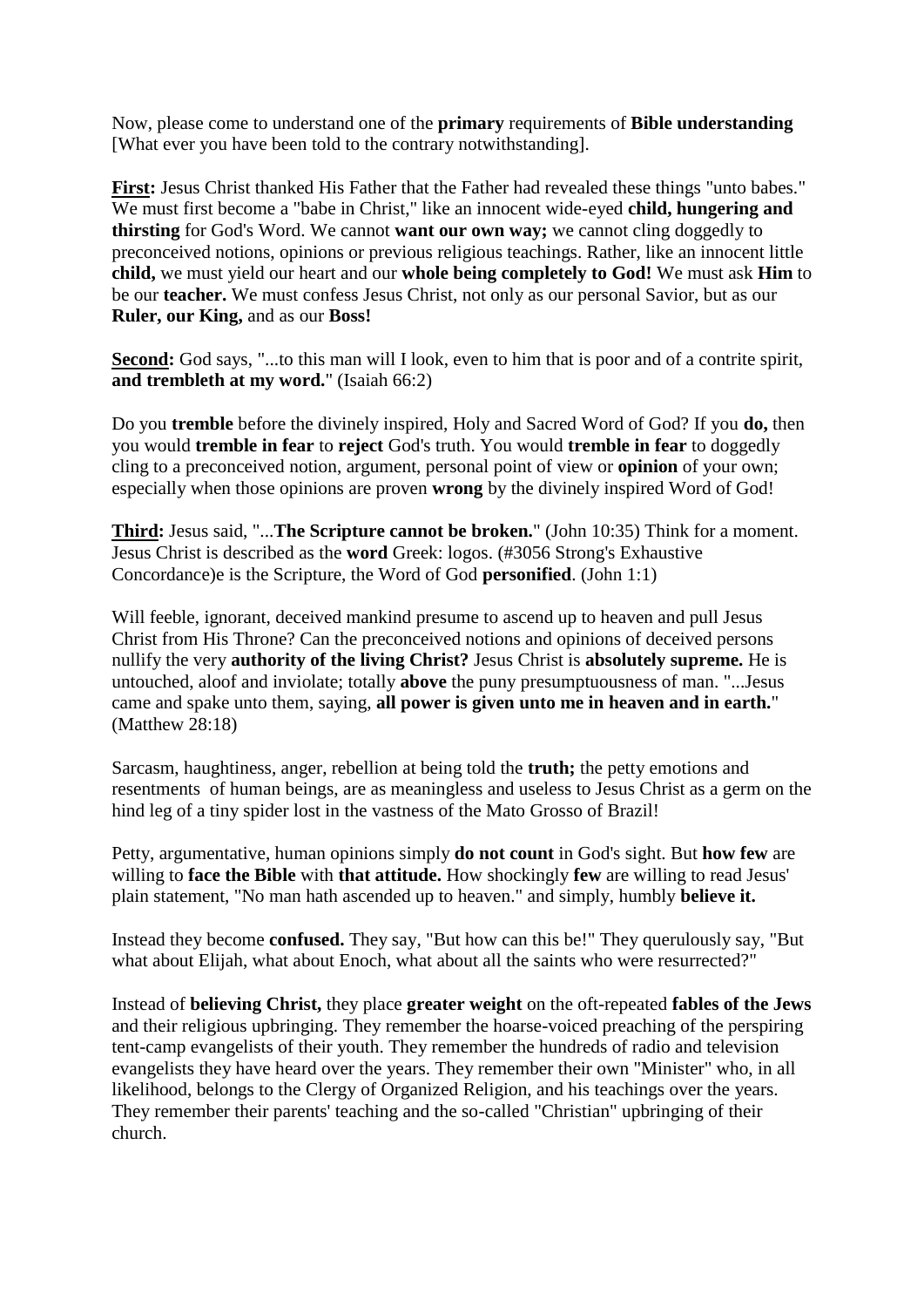Not so with the **true** Christian. The true Christian approaches the study of God's word in total subjection and humbleness. He will approach the study of God's Word in trembling and great humility. He will fear to misapply, misinterpret or attempt to read his own meaning into the Scriptures. He will realize that, even as Jesus Christ stands at the supreme position of the Lord of the Universe, so do the written Scriptures stand inviolable, untrammeled, unsullied, immutable and absolutely sure!

Therefore, when the True Christian sees his own Savior, Jesus Christ, saying, "For no man hath ascended into heaven." He believes Jesus Christ Himself, and will believe no other. Then, armed with that belief, he approaches other, apparently nebulous or ambiguous, scriptures from the point of view of that belief. In other words, he knows the Bible tells him that he needs to: "Study to shew thyself approved unto God, a workman that needeth not to be ashamed, rightly dividing the word truth." (2 Timothy 2:15)

Because he trembles to misinterpret or misapply the Bible, he will use the plain, incontrovertible, impossible- to-be misunderstood scriptures to assist him in under-standing the vague, or ambiguous, ones.

Are you such a person? Or does Almighty God or the Lord Jesus Christ need to tell you something twice? Three times? Twenty times? One hundred? Or are you a converted Christian and when your Savior, Lord and Master, High Priest and soon-coming King tells you something He need only speak once?

Apply that concept to all you have read in this presentation. Carefully look up each scripture in your own Bible. Underline or make a mark beside the ones that are outstandingly important. Let them sink deeply down into your mind. Believe them; and do not confuse yourself by deceiving yourself into believing you are "disagreeing with Billy Graham, Jerry Falwell, Oral Roberts, or some other so-called Judeo-Christian Pastor. What they think or even what we think has nothing to do with your salvation. Your salvation is between you, Jesus Christ and Almighty God. If we tell you the truth, quote it for you out of your own Bible, no amount of dogging or evading that truth; no amount of taking issue with us as human beings -- can nullify or make void that eternal truth. you have been told. Jesus said: "And ye shall know the truth, and the truth shall make you free...If the Son therefore shall make you free, ye shall be free indeed." (John 8:32, 36)

When you know the truth, you become responsible for it. Each time you learn new truth from the Sacred Word of God, it becomes "Dangerous Knowledge!" For, once you learn new truth from God's Word, you become responsible for it. And God Almighty and the Lord Jesus Christ expects you to apply and to teach it. In fact, He not only expects you to learn His truth, He expects you to become so joyous at discovering new truth that you will eagerly and anxiously desire to share it with others. You should approach all your Bible study in this fashion. Never believe men, Always, always believe the Bible, but realize that the New Testament King James English is a modern day translation, and that it is sometimes necessary to obtain the precise meaning of the original Greek and other languages; it is necessary to do as Christ said and "rightly divide the word of truth!" (2 Titus 2:15)You need to remember and believe that: "All scripture is given by inspiration of God, and is profitable for doctrine, for reproof, for correction, for instruction in righteousness." (2 Timothy 3:16)